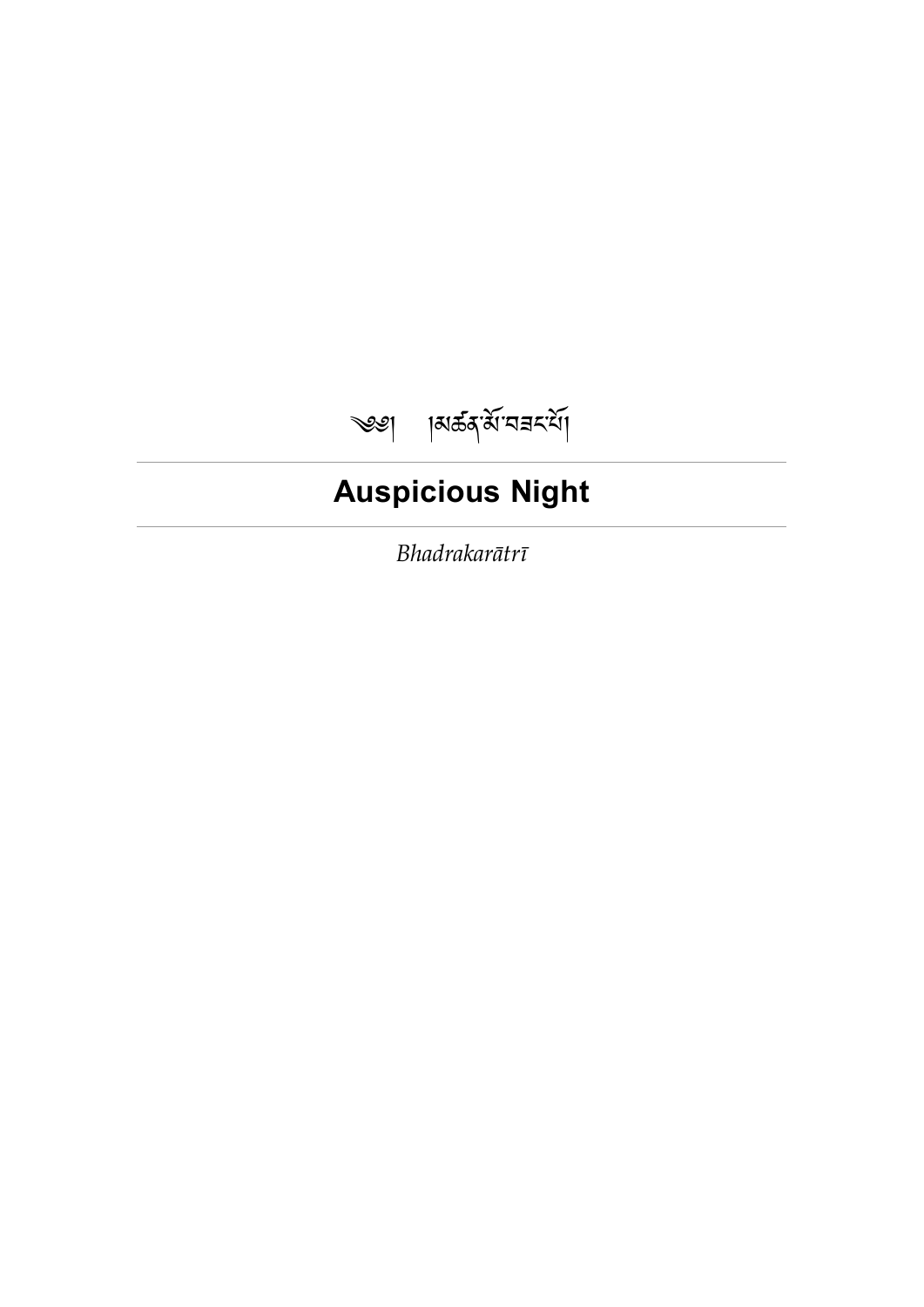$\sim$ পর্যামানে মুর্কি, বিভিন্ন বিশ্বাস্থ্য বিদ্রা

*'phags pa mtshan mo bzang po zhes bya ba'i mdo Āryabhadrakarātrīnāmasūtra*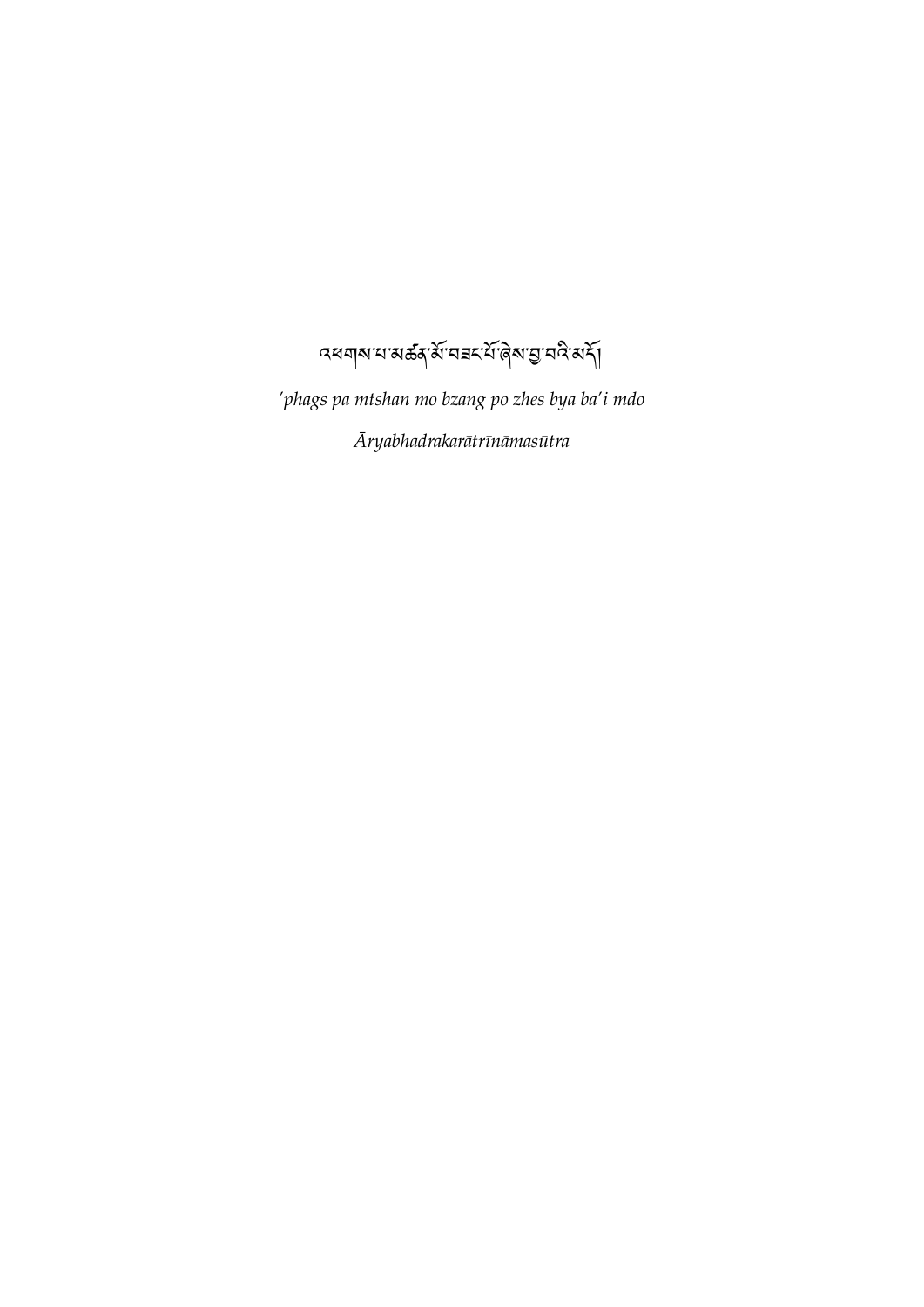

## Toh 313 Degé Kangyur, vol. 72 (mdo sde, sa), folios 161.b–163.b.

<span id="page-2-0"></span>Translated by Bruno Galasek-Hul under the patronage and supervision of 84000: Translating the Words of the Buddha

> First published 2022 Current version v 1.0.5 (2022) Generated by 84000 Reading Room v2.14.9

*84000: Translating the Words of the Buddha* is a global non-profit initiative to translate all the Buddha's words into modern languages, and to make them available to everyone.

## $\bigcirc$  000

This work is provided under the protection of a Creative Commons CC BY-NC-ND (Attribution - Noncommercial - No-derivatives) 3.0 copyright. It may be copied or printed for fair use, but only with full attribution, and not for commercial advantage or personal compensation. For full details, see the Creative Commons license.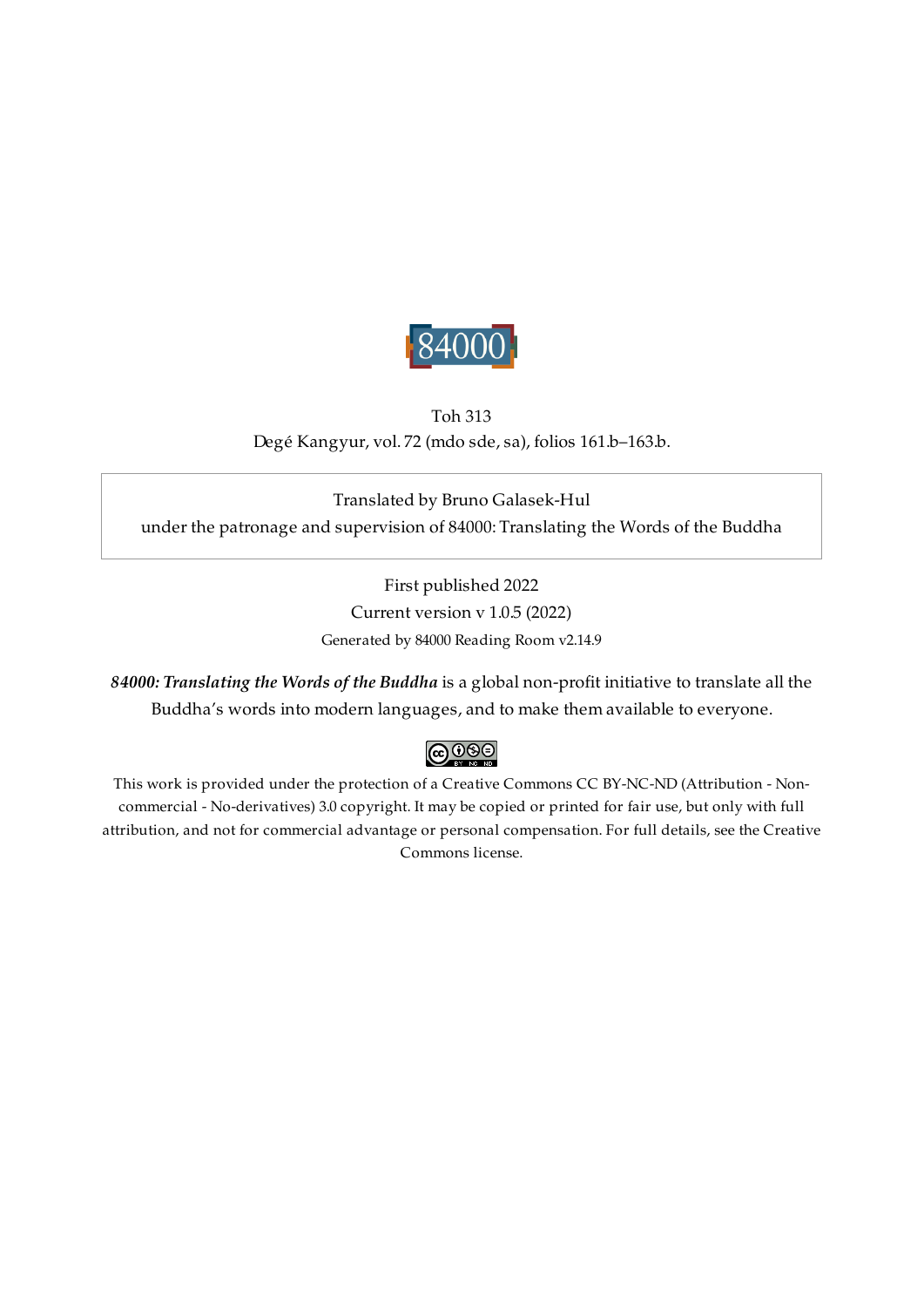This print version was generated at 3.27pm on Monday, 27th June 2022 from the online version of the text available on that date. If some time has elapsed since then, this version may have been superseded, as most of 84000's published translations undergo significant updates from time to time. For the latest online version, with bilingual display, interactive glossary entries and notes, and a variety of further download options, please see [https://read.84000.co/translation/toh313.html.](https://read.84000.co/translation/toh313.html)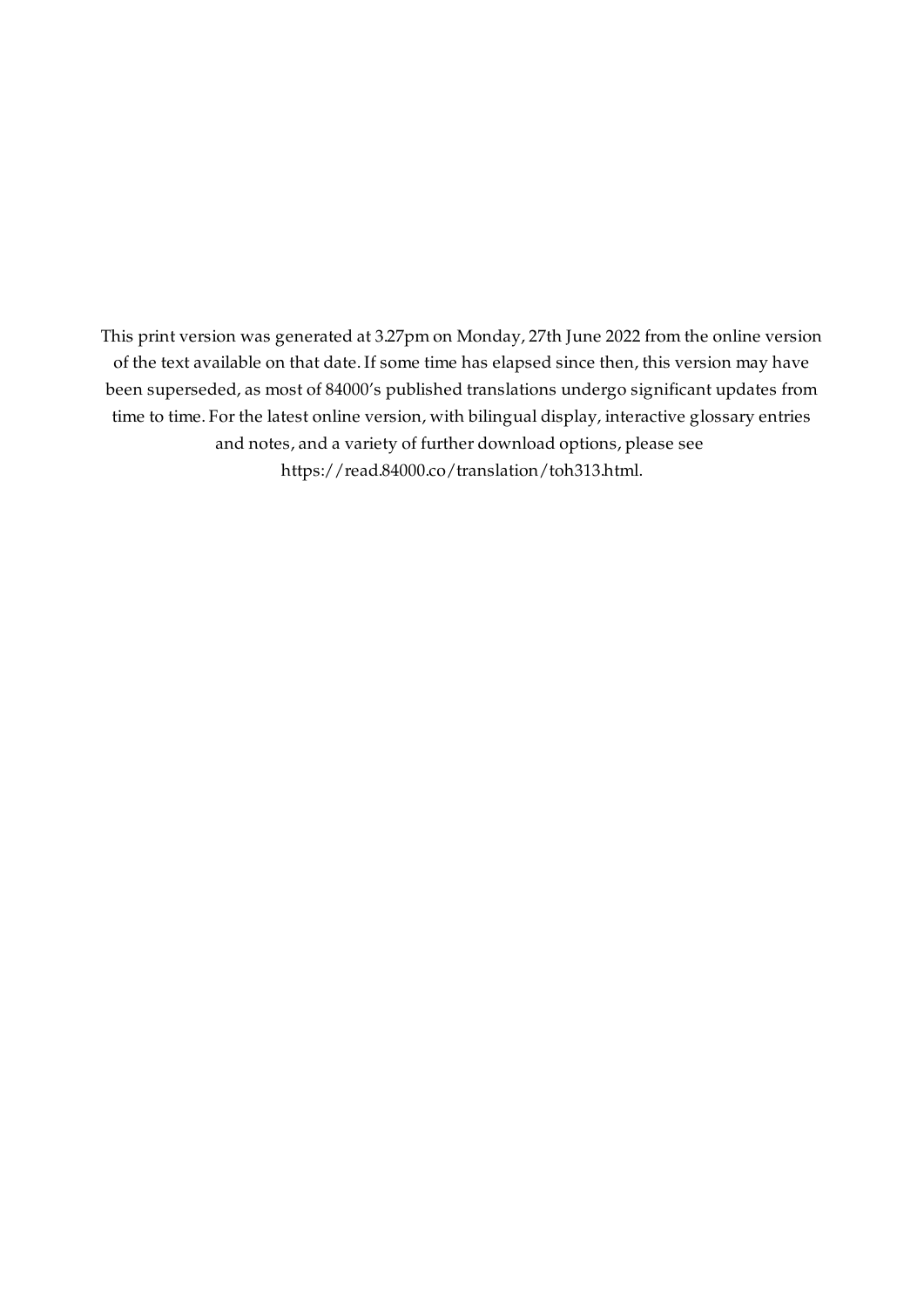## TABLE OF CONTENTS

- ti. [Title](#page-0-0)
- im. [Imprint](#page-2-0)
- co. [Contents](#page-4-0)
- s. [Summary](#page-6-0)
- ac. [Acknowledgements](#page-7-0)
- i. [Introduction](#page-8-0)
	- · The [Content](#page-8-1) of the Sūtra
	- · The [History](#page-8-2) of the Sūtra
	- · [Tibetan](#page-9-0)
	- · [Pali](#page-10-0)
	- · [Sanskrit](#page-11-0)
	- · [Chinese](#page-11-1)
	- · The English [Translation](#page-12-0)
- tr. The [Translation](#page-14-0)
	- 1. [Auspicious](#page-15-0) Night
- ap. Comparative Edition of the [Vidyāmantras](#page-19-0)
	- ap1. [Drāmiḍamantra](#page-19-1) I
		- · [Vidyāmantra](#page-19-2) I
		- · [Vidyāmantra](#page-19-3) II
- ab. [Abbreviations](#page-20-0)
	- · [Abbreviations](#page-20-1) used in the notes
	- · [Kangyur](#page-20-2) editions
- n. [Notes](#page-22-0)
- b. [Bibliography](#page-31-0)
	- · Primary Sources and [Editions](#page-31-1) in Pali and Sanskrit

<span id="page-4-0"></span>[co.](#page-4-0)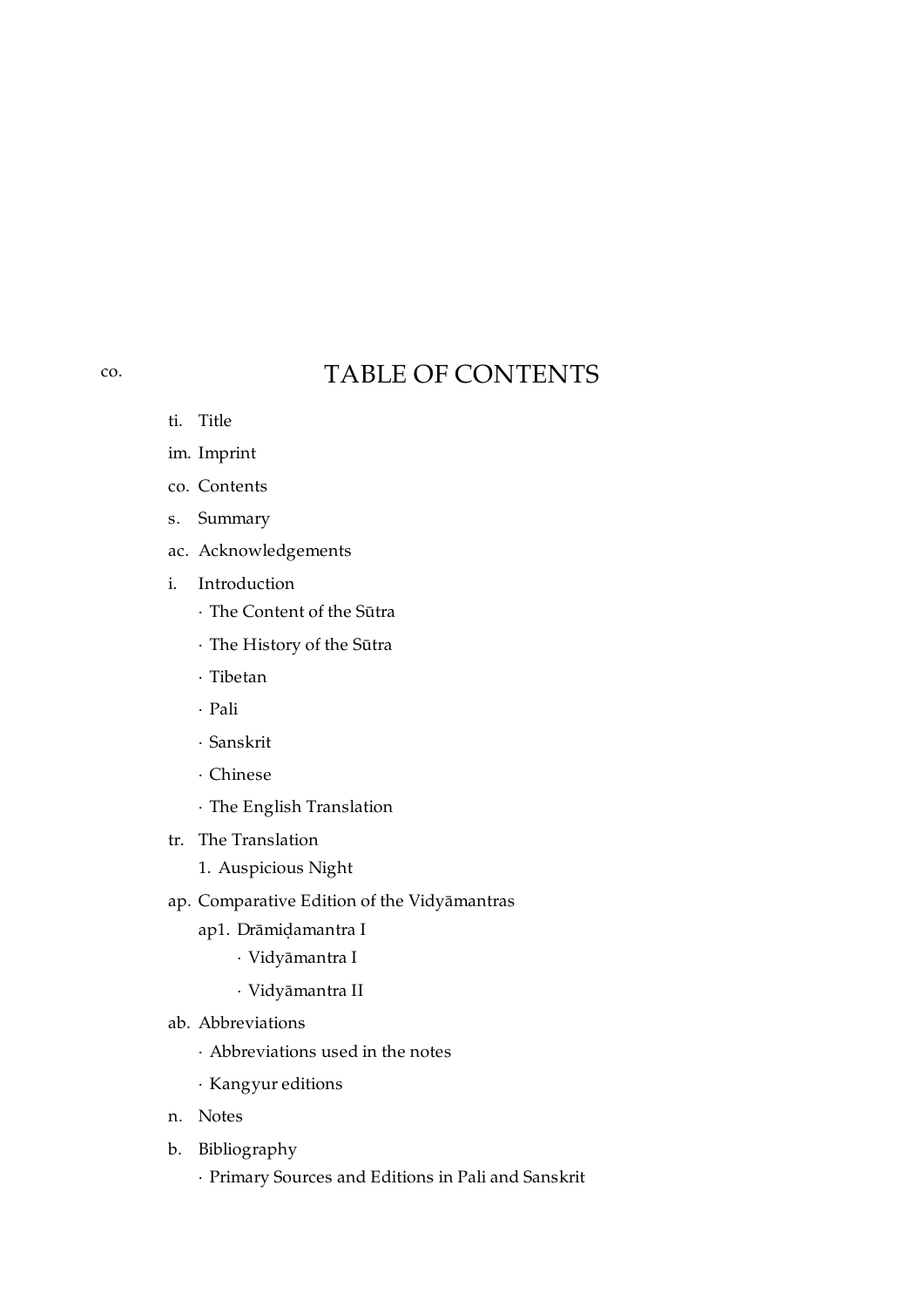- · [Primary](#page-32-0) Sources in Tibetan
- · [Secondary](#page-33-0) Sources
- g. [Glossary](#page-37-0)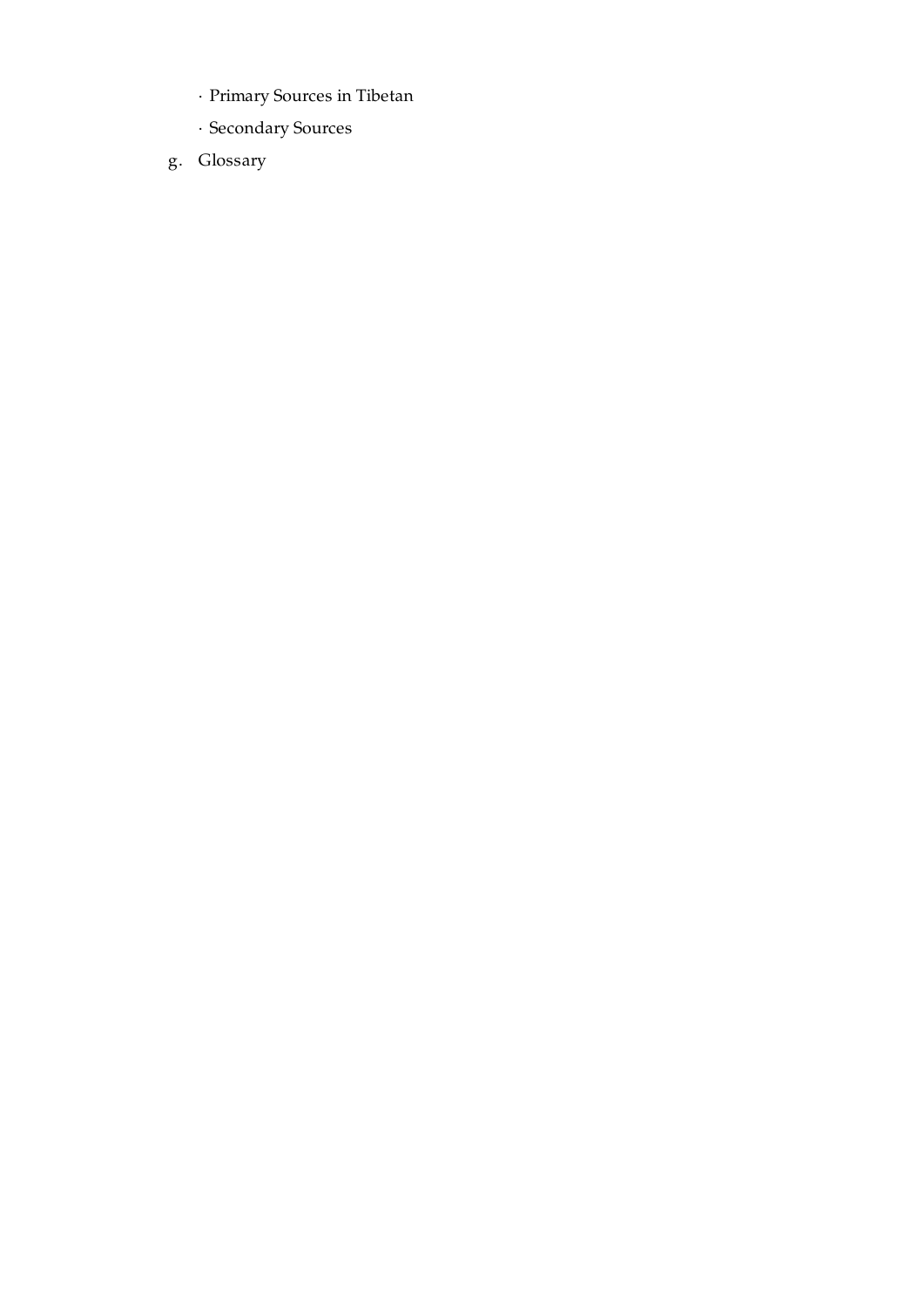## **SUMMARY**

<span id="page-6-1"></span>In *Auspicious Night*, the deity Candana appears before a monk in Rājagṛha and asks if he knows of the Buddha's teaching called *Auspicious Night*. Since the monk has never heard of it, the deity encourages the monk to ask the Buddha himself, who is staying nearby. At the monk's request, the Buddha teaches him how to continuously remain in a contemplative state by following these guidelines: do not follow after the past, do not be anxious about the future, and do not be led astray or become distracted by presently arisen states. The Buddha then teaches several mantras and incantations for the welfare of all sentient beings and explains the apotropaic and salvific benefits of the instructions. [s.1](#page-6-1)

<span id="page-6-0"></span>[s.](#page-6-0)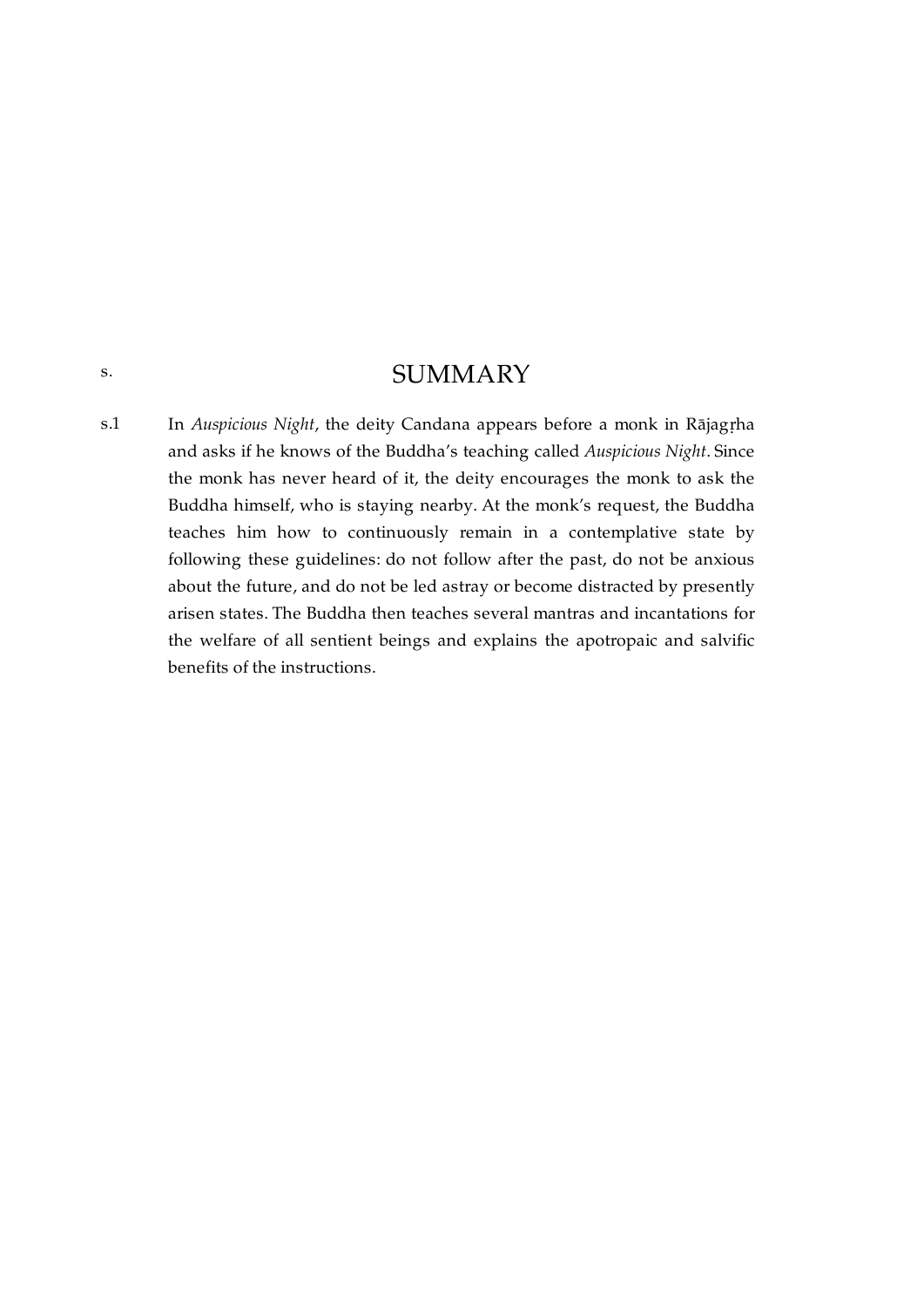## ACKNOWLEDGEMENTS

<span id="page-7-1"></span>This sūtra was translated into English from the Tibetan by Bruno Galasek-Hul with Lama Kunga Thartse Rinpoche (Evam Choden Buddhist Center Kensington, Berkeley, California) as the consulting lama. Roxanne Shooshani proofread the translation and improved the English. Many thanks are due to Dr. Nancy Lin, Dr. James Gentry, and Kathrin Holz, who corrected some errors in the introduction and improved the translation. Special thanks are also due to Dr. Helmut Eimer for patiently sharing his insights into Kangyur literature and for an insightful discussion of a difficult reading in the Tibetan text. [ac.1](#page-7-1)

<span id="page-7-2"></span>The translation was completed under the patronage and supervision of 84000: Translating the Words of the Buddha. [ac.2](#page-7-2)

<span id="page-7-0"></span>[ac.](#page-7-0)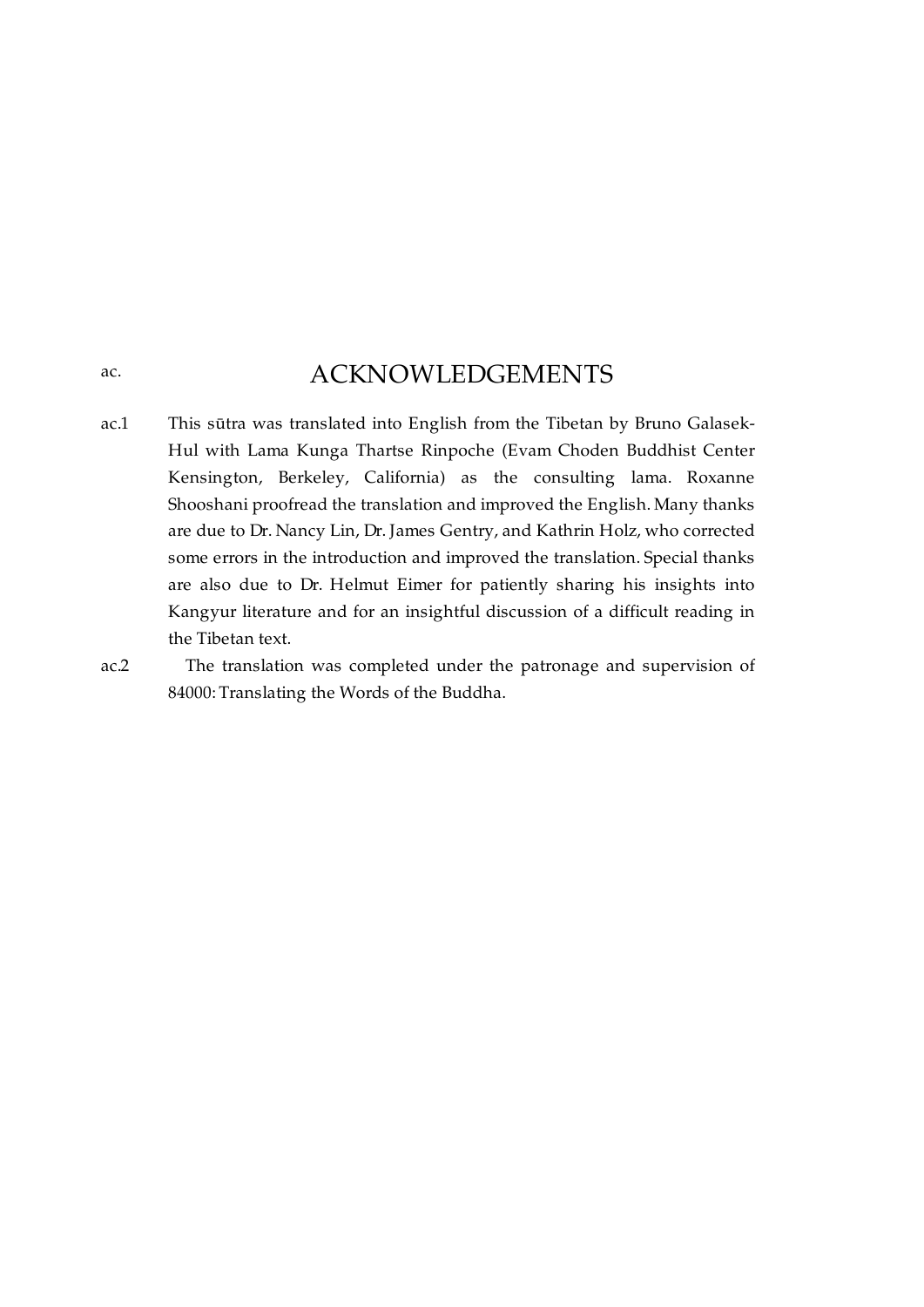## INTRODUCTION

· The Content of the Sūtra ·

While the Buddha is staying in the Bamboo Grove in Rājagṛha, the capital of the kingdom of Magadha, a monk has taken temporary residence on the banks of Rājagṛha's hot springs. One night, a beautiful deity appears before the monk, filling the entire area of the hot springs with a bright light. The deity asks the monk whether he knows the teaching known as *Auspicious Night*. The monk replies that he does not, and in turn asks the deity whether he knows it. Since neither know the teaching, the deity advises the monk to visit the Buddha and ask him to teach it to him, and then to remember it and put it into practice. The following morning, the monk visits the Buddha and tells him about his encounter with the deity the previous night. The Buddha reveals the name of the deity to be Candana and identifies him as a general of the gods in the Heaven of the Thirty-Three. After the monk expresses his wish to hear the teaching of *Auspicious Night*, the Buddha explains how to cultivate a contemplative state of mind in relation to the three times: (1) Do not think about the past, (2) do not worry about the future, and (3) do not become distracted by whatever arises in the present. Following this basic outline of *Auspicious Night*, the Buddha repeats the instruction in verse, adding commentary and further injunctions. Having presented the teaching of *Auspicious Night*, the Buddha proceeds with the recitation of several mantras and incantations used for the protection of beings. He then explains the benefits of preserving the complete teaching of *Auspicious Night* and offers more detailed benefits regarding specific actions such as reading and reciting the sūtra and having it fastened to one's body. The sūtra concludes with further incantations for the attainment of wealth and protection, including an invocation for the help of Vajrapāṇi, and a closing formula.

<span id="page-8-2"></span>· The History of the Sūtra ·

<span id="page-8-0"></span>[i.](#page-8-0)

<span id="page-8-3"></span><span id="page-8-1"></span>[i.1](#page-8-3)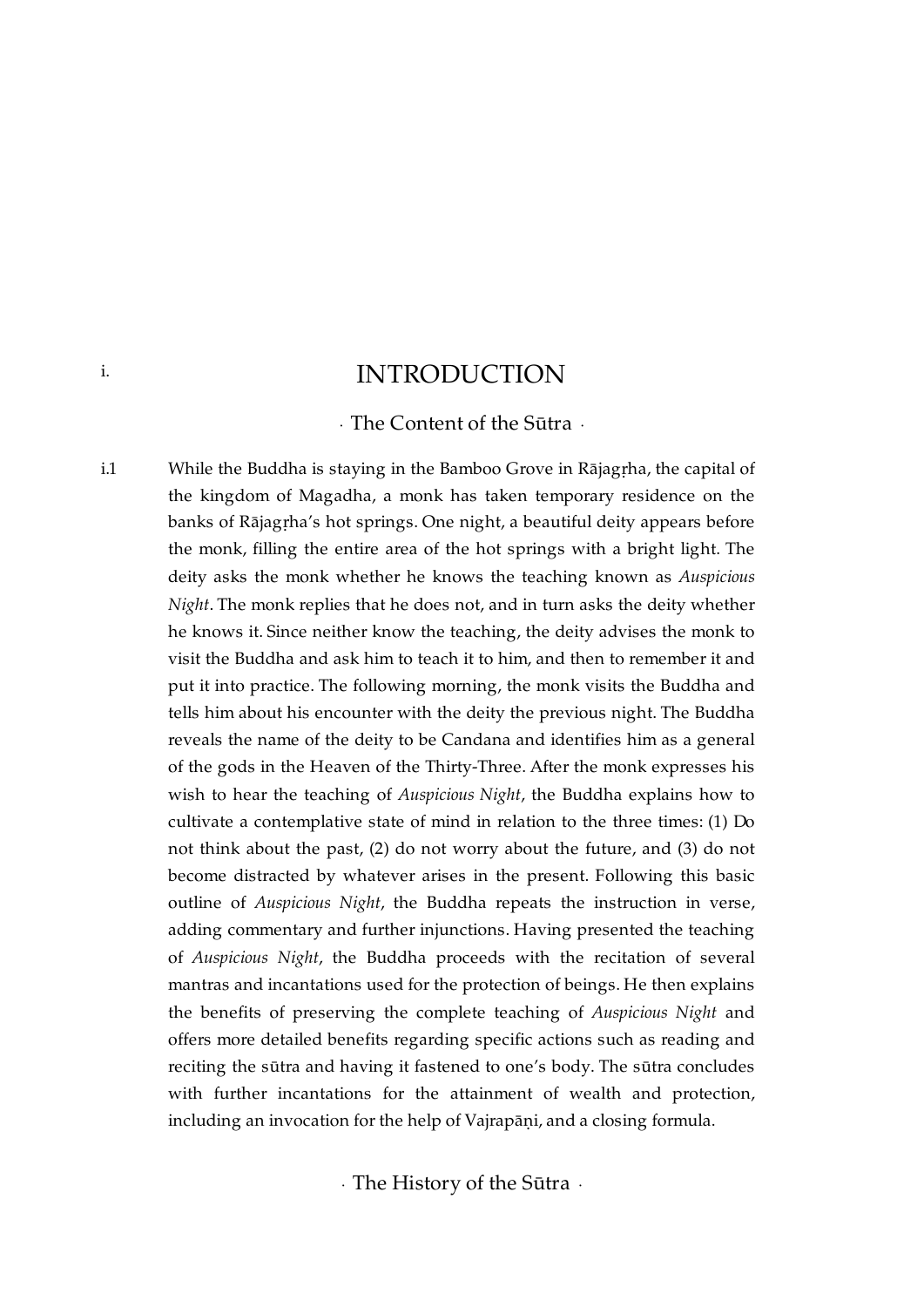<span id="page-9-1"></span>In his important study of the Mahāsūtras, Peter Skilling identifies *Auspicious Night* as a sūtra belonging to what he calls the *rakṣā* class of literature, that is, a text that is believed to protect one from disease, misfortune, and malignant spirits and to avert disaster. $^1$  $^1$  The version preserved in Tibetan, which is the basis for this English translation, is classified as a work of the Śrāvakayāna school of the Mūlasarvāstivādins $\frac{2}{r}$  $\frac{2}{r}$  $\frac{2}{r}$  however, the invocation of deities or bodhisattvas such as Vajrapāṇi, the inclusion of mantras and incantations, and the promotion of the secular benefits of preserving and studying Buddhist scriptures are considered hallmarks of Mahāyāna sūtras. $^3$  $^3$ [i.2](#page-9-1)

<span id="page-9-2"></span>[i.3](#page-9-2)

<span id="page-9-5"></span><span id="page-9-4"></span>*Auspicious Night* is one among a long list of Indian Buddhist sūtras that are only fully accessible in their Tibetan translations because the Indic originals are lost or extant only as fragments. Several differing recensions of *Auspicious Night* have been preserved or have partly survived in Pali, Sanskrit, Chinese, and Tibetan. The extant texts can be broadly grouped into two versions: an earlier version represented by the Pali texts and the earlier Chinese translations, and a later version represented by the Sanskrit texts, the Tibetan translation, and one of the Chinese translations (Taishō 1362). At the core of all these texts are a set of four to five stanzas that elucidate the sūtra's main teaching on avoiding attachment, anxiety, and preoccupation with thoughts of the past, future, and present. The stanzas are framed uniquely in the different versions of the sūtra, and these differences help us understand the evolution of this teaching and the history of the texts that articulate it.

### <span id="page-9-7"></span><span id="page-9-6"></span>· Tibetan ·

<span id="page-9-3"></span><span id="page-9-0"></span>The Degé Kangyur contains three recensions of *Auspicious Night*, one each in the Sūtra (*mdo sde*), Tantra (*rgyud*), and Dhāraṇī (*gzungs*) sections. The Peking Kangyur includes two recensions of the sūtra—one in its Sūtra section and one in its Tantra section—whereas the Thempangma (*them spangs ma*) Kangyurs classify *Auspicious Night* exclusively as a tantra. Two of the three recensions preserved in the Degé Kangyur (Toh 612 and Toh 974) attribute its translation to a team consisting of two Indian preceptors, Jinamitra and Dānaśīla, and the Tibetan translator Yeshé Dé. The recension of the text in the Sūtra section (Toh 313) does not include a colophon naming the translators, but it appears to be the work of the same team. This attribution, as well as the fact that *Auspicious Night* is recorded in two imperial period catalogs—the *Denkarma* and *Phangthangma*—indicate that the Tibetan translation was completed no later than the early ninth century.<sup>[4](#page-22-4)</sup> The three Tibetan texts in the Degé Kangyur show only minor differences with respect [i.4](#page-9-3)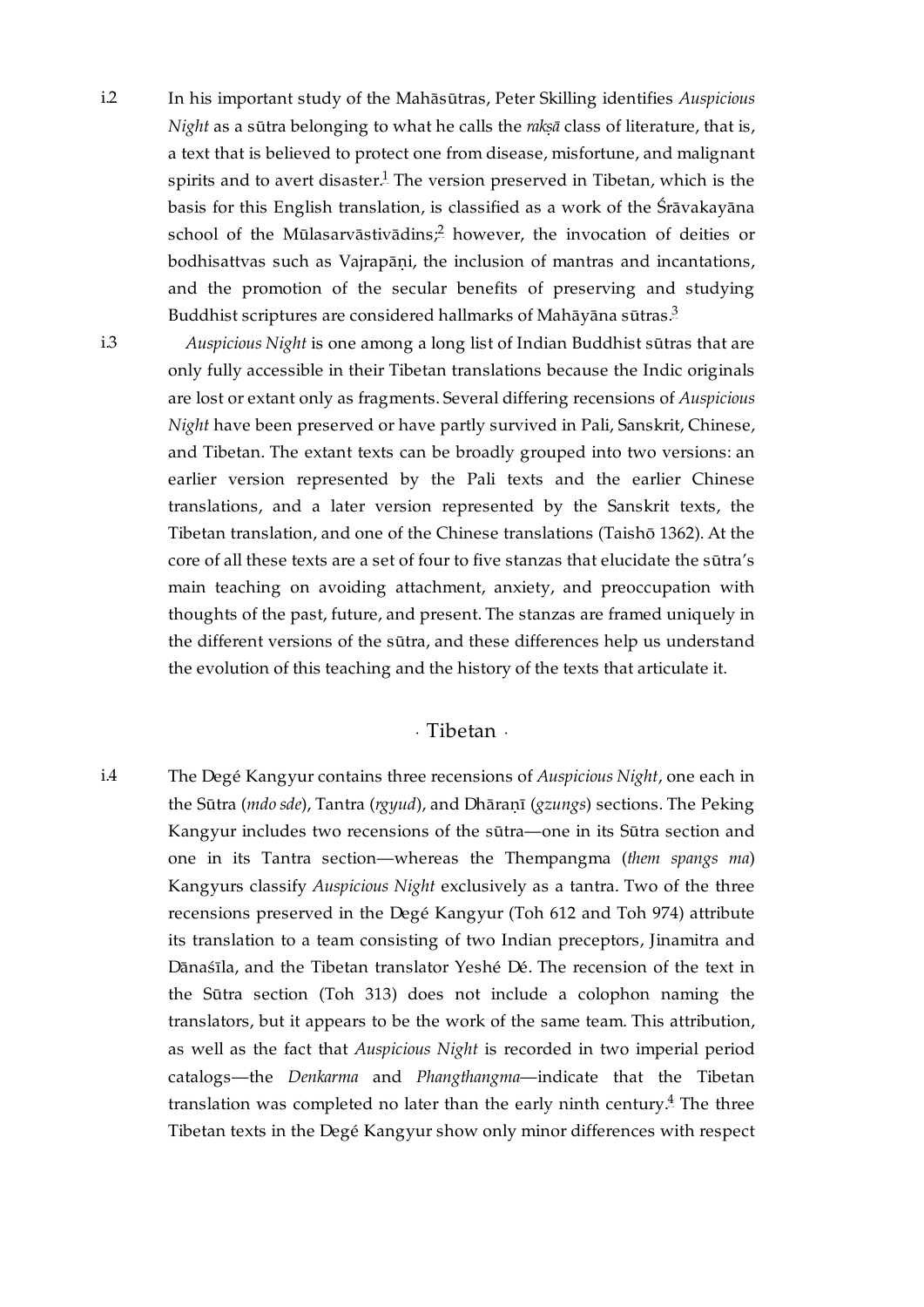to variant readings of certain words, primarily in the transliterations of Sanskrit mantras, suggesting that these differences are the result of later scribal emendations or errors.

<span id="page-10-1"></span>As described in the synopsis above, the Tibetan translation frames the core set of verses with a narrative set at the hot springs near Rājagṛha, features a deity named Candana and an unnamed monk as the primary interlocutors, and includes several incantations and mantras that broaden the use of the sūtra to include magical and talismanic applications.

There are no extant commentaries on *Auspicious Night* preserved in the Tengyur, but the sūtra is referenced sporadically in indigenous Tibetan Buddhist literature. The sūtra's title is found in the writings of the Sakya patriarch Drakpa Gyaltsen (*grags pa rgyal mtshan*, 1147–1216), the Nyingma master Longchenpa (*klong chen pa*, 1308–64), the Sakya hierarch Künga Sangpo (*kun dga' bzang po*, 1382–1456), the Sakya hierarch Anyé Shap (*a myes zhabs*, 1597–1659), and the fifth Dalai Lama Ngawang Losang Gyatso (*ngag dbang blo bzang rgya mtsho*, 1617–82). In these instances, the sūtra is typically cited as part of a list of works that were studied by the author or for which he had received reading transmission. Two prominent Tibetan authors, the second Pawo Tsuklak Trengwa (*dpa' bo gtsug lag phreng ba*, 1504–66) and the eighth Tai Situ Chökyi Jungné (*ta'i si tu chos kyi 'byung gnas*, 1699/1700–1774), quote the first two verses of *Auspicious Night* as proof that the Mahāmudrā meditation instruction of not letting the mind follow after, cling to, or examine thoughts concerned with the three times (past, present, and future) is not a teaching of the controversial Chinese teacher Hashang (whom the Tibetan tradition usually portrays as having taught a form of meditation in which thoughts are actively suppressed), but an authentic—that is, Indic instruction that can be found in a canonical text $\stackrel{5}{\cdot}$  $\stackrel{5}{\cdot}$  $\stackrel{5}{\cdot}$  It appears, then, from these quotations that the sūtra (or, to be precise, the first of the verses of *Auspicious Night*) was used in Tibet by schools/lineages propagating the Mahāmudrā and/or Dzogchen systems of meditation.

### <span id="page-10-5"></span><span id="page-10-4"></span>· Pali ·

<span id="page-10-3"></span><span id="page-10-0"></span>The Majjhima Nikāya of the Pali canon includes four suttas with *bhaddekaratta* (the Pali equivalent of *bhadrakarātrī*) in their title, which are constructed around the core stanzas common to this body of scripture. $^6$  $^6$  Each sutta begins with an introductory narrative frame, followed by the stanzas and a commentary by the Buddha or a prominent disciple on the meaning of the stanzas. While the verses are identical in all four texts, the ensuing instructions and the details of location, time, and characters vary in each. While no direct relationship seems to exist between these Pali texts and the [i.7](#page-10-3)

<span id="page-10-2"></span>[i.6](#page-10-2)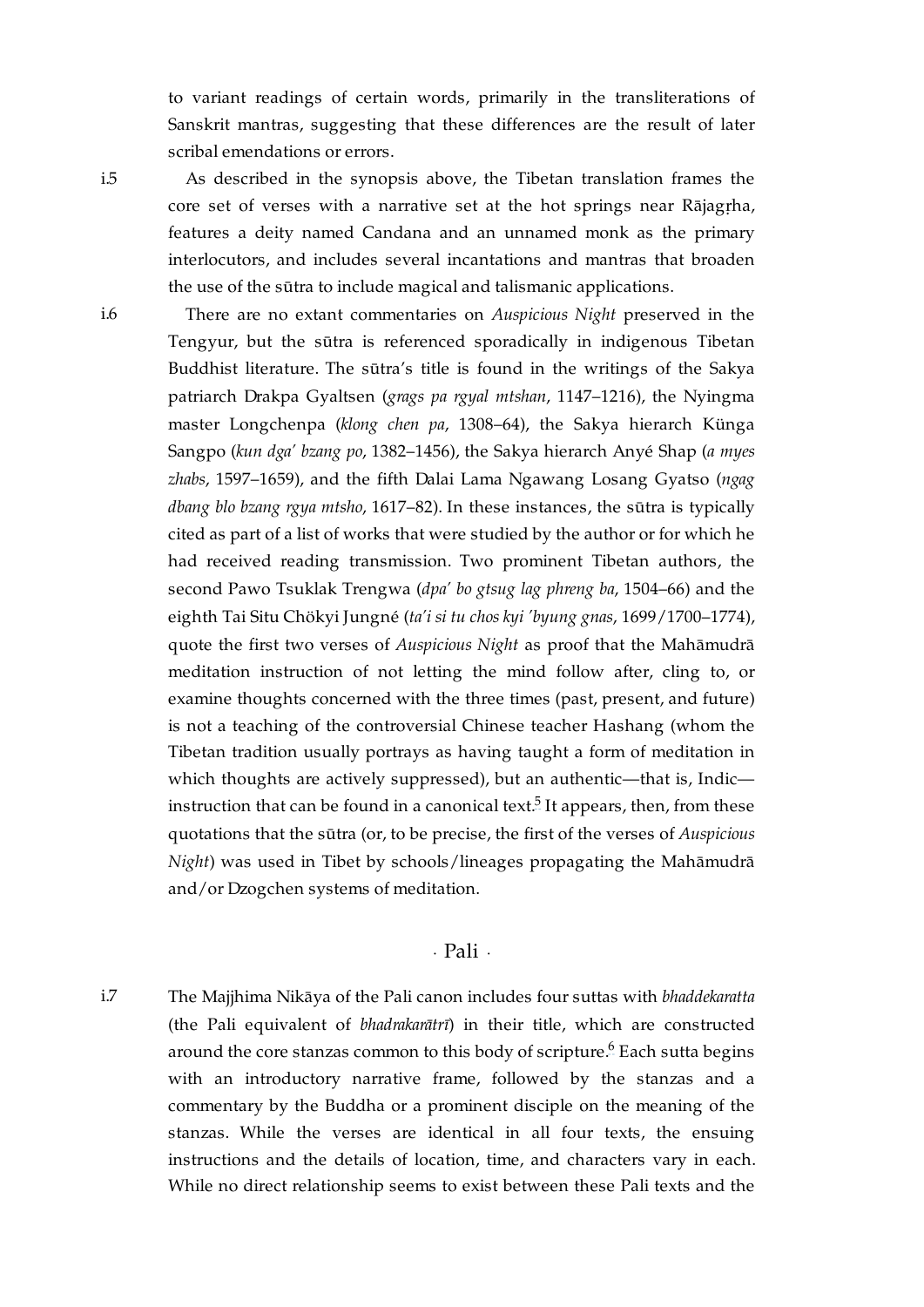Tibetan translation of *Auspicious Night*, certain details from the Pali suttas appear in the Tibetan text, such as the hot springs of Rājagṛha (as in the *Mahākaccānabhaddekarattasutta*) and the involvement of the deity Candana (as in the *Lomasakaṅgiyabhaddekarattasutta*). As might be expected, the Pali suttas do not include the mantras and incantations recorded in the Tibetan text.

### · Sanskrit ·

<span id="page-11-5"></span><span id="page-11-2"></span><span id="page-11-0"></span>Sanskrit witnesses to *Auspicious Night* are preserved in two manuscript fragments. The first takes up approximately one folio of a palm-leaf manuscript from the Kizil cave complex in the Kucha area, an oasis kingdom at the edge of the Taklamakan Desert on the northern branch of the Silk Road.<sup>[7](#page-23-1)</sup> In this Sanskrit fragment, the sūtra is set in Prince Jeta's Grove in Śrāvastī, differing from the Tibetan text but in accord with the Pali *Bhaddekarattasutta*. The fragment also preserves a few scattered syllables of mantras, including a phrase that can be reconstructed as *piśācini pārṇaśavari* ("O piśācinī Parṇaśavarī!"), which is also found in the version of the text translated into Tibetan. [i.8](#page-11-2)

<span id="page-11-3"></span>[i.9](#page-11-3)

<span id="page-11-6"></span>The second Sanskrit witness to *Auspicious Night* is preserved in a manuscript fragment discovered in Kashgar, in present-day Xinjiang province.<sup>[8](#page-23-2)</sup> The framing narrative, in which Ānanda asks the Buddha for protection from a spell cast by a *caṇḍālī*, is unique among the versions of this sūtra but has clear parallels to a story preserved in the *Śārdūlakarṇāvadāna* of the *Divyāvadāna*. Though this narrative does not correspond to that of the Tibetan text, it does frame the ensuing discourse in a way the supports the inclusion of incantations and mantras, a feature not found among the Pali sources.

### · Chinese ·

<span id="page-11-4"></span><span id="page-11-1"></span>The Madhyamāgama (Taishō 26), which was translated by the Kashmiri monk Gautama Saṅghadeva in the years 397 and 398, contains three sūtras that are close parallels to three suttas in the Pali Majjhima Nikāya: *Discourse on a Deity in the Hot Springs Grove* (*Wen quan lin tian jing* 溫泉林天經), *Discourse on a Venerable One in a Meditation Hall among the Śākyas* (*Shi zhong chan shi zun jing* 釋中禪室尊經), and *Discourse Spoken by Ānanda* (*A nan shuo jing* 阿難說經). These correspond, respectively, to MN 133, 134, and 132 of the Pali Majjhima Nikāya. Dharmarakṣa translated *Discourse Spoken by the Buddha to a Venerable Elder* (Taishō 77, *Zun shang fo shuo jing* 尊上佛說經) between 267 and 313 ᴄᴇ. This individual translation also parallels MN 134. Finally, *The Scripture of a Good Night* (Taishō 1362, *Shan ye jing* 善夜經), which was translated by Yijing [i.10](#page-11-4)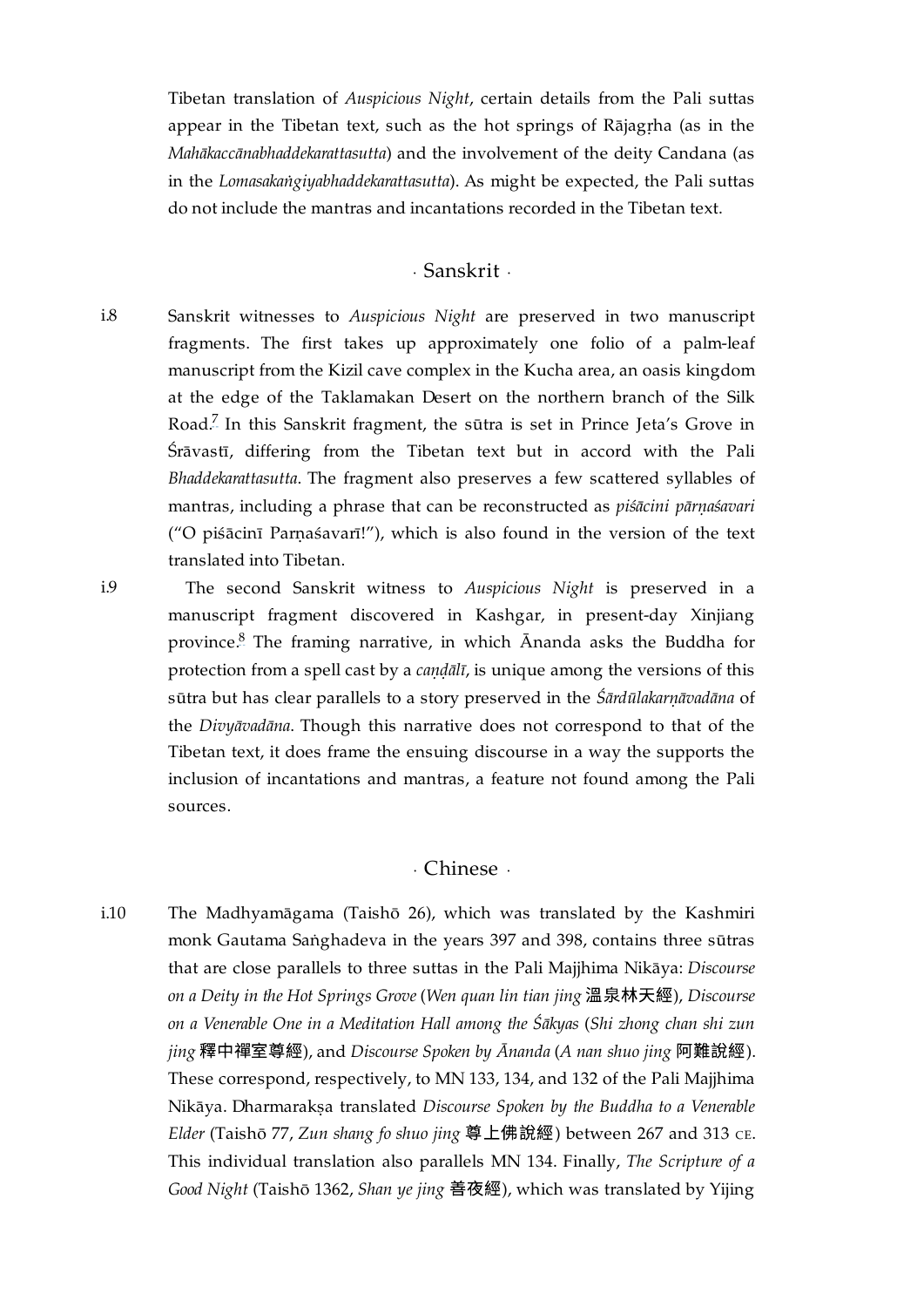<span id="page-12-5"></span><span id="page-12-4"></span>(635–713 cE) in 701 cE, is the latest among the Chinese translations $\frac{9}{1}$  $\frac{9}{1}$  $\frac{9}{1}$  and the only one that aligns with the Sanskrit and Tibetan texts in including mantras and incantations along with descriptions of their benefits. $^{10}$  $^{10}$  $^{10}$ 

<span id="page-12-1"></span>[i.11](#page-12-1)

In summary, at the core of these different versions and their recensions is a set of four to five stanzas that articulate the main teaching of the sūtra: not to dwell on the past, be concerned about the future, or be distracted by present events. The narratives that frame this discourse vary widely across the versions of the text and their translations, but these core verses are relatively stable. The starkest difference between the Pali suttas and early Chinese translations on the one hand, and the Sanskrit fragments, later Chinese translation, and the Tibetan translation on the other, is the incorporation of incantations and mantras, which expands the import of the sūtra beyond the articulation of Buddhist doctrine to include the magical and apotropaic. Thus the two Sanskrit fragments, the latest of the Chinese translations, and the Tibetan translation should be considered recensions of a sūtra that differed significantly from the suttas preserved in the Pali canon and the three earlier Chinese translations.

## · The English Translation ·

<span id="page-12-2"></span><span id="page-12-0"></span>The primary basis for this English translation is the recension of the sūtra preserved in the Sūtra section of the Degé Kangyur (Toh 313). This witness was compared with the two parallel versions in the Tantra and Dhāraṇī sections of the Degé Kangyur (Toh 617 and Toh 974, respectively), the Stok Palace manuscript Kangyur, and the appendix of variant readings reported in the Comparative Edition (*dpe bsdur ma*) of the Degé Kangyur. Only those variant readings that reflect text different from the Degé and/or affected the meaning of a passage have been reported in the notes. Orthographic variants of words, different verb stems used, differences in punctuation, and minor differences in terminology that yielded the same meaning were not recorded. In addition to the Tibetan versions, we consulted the electronic version of the Pali Text Society's edition of the Pali text of the *Bhaddhekarattasuttas* (MN 131–34) as well as the published editions of the Sanskrit fragments, SHT III 816 and the Kashgar manuscript fragment SI 2044. Occasionally, we also refer to the Chinese translation *Shan ye jing* 善夜 經 (Taishō 1362). [i.12](#page-12-2)

<span id="page-12-3"></span>[i.13](#page-12-3)

When citing the mantras and incantations recorded in the Tibetan translation, we chose to create "synthetic versions," meaning that we have generally retained readings of a particular word or syllable that correspond with the majority of the consulted versions. We have also reconstructed Sanskrit words when it was clear and obvious what the terms would be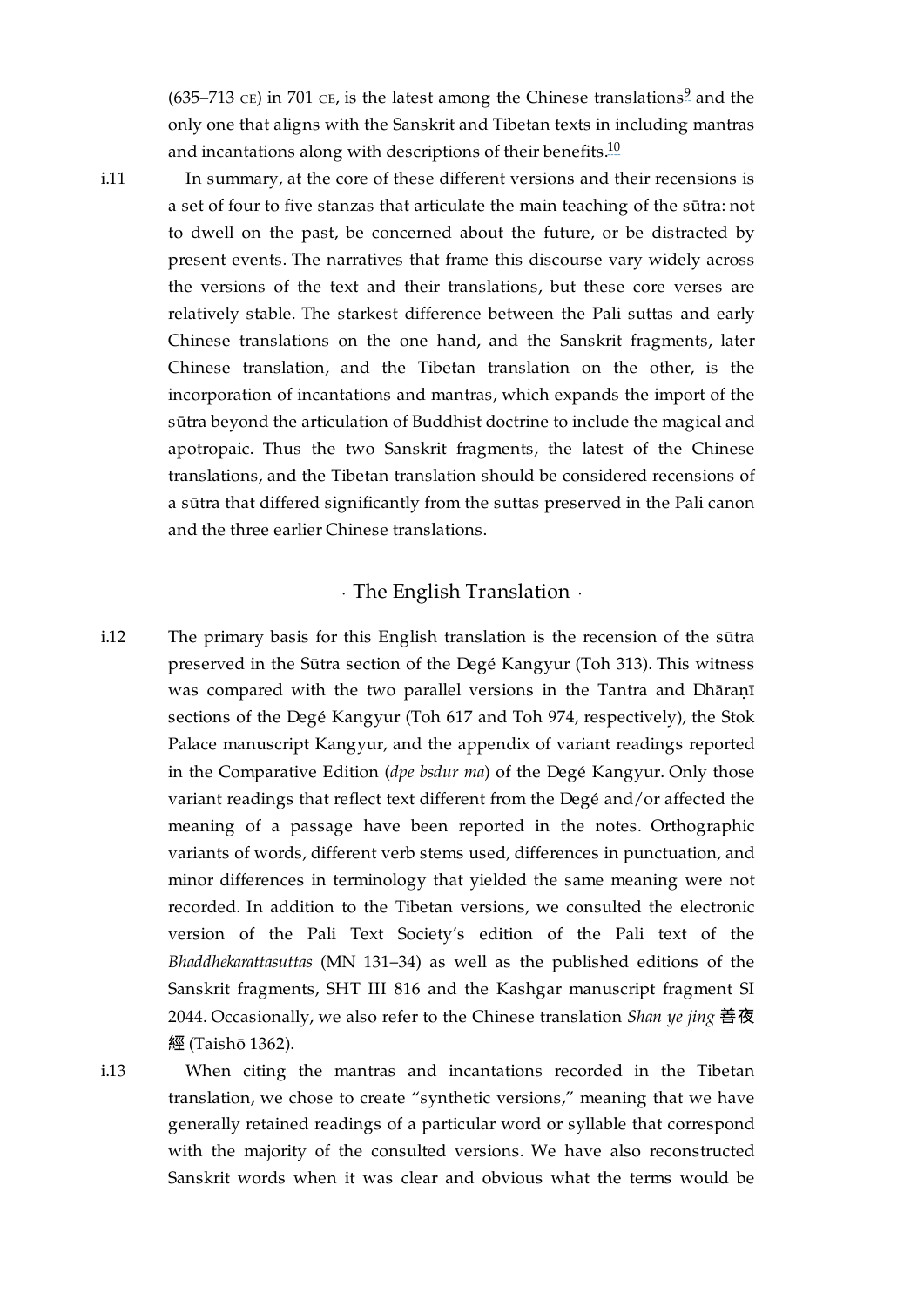based on the phonetic Tibetan syllables. Some of the mantras and incantations recorded in this sūtra appear to incorporate Dravidian or Proto-Dravidian syllables and words, as evidenced by the presence of retroflex sounds (ṭ, ṇ, etc.). Representing these syllables as proper words would be highly speculative on our part, so we have refrained from doing so. For the sake of clarity and readability, we have not included notes reporting our comparative analysis of the mantras and incantations in the main body of the translation. For interested readers, we have instead presented the mantras and incantations along with our complete comparative apparatus in a separate appendix.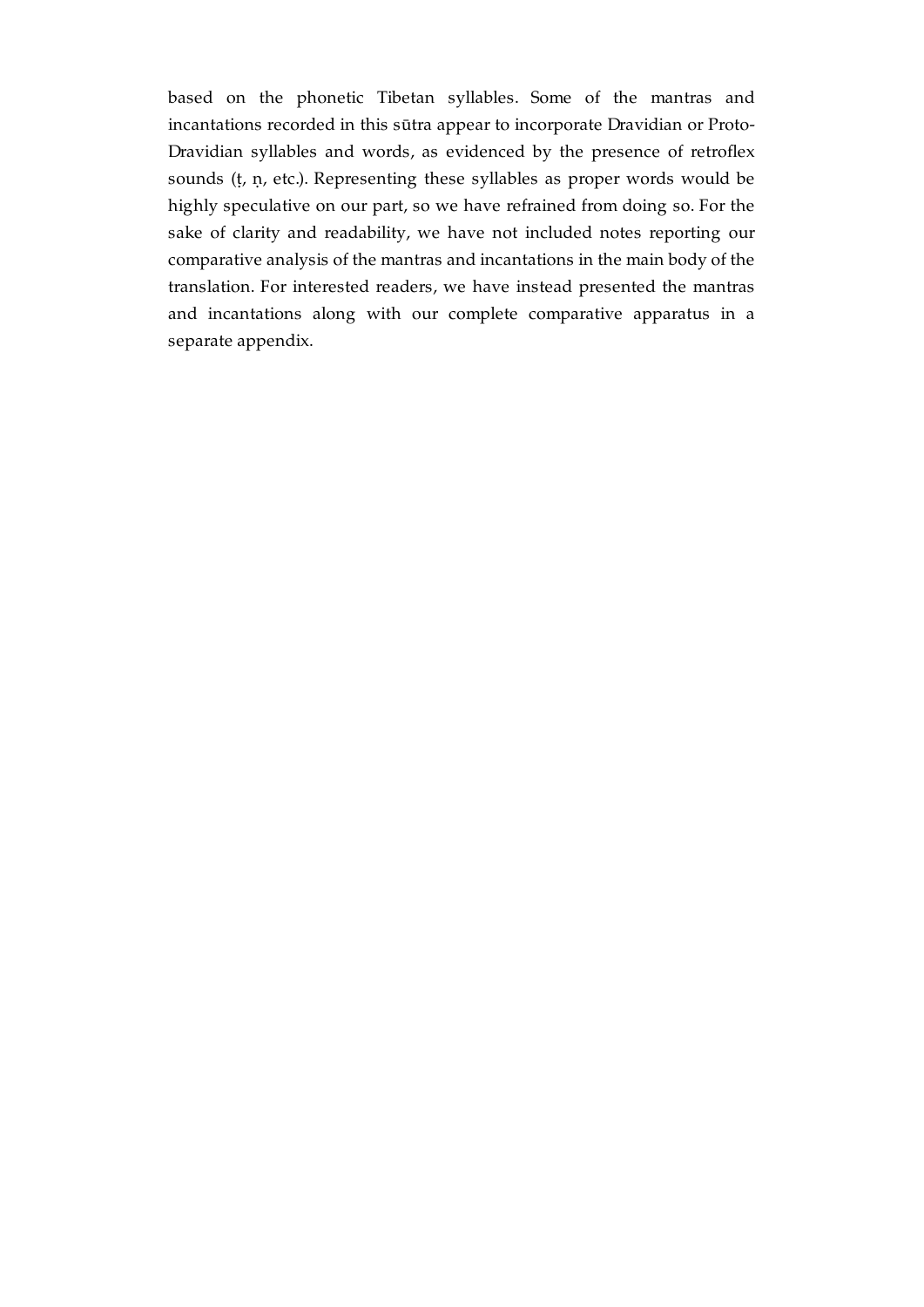The Translation

The Noble Sūtra

# <span id="page-14-0"></span>**Auspicious Night**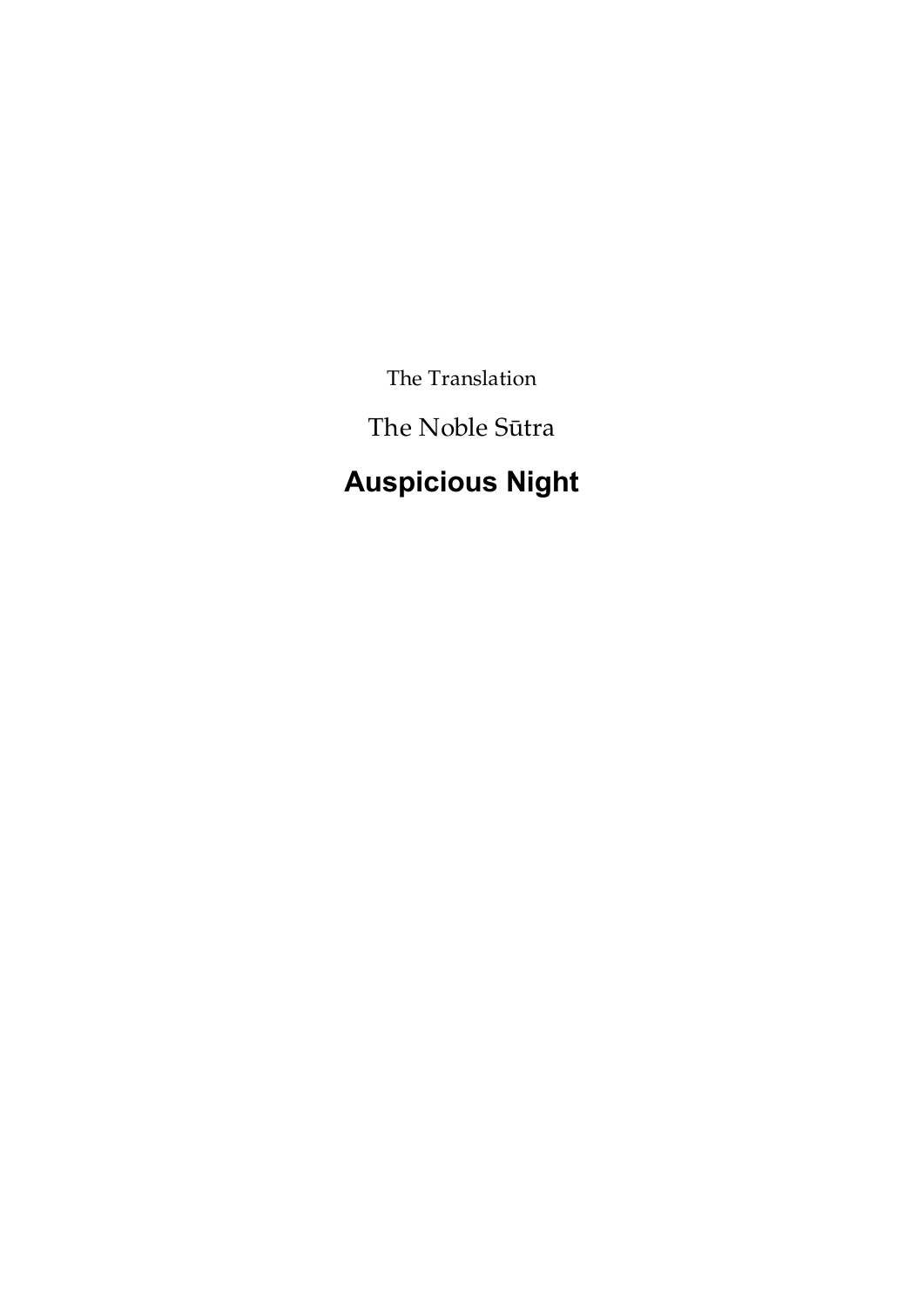## Auspicious Night

[\[F.161.b\]](https://translator:gzungs@read.84000-translate.org/source/toh313.html?ref-index=1#ajax-source)

<span id="page-15-1"></span>Homage to all buddhas and bodhisattvas! [1.1](#page-15-1)

<span id="page-15-2"></span>Thus did I hear at one time. The Bhagavān was staying in Rājagṛha's Bamboo Grove, in the Habitat of Kalandaka Birds. At that time, a certain monk was residing on the banks of Rājagṛha's hot springs. When night had fallen, a deity with a brilliant golden complexion appeared before the monk and $^{11}$  $^{11}$  $^{11}$  illuminated the entire bank of the hot springs with a vast radiance. [1.2](#page-15-2)

<span id="page-15-6"></span>The deity asked, "Monk, do you know the teaching of *Auspicious Night*?"

The monk replied, "Deva, I am ignorant of the teaching of *Auspicious Night*. Now, are you, Deva, aware of the teaching of *Auspicious Night*, or are you unaware of it?

"Monk, I too do not know the teaching of *Auspicious Night*."

In turn, the monk asked, "Deva, who then exists who knows the teaching of *Auspicious Night*?"

The deity said, "The Bhagavān is staying nearby in Rājagṛha's Bamboo Grove, in the Habitat of Kalandaka Birds. Go straight to the Bhagavān and ask him! Retain the Bhagavān's instruction exactly as it is given to you, and apply yourself to it!" He then disappeared suddenly.

<span id="page-15-8"></span><span id="page-15-7"></span>The next morning, $^{12}$  $^{12}$  $^{12}$  the monk went to the Bhagavān. On arriving, he bowed his head to the Bhagavān's feet and remained to one side. Sitting to the side of the Bhagavān, the monk asked the Bhagavān, "Venerable sir, last night, after dusk, a deity with a brilliant golden complexion [\[F.162.a\]](https://translator:gzungs@read.84000-translate.org/source/toh313.html?ref-index=2#ajax-source) appeared before me and illuminated the entire bank of the hot springs with a vast radiance. The deity said to me, 'Monk, do you know the teaching of *Auspicious Night*?' I replied, 'Deva, I am ignorant of the teaching of *Auspicious Night*. Now, are you, Deva, $^{13}$  $^{13}$  $^{13}$  aware of the teaching of *Auspicious Night,* or are you unaware of it?' 'Monk, I too do not know the teaching of *Auspicious Night*,' the deity responded. 'Deva, who then exists who knows the teaching

<span id="page-15-4"></span>[1.4](#page-15-4)

<span id="page-15-5"></span>[1.5](#page-15-5)

<span id="page-15-3"></span>[1.3](#page-15-3)

<span id="page-15-0"></span>[1.](#page-15-0)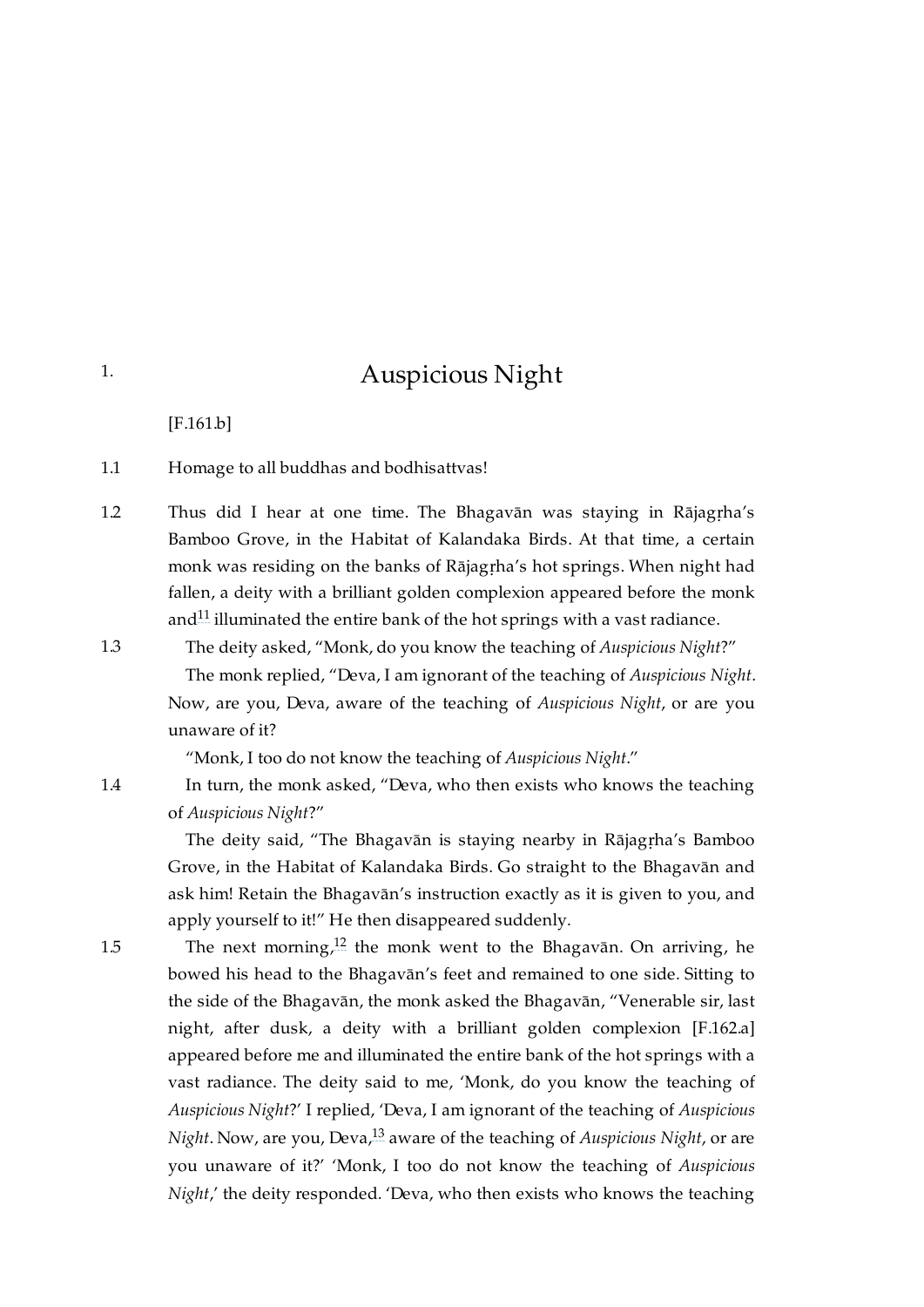of *Auspicious Night*?' The deity then said, 'The Bhagavān is staying in Rājagṛha's Bamboo Grove, in the Habitat of Kalandaka Birds. Go straight to the Bhagavān and ask him! Retain the Bhagavān's instruction exactly as it is given to you, and apply yourself to it!' He then disappeared suddenly. Therefore, Venerable Bhagavān, I have come to ask you the meaning of this."

The Bhagavān asked, "Monk, do you know that deity?"

<span id="page-16-9"></span>"Sir, I do not know that deity," the monk replied.

"This deity is a general $14 \text{ of the gods}$  $14 \text{ of the gods}$  of the Heaven of the Thirty-Three. His name is Candana."<sup>[15](#page-23-9)</sup>

<span id="page-16-12"></span><span id="page-16-11"></span><span id="page-16-10"></span>"Sir, I wish to hear the teaching of *Auspicious Night*," the monk entreated.

The Bhagavān replied, "Then, monk, listen well and carefully, and pay attention! I will teach you. Monk, when monks are endowed with three special qualities, they are called those who abide by the teaching of *Auspicious Night*. Which three? They are as follows: By possessing the three special qualities of (1) not following after the past, $^{16}$  $^{16}$  $^{16}$  (2) not hoping $^{17}$  $^{17}$  $^{17}$  for the future, and (3) remaining uncaptivated by presently arisen states, a monk is known as someone who follows the teaching of *Auspicious Night*."

<span id="page-16-3"></span>This is what the Bhagavān said. [\[F.162.b\]](https://translator:gzungs@read.84000-translate.org/source/toh313.html?ref-index=3#ajax-source) After the Sugata had thus spoken, he furthermore stated the following: [1.9](#page-16-3)

<span id="page-16-13"></span><span id="page-16-4"></span>"Do not follow after $^{18}$  $^{18}$  $^{18}$  the past Or hope for the future! What is past has ceased to exist; The future has not yet arrived. {1} [1.10](#page-16-4)

<span id="page-16-0"></span>[1.6](#page-16-0)

<span id="page-16-1"></span>[1.7](#page-16-1)

<span id="page-16-2"></span>[1.8](#page-16-2)

- <span id="page-16-14"></span><span id="page-16-5"></span>"Having thoroughly examined Each presently arisen thing, And knowing each, $^{19}$  $^{19}$  $^{19}$  one understands, Undeceived by false conceptions. {2} [1.11](#page-16-5)
- <span id="page-16-16"></span><span id="page-16-15"></span><span id="page-16-6"></span> $\mathrm{``'}$  'Will I $\mathrm{^{20}}$  $\mathrm{^{20}}$  $\mathrm{^{20}}$  die tomorrow?' Who knows? Today the effort should be made. The lord of death and his great army<sup>[21](#page-25-2)</sup> Do not come to offer friendship. $^{22}$  $^{22}$  $^{22}$  {3} [1.12](#page-16-6)
- <span id="page-16-17"></span><span id="page-16-7"></span>"May all sentient beings and creatures And the entirety of living things Achieve perfect happiness, And be free from the afflictions! May all good things be seen,<sup>[23](#page-25-4)</sup> And may nothing $^{24}$  $^{24}$  $^{24}$  evil at all occur! $^{25}$  $^{25}$  $^{25}$  {4} [1.13](#page-16-7)
- <span id="page-16-20"></span><span id="page-16-19"></span><span id="page-16-18"></span><span id="page-16-8"></span>"So that one maintains this and applies oneself [1.14](#page-16-8)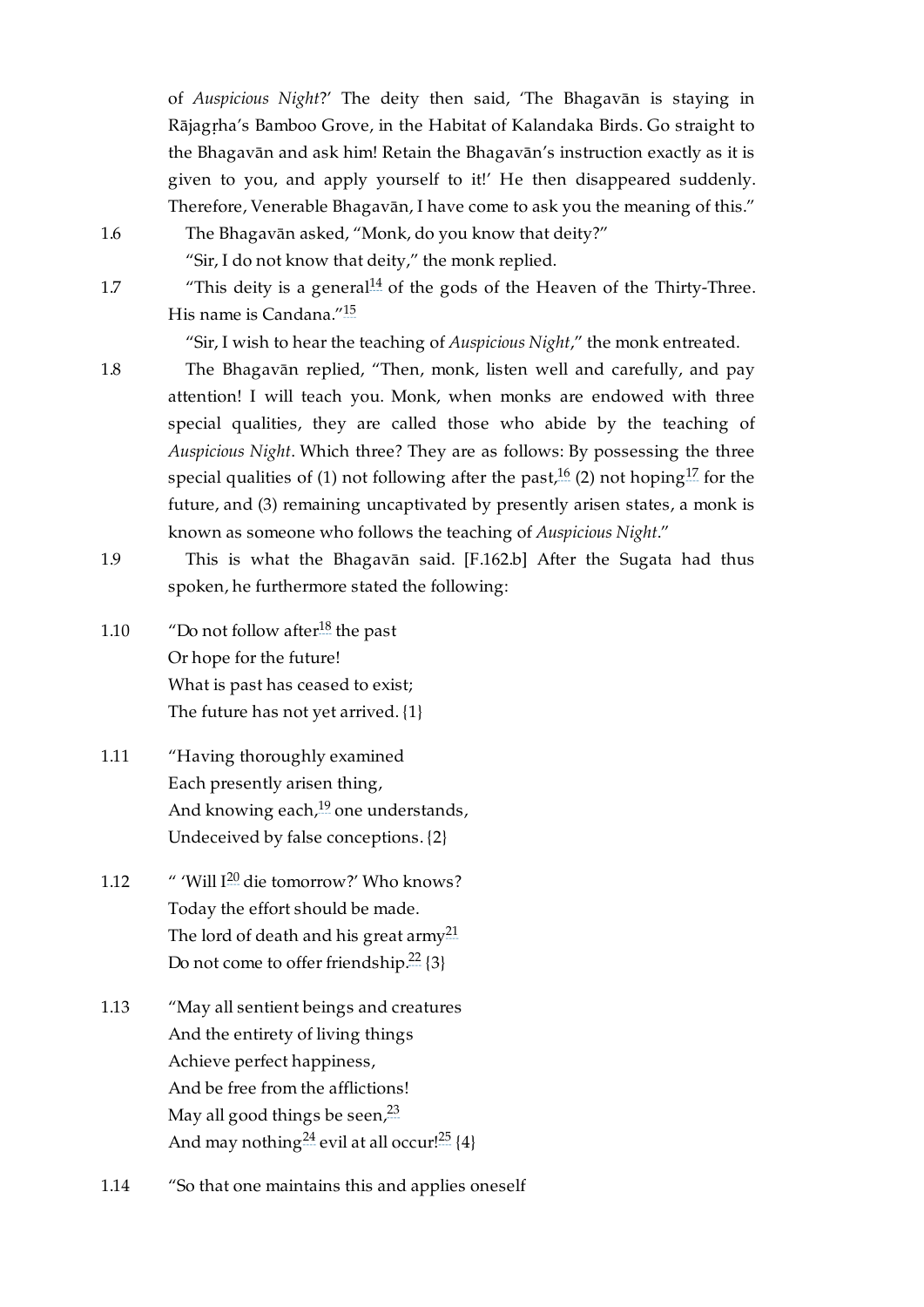<span id="page-17-9"></span><span id="page-17-8"></span>Night and day, without idleness, The sage has unremittingly proclaimed The teaching of *Auspicious Night*."<sup>[26](#page-25-7)</sup> {5}

- <span id="page-17-0"></span>Then the Bhagavān, for the safeguarding of all sentient beings, offered this teaching of *Auspicious Night<sup>[27](#page-25-8)</sup>* and taught the following Dravidian mantras: [1.15](#page-17-0)
- <span id="page-17-1"></span>*tadyathā| bi nā bi ni| bi na pūraṇi| buddha-martaṇḍe| mānini mānini| ṇi ṇi ṇi ṇi| ṭi ṭi ṭi ṭi| vīrati| gauri| gāndhāri| caṇḍāli| mātaṃgi| pukkasi| brāhmaṇi| drāviḍi| drāmiḍi| śavari| sadālambha| hīnamadhyamadhāriṇi| maholani| dalabhani| dalābhadre| mahādalini| calini| muṣṭe| cakravarti| mahācakravarti| śavari śavari| mahāśavari| bhu tsing gi| bhu tsi ring gi ni| ni mi ni ming gi ni| nimiṃdhari bhu ta ni svāhā* [1.16](#page-17-1)
- <span id="page-17-2"></span>tadyathāl e tu tu tu tul na tu mi rnil ki rnil em kul sid da ta ril tsa la lul rni rtu | nirma llu | gallu | a ba tra no ne | śe ku nir ba ra da sa le | ta ra ke | ta re | ta rod *tu| nod tu| ti la la lu| bhūtapataye| ba ta yi ye svāhā* [1.17](#page-17-2)
- <span id="page-17-3"></span>*tadyathā| arakāte | narakāte| pāṃśuka| pāyiye| kapotaka pāyiye| tapodhane svāhā* [1.18](#page-17-3)
- <span id="page-17-11"></span><span id="page-17-10"></span><span id="page-17-4"></span>"Monk, when, with the intention of safeguarding all sentient beings, sons of good family or daughters of good family [\[F.163.a\]](https://translator:gzungs@read.84000-translate.org/source/toh313.html?ref-index=4#ajax-source) keep the meaning of Auspicious Night's teachings,  $^{28}$  $^{28}$  $^{28}$  together with its prose, its stanzas, and its Dravidian mantras, in their mind, or when they remember it, read it,  $29$ concentrate on it, master it, or correctly teach it in detail to others, their body will be indestructible by fire, indestructible by poison, $30$  and unharmed by punishment inflicted by authorities<sup>[31](#page-25-12)</sup> or assault from thieves; furthermore, they will not die prematurely and will certainly reach nirvāṇa. [1.19](#page-17-4)
- <span id="page-17-13"></span><span id="page-17-12"></span><span id="page-17-5"></span>"No matter where one is reborn, When one has read the sūtra *Auspicious Night*, One is bound to remember one's past lives, become an arhat, And even attain mastery.<sup>[32](#page-26-0)</sup> [1.20](#page-17-5)

<span id="page-17-15"></span><span id="page-17-14"></span><span id="page-17-6"></span>"With a single recitation, $33$  all beings in all circumstances, Be it untimely death or the intermediate state, Will be protected from and purged of Untimely death and non-Dharmic fates Without any effort of their own. In the case of illness, pain, fearful births, Or the sorrow<sup>[34](#page-26-2)</sup> caused by inauspicious dreams, Uttering it will bring good luck. [1.21](#page-17-6)

<span id="page-17-16"></span><span id="page-17-7"></span>"Whoever writes it down [1.22](#page-17-7)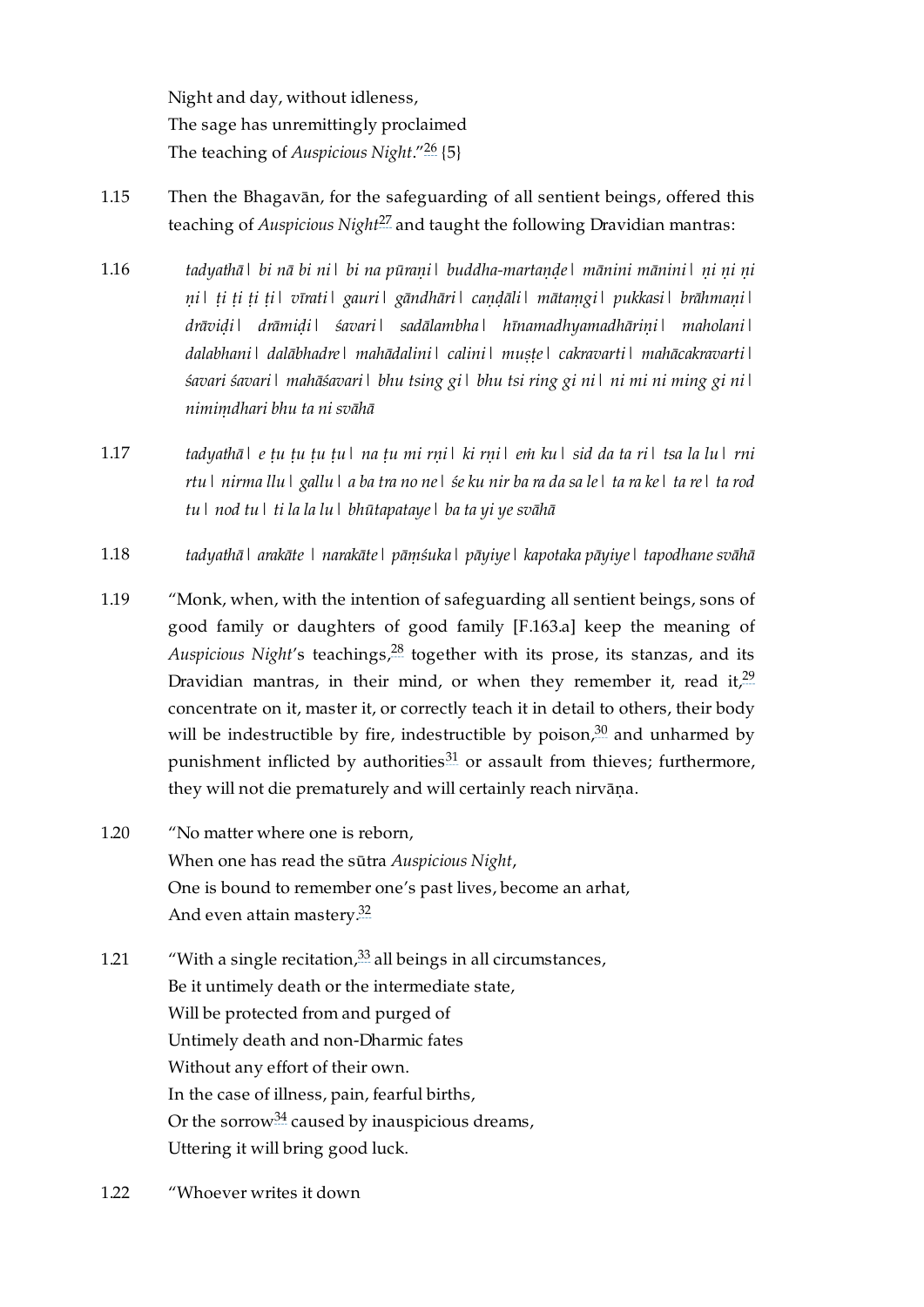<span id="page-18-11"></span>And fastens it to the body of a man or a woman Will create good fortune, splendor, And prosperity for them.

- <span id="page-18-0"></span>"The sūtra *Auspicious Night* Will rescue from premature death<sup>[35](#page-26-3)</sup> All those who, with body, speech, and mind, Have committed minor evil deeds of any kind. [1.23](#page-18-0)
- <span id="page-18-12"></span><span id="page-18-1"></span>"Remembering the *Auspicious*<sup>[36](#page-26-4)</sup> protects From kings, water, fire and lightning, Bandits, illness, and foes, As well as in battle and fighting. [1.24](#page-18-1)
- <span id="page-18-13"></span><span id="page-18-2"></span>"Uninterrupted recitation of the *Auspicious* incantations [37](#page-26-5) And the mantras, Especially silent recitation, Makes people forever<sup>[38](#page-26-6)</sup> fearless. [1.25](#page-18-2)
- <span id="page-18-14"></span><span id="page-18-3"></span>"Homage to the completely perfect buddhas, the tathāgatas, the arhats of the past, present, and future! [1.26](#page-18-3)
- <span id="page-18-4"></span>"Having thus paid homage, one should recite the following incantations: [1.27](#page-18-4)
- <span id="page-18-5"></span>"Through this incantation, may I become prosperous! [1.28](#page-18-5)
- <span id="page-18-6"></span>*tadyathā| nimi nimiṃdhare| timi timiṅgali| trailokya-avalokini|* [\[F.163.b\]](https://translator:gzungs@read.84000-translate.org/source/toh313.html?ref-index=5#ajax-source) *triśūladharaṇi| a ku phi ni| kṛmīkṛti | ki li ki li| kud to kud to| kud to kud si| kurti ku pi ti* [1.29](#page-18-6)
- <span id="page-18-15"></span><span id="page-18-7"></span>"May I and all sentient beings, accompanied by Vajrapāṇi, $39$  be protected everywhere from all dangers, illnesses, poisons, fevers, evil spirits, bites from venomous creatures, thieves, all humans and nonhumans, all dangers, injuries, infectious disease, fighting, troubles, wrongdoing, discord, quarrels, and disputes, as well as from all evil deeds committed with body, speech, and mind, and from all fears! Protect! [1.30](#page-18-7)
- <span id="page-18-8"></span>*tadyathā| hi li mi li| tsi li| i li| mi li| piśācini parṇaśavari tsi li tsi li svāhā* [1.31](#page-18-8)
- <span id="page-18-16"></span><span id="page-18-9"></span>When the Bhagavān had spoken these words, the monks and all the assemblies, $40$  together with the world and its deities, humans, asuras, garudas, gandharvas, kinnaras, mahoragas, great yaksas, rāksasas, pretas, and piśācas, delighted and rejoiced in the Bhagavān's words. [1.32](#page-18-9)
- <span id="page-18-17"></span><span id="page-18-10"></span>*This completes the noble sūtra "Auspicious Night."* [41](#page-26-9) [1.33](#page-18-10)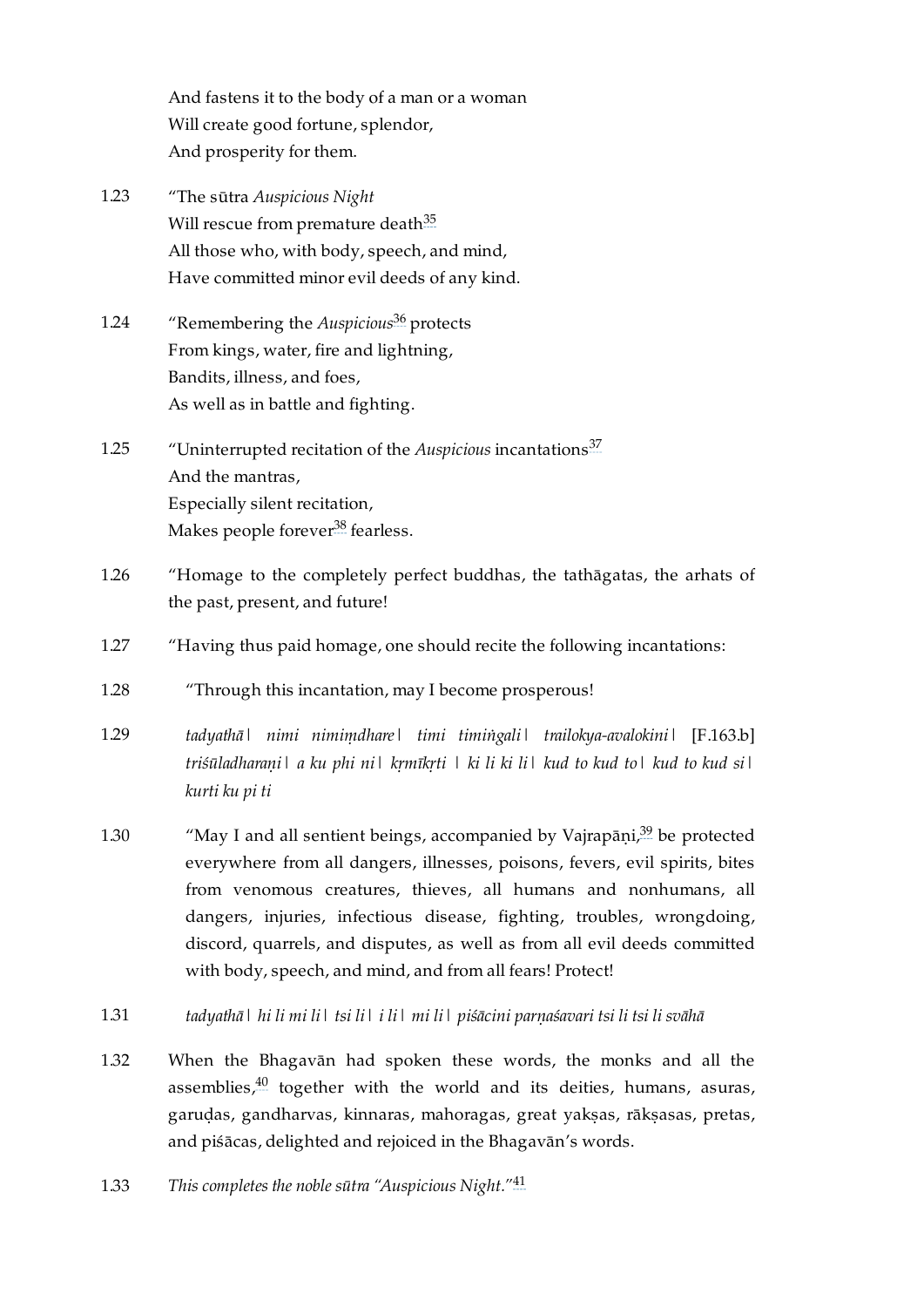# <span id="page-19-20"></span><span id="page-19-19"></span><span id="page-19-14"></span><span id="page-19-13"></span><span id="page-19-12"></span><span id="page-19-11"></span><span id="page-19-10"></span><span id="page-19-9"></span>Appendix COMPARATIVE EDITION OF THE VIDYĀMANTRAS

#### <span id="page-19-1"></span>Drāmiḍamantra I [ap1.](#page-19-1)

- <span id="page-19-23"></span><span id="page-19-18"></span><span id="page-19-17"></span><span id="page-19-4"></span>*tadyathā| bi nā bi ni| bi na pūraṇi| buddha-martaṇḍe| mānini mānini| ṇi* [42](#page-27-0) [43](#page-27-1) [44](#page-27-2) *ṇi ṇi ṇi| ṭi ṭi ṭi ṭi| vīrati| gauri| gāndhāri| caṇḍāli| mātaṃgi|* [45](#page-27-3) [46](#page-27-4) [47](#page-27-5) [48](#page-27-6) [49](#page-27-7) *pukkasi| brāhmaṇi| drāviḍi| drāmiḍi| śavari| sadālambha| hīna-*[50](#page-27-8) [51](#page-27-9) [52](#page-27-10) [53](#page-27-11) [54](#page-27-12) [55](#page-27-13) *madhyamadhāriṇi| maholani| dalabhani| dalābhadre| mahādalini|* [56](#page-27-14) [57](#page-27-15) [58](#page-27-16) [59](#page-27-17) [60](#page-28-0) *calini| muṣṭe| cakravarti| mahācakravarti| śavari śavari| mahāśavari|* [61](#page-28-1) [62](#page-28-2) [63](#page-28-3) [64](#page-28-4) *bhu tsing gi| bhu tsi ring gi ni| ni mi ni ming gi ni| nimiṃdhari bhu ta ni* [65](#page-28-5) [66](#page-28-6) [67](#page-28-7) [68](#page-28-8) *svāhā|* [69](#page-28-9) [ap1.1](#page-19-4)
- <span id="page-19-40"></span><span id="page-19-36"></span><span id="page-19-32"></span><span id="page-19-28"></span><span id="page-19-5"></span>tadyathā| e ṭu ṭu ṭu ṭu| na ṭu mi rṇi|<sup>[70](#page-28-10)</sup> ki rṇi| eṁ ku|<sup>[71](#page-28-11)</sup> sid da ta ri| tsa la lu|<sup>[72](#page-28-12)</sup> rni rtu | <sup>[73](#page-28-13)</sup> nirma llu | <sup>[74](#page-28-14)</sup> gallu | <sup>[75](#page-28-15)</sup> a ba tra no ne | <sup>[76](#page-28-16)</sup> śe ku nir ba ra da sa le | <sup>[77](#page-28-17)</sup> ta ra *ke| ta re| ta rod tu| nod tu| ti la la lu| bhūtapataye| ba ta yi ye svāhā|* [78](#page-28-18) [79](#page-29-0) [80](#page-29-1) [ap1.2](#page-19-5)
- <span id="page-19-6"></span>*tadyathā| [ā?]rakāte | narakāte| pāṃśuka| pāyiye| kapotaka pāyiye|* [81](#page-29-2) [82](#page-29-3) [83](#page-29-4) [84](#page-29-5) [85](#page-29-6) *tapodhane svāhā|* [86](#page-29-7) [ap1.3](#page-19-6)

## <span id="page-19-60"></span><span id="page-19-59"></span><span id="page-19-58"></span><span id="page-19-56"></span><span id="page-19-55"></span><span id="page-19-54"></span><span id="page-19-53"></span><span id="page-19-52"></span><span id="page-19-51"></span><span id="page-19-50"></span><span id="page-19-49"></span><span id="page-19-48"></span><span id="page-19-47"></span><span id="page-19-46"></span><span id="page-19-45"></span><span id="page-19-44"></span><span id="page-19-43"></span><span id="page-19-42"></span><span id="page-19-41"></span><span id="page-19-39"></span><span id="page-19-38"></span><span id="page-19-37"></span><span id="page-19-35"></span><span id="page-19-34"></span><span id="page-19-33"></span><span id="page-19-31"></span><span id="page-19-30"></span><span id="page-19-29"></span><span id="page-19-27"></span><span id="page-19-26"></span><span id="page-19-25"></span><span id="page-19-24"></span><span id="page-19-22"></span><span id="page-19-21"></span><span id="page-19-16"></span><span id="page-19-15"></span>· Vidyāmantra I ·

<span id="page-19-61"></span><span id="page-19-7"></span><span id="page-19-2"></span>*tadyathā| nimi nimiṃdhare| timi timiṅgali| trailokya-avalokini|* [87](#page-29-8) [88](#page-29-9) [89](#page-29-10) *triśūladharaṇi| a ku phi ni| kṛmīkṛti | ki li ki li| kud to kud to| kud to kud* [90](#page-29-11) [91](#page-29-12) [92](#page-29-13) [93](#page-29-14) *si* | <sup>[94](#page-29-15)</sup> kurti ku pi ti | <sup>[95](#page-29-16)</sup> [ap1.4](#page-19-7)

## <span id="page-19-64"></span><span id="page-19-63"></span><span id="page-19-62"></span><span id="page-19-57"></span>· Vidyāmantra II ·

<span id="page-19-8"></span><span id="page-19-3"></span>*tadyathā| hi li mi li| tsi li| i li| mi li| piśācini Parṇaśavari tsi li tsi li svāhā|"* [96](#page-29-17) [97](#page-30-0) [ap1.5](#page-19-8)

<span id="page-19-0"></span>[ap.](#page-19-0)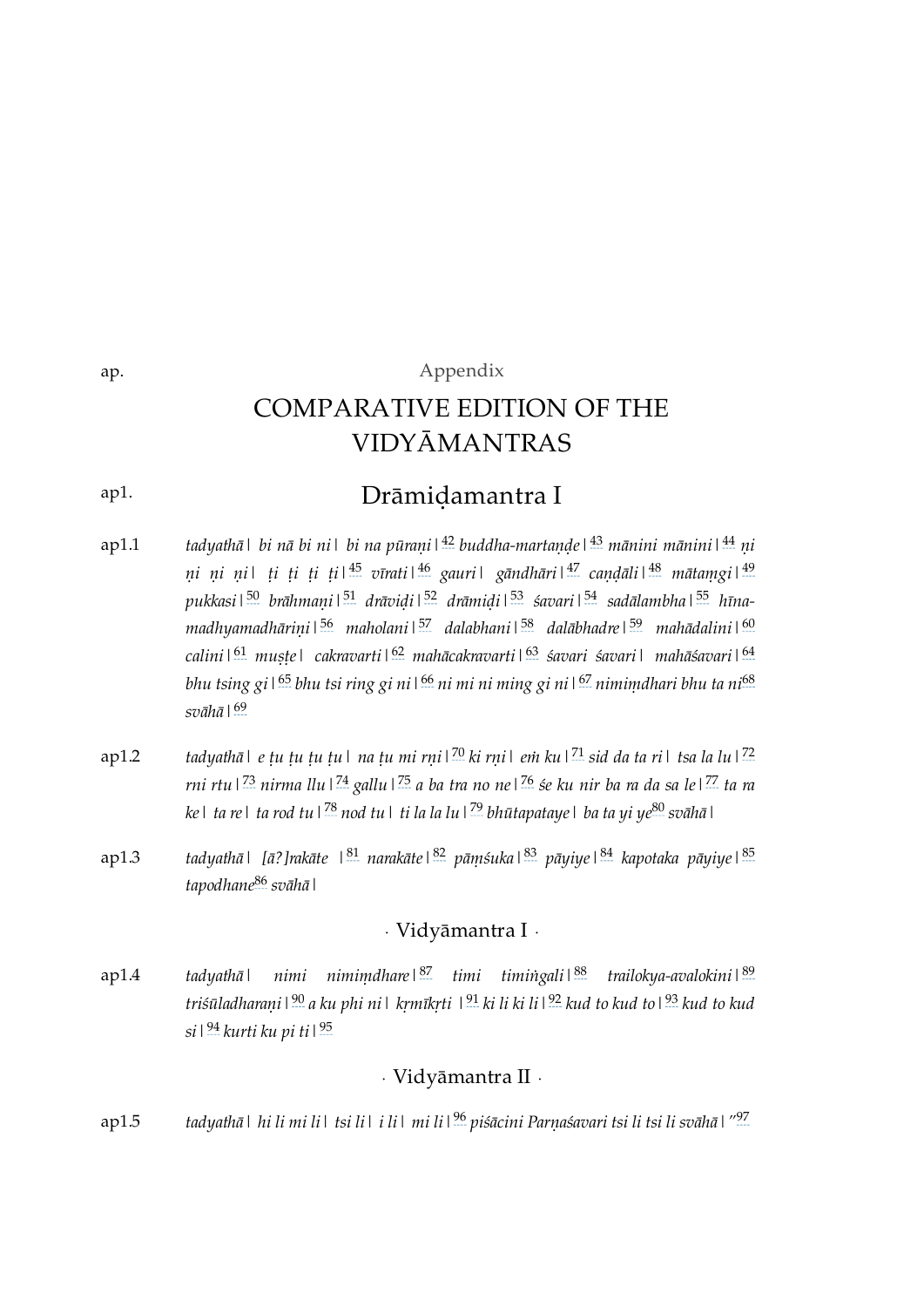## ABBREVIATIONS

## · Abbreviations used in the notes ·

*BHSD* Franklin Edgerton, *Buddhist Hybrid Sanskrit Dictionary*

*MN* Majjhima Nikāya *MN 132 Ānandabhaddekarattasutta MN 133 Mahākaccānabhaddekarattasutta MN 134 Lomasakaṅgiyabhaddekarattasutta Mvy* Braarvig, ed., *Mahāvyutpatti with sGra sbyor bam po gnyis pa MĀ* Madhyamāgama *SHT III* Lore Sander and Ernst Waldschmidt, *Sanskrithandschriften aus den Turfanfunden*, part 3. *SI 2044* Kashgar manuscript fragment, Minayeff and Oldenburg 1983 *Taishō Taishō Shinshū Daizōkyō*; see SAT

## · Kangyur editions ·

- <span id="page-20-2"></span>*A* Kangyur Pedurma (*bka' 'gyur dpe bsdur ma*) [Comparative Edition of the Kangyur]
- *C* Choné (*co ne*) Kangyur
- *D* Degé (*par phud*) printed Kangyur
- *H* Lhasa (*lha sa*/*zhol*) printed Kangyur
- *J* Lithang (*li thang*/*'jang sa tham*) printed Kangyur
- *K* Peking printed Kangyur (1684–92, emperor Kangxi)

<span id="page-20-1"></span><span id="page-20-0"></span>[ab.](#page-20-0)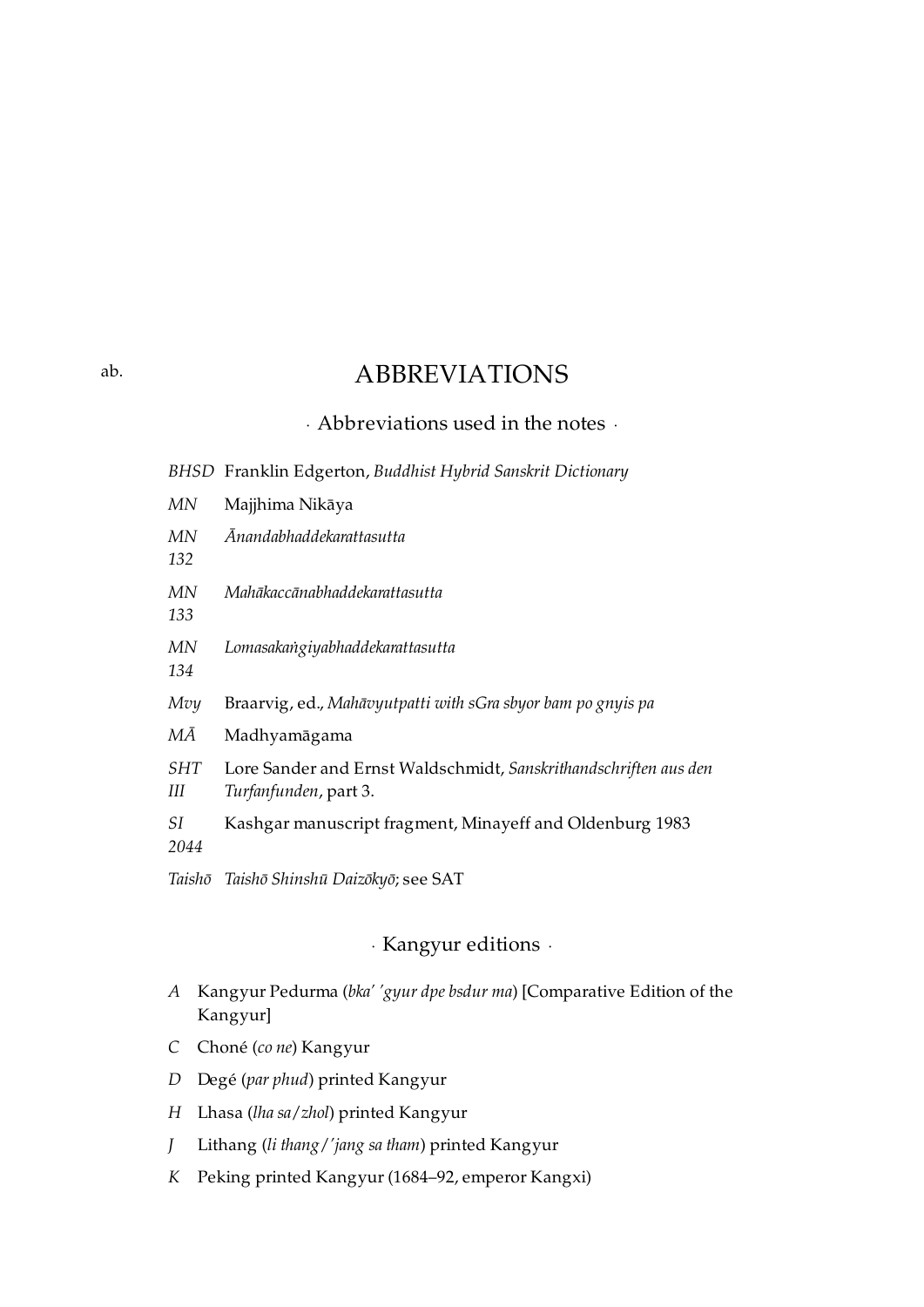- *K* Yongle printed Kangyur (1410) *Y*
- *N* Narthang (*snar thang*) printed Kangyur
- *S* Stok Palace (*stog pho brang*) manuscript Kangyur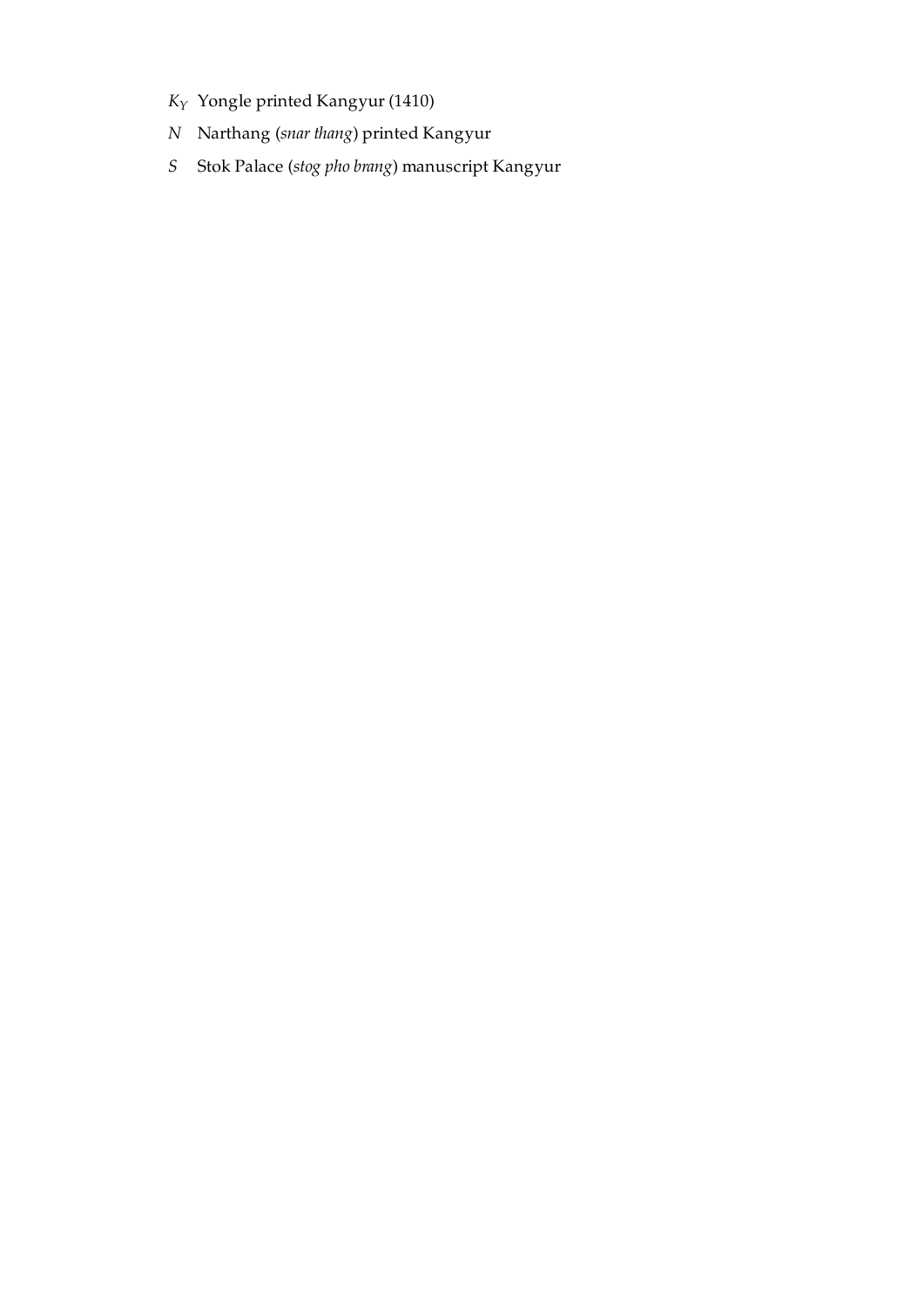## NOTES

- <span id="page-22-1"></span>[n.1](#page-9-4) On *rakṣā* literature, a term introduced by Peter Skilling to describe this kind of apotropaic and performative literature, see Skilling 1992 and, more recently, the brief but clear overview in Strauch 2014, 64–67. See also Skilling 1997, 15, 63–88 (on the Mahāsūtras as rakṣā literature) and 78–84 (on the general problem of the classification of the Mahāsūtras).
- <span id="page-22-2"></span>[n.2](#page-9-5) However, the Denkarma (*ldan dkar ma*) catalog of the early phase of translation in Tibet (up to the ninth century) classifies *Auspicious Night*—"mistakenly," according to Skilling, "since it is a Śrāvaka text" (Skilling 1997, 82)—as a sūtra of the Mahāyāna (see Herrmann-Pfandt 2008, 120–21). For more details on the problems of the classification and formation, nature, and later citations of *Auspicious Night*, see Skilling 1997, 81–84.
- <span id="page-22-3"></span>[n.3](#page-9-6) For some features thought by contemporary scholars to distinguish Mahāyāna sūtras from non-Mahāyāna sūtras, see Drewes 2010b, 66–74. See also Davidson 2009 and Drewes 2010a. Also, the association of dhāraṇīs and mantras exclusively with the Mahāyāna is not conclusive; Skilling (1997, 74– 78) has shown that a number of texts of the Śrāvakayāna contain mantras and dhāraṇīs (see also Hidas 2015, 130).
- <span id="page-22-4"></span>[n.4](#page-9-7) Denkarma, folio 299.b; see also Herrmann-Pfandt 2008, 120-21. Phangthangma 2003, p.26.
- <span id="page-22-5"></span>[n.5](#page-10-4) See Pawo Tsuklak Trengwa's commentary on Śāntideva's *Bodhicaryāvatāra* (*byang chub sems dpa'i spyod pa la 'jug pa'i rnam bshad theg chen chos kyi rgya mtsho*), in *chos tshan sna tshogs* (Kathmandu: Karma Leksheyling, 2012), BDRC W3JT13346 [\(https://www.tbrc.org/#!rid=W3JT13346\):](https://www.tbrc.org/#!rid=W3JT13346) eText search "mtshan mo bzang po'i mdo." For Tai Situ Chökyi Jungné's quotation of the first two verses, see Chökyi Jungné, *nges don phyag rgya chen po smon lam gyi 'grel pa grub pa mchog gi zhal lung*, folios 27.b.5–6. For a translation of this, see Roberts 2010, 238.

<span id="page-22-0"></span>[n.](#page-22-0)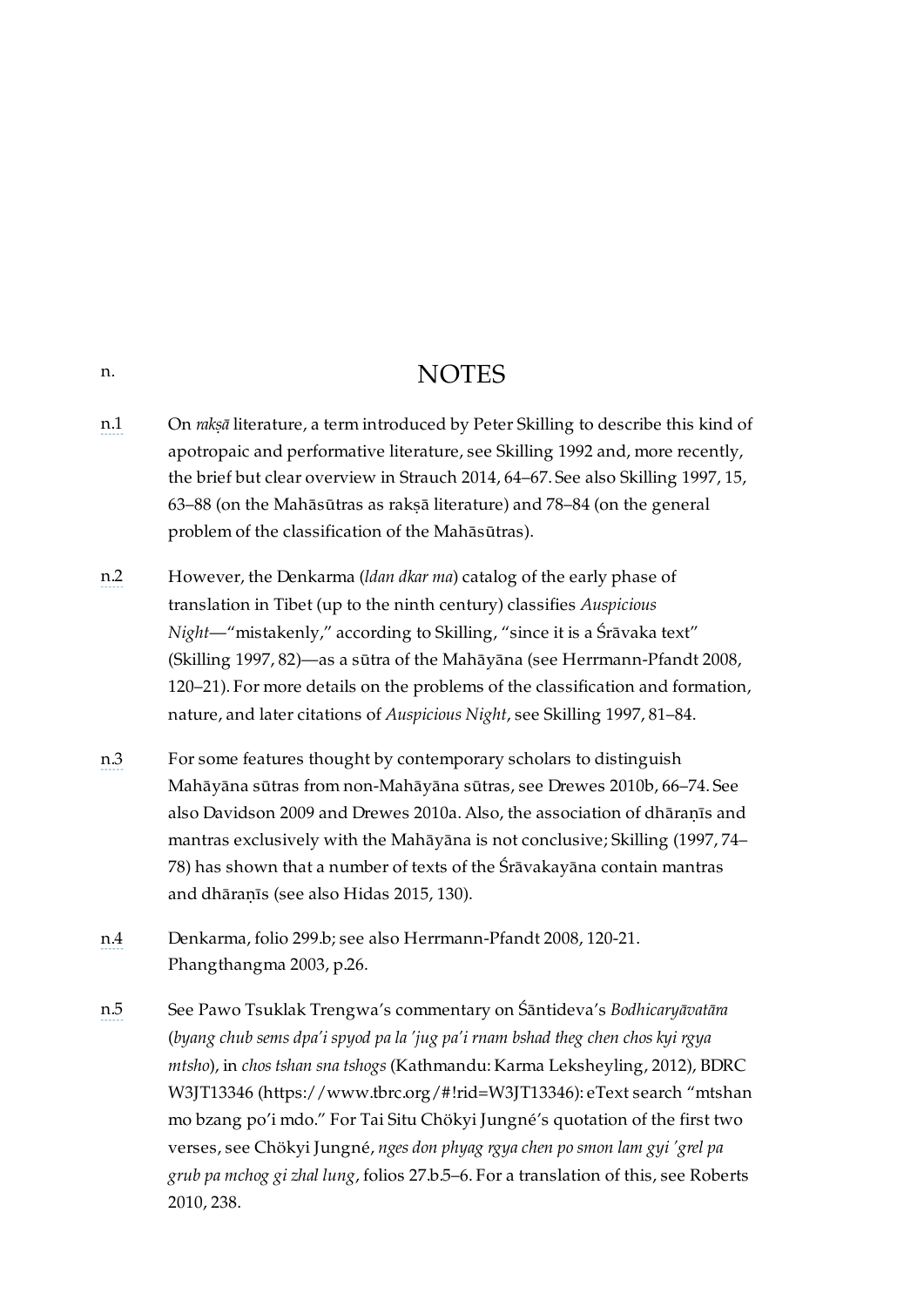- <span id="page-23-0"></span>[n.6](#page-10-5) They are the first four suttas of chapter fourteen of the *Vibhaṅgavagga*: *Bhaddekarattasutta* (MN 131), *Ānandabhaddekarattasutta* (MN 132), *Mahākaccānabhaddekarattasutta* (MN 133), and *Lomasakaṅgiyabhaddekarattasutta* (MN 134).
- <span id="page-23-1"></span>[n.7](#page-11-5) This fragment was published in the series *Sanskrithandschriften aus den Turfanfunden* (see Sander and Waldschmidt 1971).
- <span id="page-23-2"></span>[n.8](#page-11-6) This fragment was first edited by the Russian Indologist Sergej Fedorovič Oldenburg (1863–1934) and was published in Minayeff and Oldenburg 1983, 242–43.
- <span id="page-23-3"></span>[n.9](#page-12-4) This information was compiled from Lewis R. Lancaster and Sung-bae Park, *The Korean Buddhist Canon: A Descriptive Catalogue [\(http://www.acmuller.net/descriptive\\_catalogue/index.html\)](http://www.acmuller.net/descriptive_catalogue/index.html)*, and Anālayo 2012, 755–67. The English translations of the Chinese titles are Bhikkhu Anālayo's.
- <span id="page-23-4"></span>[n.10](#page-12-5) Like the Tibetan translations, Taishō 1362 is set in the hot springs in Rājagṛha, does not give a name to the monk to whom the deity Candana appears, and has the Buddha explain the identity of the deity as a general in the Heaven of the Thirty-Three. Additionally, Taishō 1362 preserves lines from the core verses that are only otherwise attested in the Tibetan translation.
- <span id="page-23-5"></span>[n.11](#page-15-6) Syntax according to D  $phy$  *n* as. K  $_Y$  and K read  $phyi$  *nas* ("later on"). The reading in D seems preferable since it faithfully reproduces the syntax of a well-known stock phrase in Sanskrit and Pali expressing that someone approaches another person (*yena . . . tena*).
- <span id="page-23-6"></span>[n.12](#page-15-7) According to A, D, D617, D974 *de nas dge slong de nang par langs nas*; S just reads *de nas dge slong de nas langs nas* ("Then, the monk, having departed/left from there") without specifying the time.
- <span id="page-23-7"></span>[n.13](#page-15-8) C, H repeat *lha* ("Deva") here; A, D add *lta*; D974 omitted; D617, S do not add *lta* or *lha*. Translated according to D974 and S.
- <span id="page-23-8"></span>[n.14](#page-16-9) Translating A, D *sde dpon*. D617, D974, S read *ded dpon*. Although the semantic range of the two terms partly overlaps—both designate a leader of some kind—a *sde dpon* is typically a military leader, such as a general, whereas *ded dpon* can refer to a civic leader, such as the head of a merchant caravan or ship captain.
- <span id="page-23-9"></span>[n.15](#page-16-10) The reason for the appearance of the general Candana can be explained by referring to MN 134, the initial portions of which bear a considerable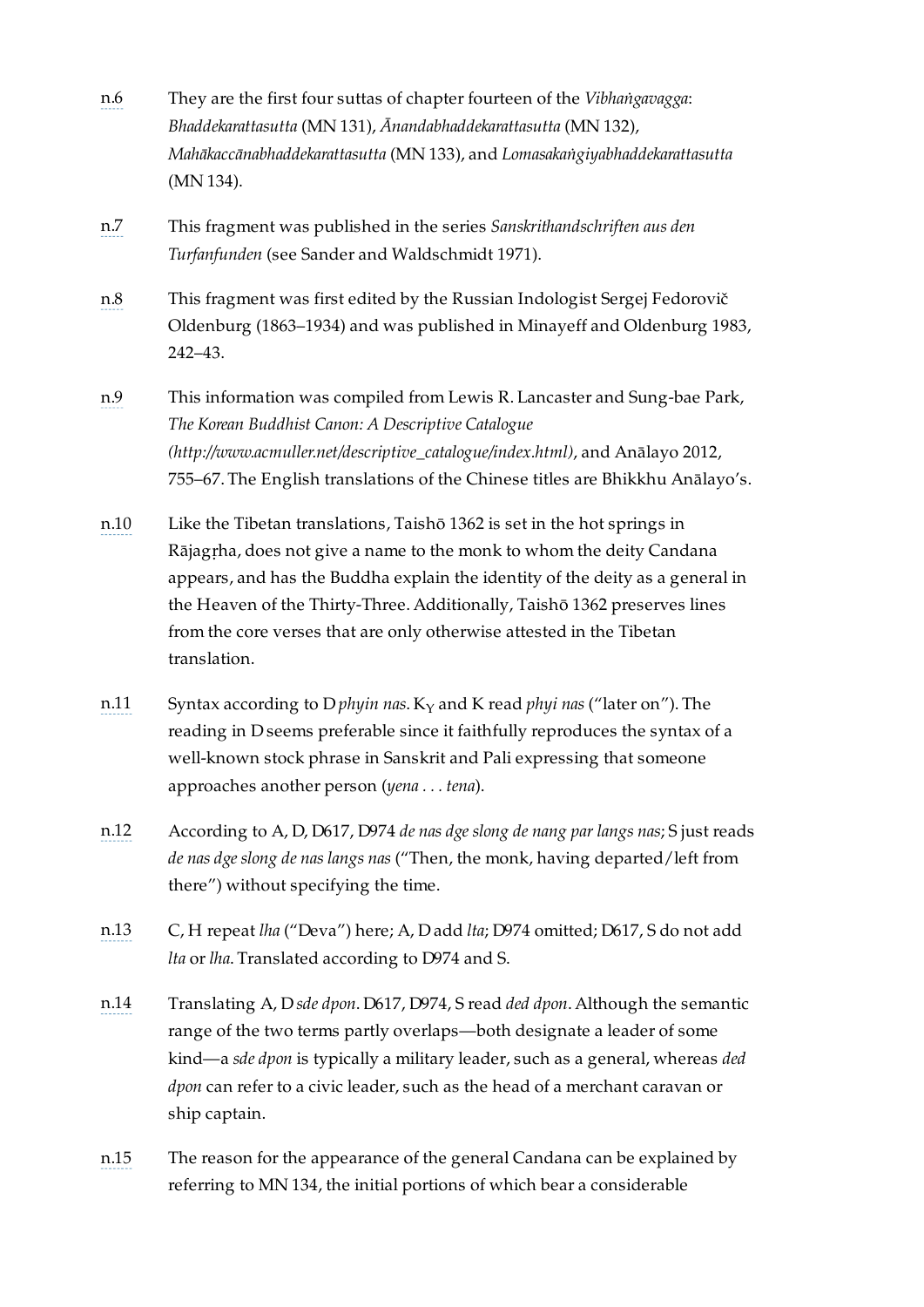resemblance to the beginning of *Auspicious Night*: in the Pali version, the deity Candana recalls the stanzas of the discourse of *Auspicious Night* in his meeting with the monk Lomasakaṅgiya. To the monk's question about how and why he remembers it, the deity replies, "Bhikkhu, once the Blessed One was living among the gods of the heaven of the Thirty-three, on the Red Marble Stone at the root of the Pāricchattaka tree. There the Blessed One recited the summary and exposition of 'One Who Has Had a Single Excellent Night' to the gods of the heaven of the Thirty-three" (translation taken from Bhikkhu Ñāṇamoli and Bhikkhu Bodhi 2005, 1050).

<span id="page-24-0"></span>[n.16](#page-16-11) The Tibetan of A, D313, D617, D974 here reads *rjes su phrad*, which is very unusual (as far as we were able to ascertain, this is the only occurrence in the Kangyur) and poses text-critical difficulties. S is unclear, and reads either *rjes su phrad* or *phrod*. The Sanskrit of SI 2044 reads *anvāgamayed*, meaning "to follow," "walk," or "go along," a term often rendered in Tibetan as *rjes su 'brang*. Therefore, and specifically in the light of the extant Sanskrit parallel, we read *rjes su 'brang* for *rjes su phrad* and have translated it accordingly with the English verb "to follow." It should be pointed out, however, that a survey of all available scans of Kangyurs on the University of Vienna's *Resources for Kanjur & Tanjur Studies*

> *[\(https://www.istb.univie.ac.at/kanjur/rktsneu/sub/index.php\)](https://www.istb.univie.ac.at/kanjur/rktsneu/sub/index.php)* site shows that the reading *rjes su phrad* (and the variants *rjes su 'phrad* and *rjes su phrang*) is found in all the recensions and editions. Thus, the curious reading *rjes su phrad* may either have its origin in a textual corruption or is just a graphically unusual form. It may furthermore be worth noting that Taishō 1362 reads, in the first half-pada of the first verse, 過去不應念 – 過去("What is past one should not remember"). The reading *nian* 念 ("mindfulness," "memory") here suggests that we should expect a form of Sanskrit *anu*+*smṛ* in the Sanskrit/Prakrit original. Similarly, Taishō 77 reads 過去當不憶, with *yi* 憶 likewise meaning "to recollect," "to remember." The obvious candidate in the Tibetan would be *rjes su dran*.

- <span id="page-24-1"></span>[n.17](#page-16-12) Translation according to A, D, D617, D974, S*re ba*; N, K, K<sub>Y</sub> read *reg pa* ("to touch" or "contact").
- <span id="page-24-2"></span>[n.18](#page-16-13) The Pali MN 131 explains the meaning of this as follows: Remembering a past state of any one of one's five constituents (Sanskrit *skandha*), e.g., "in the past my form was thus," one wishes oneself or the past state of affairs to return. The explanation is similar with regard to the future: one wishes one's body/form etc. to be a certain way in the future.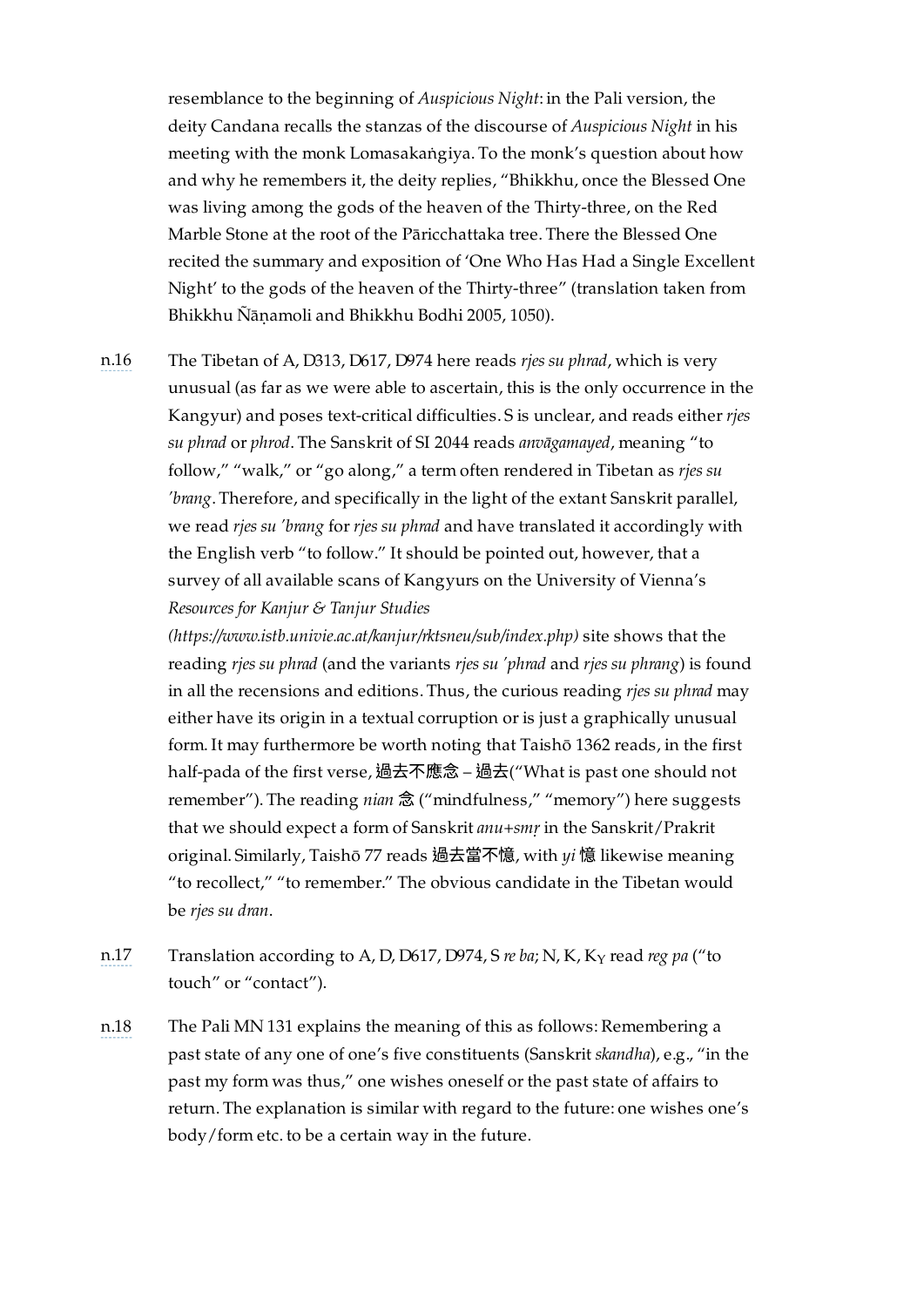- <span id="page-25-0"></span>[n.19](#page-16-14) According to the Tibetan in D617, D974, S *de dag mkhas pas*; A, D, N read *de dag thams cad* ("those all").
- <span id="page-25-1"></span>[n.20](#page-16-15) According to S *shi'am sus shes kyis*. A, D, N, S read *shi yang*; A, D *shi yang su shes kyis*; D617 *'chi'am su shes kyis*; D974 *'chi'am sus shes kyis*.
- <span id="page-25-2"></span>[n.21](#page-16-16) We interpret Tibetan *sde* here to be short for *dmag sde* ("army," "platoon"). Cf. the Pali *mahāsenena maccunā* ("death, whose army is mighty").
- <span id="page-25-3"></span>[n.22](#page-16-17) We have translated according to A, D, S *bdag tu* [S *rtag tu*] *bshes pa ma yin no*. D617, D974 read *bdag tu shes pa ma yin no*.
- <span id="page-25-4"></span>[n.23](#page-16-18) According to A, D, S *bzang po*; D617, D974 read *thams cad bzang por mthong gyur te* ("having come to see that all is good").
- <span id="page-25-5"></span>[n.24](#page-16-19) According to A, D *gang yang*; D617, D974, S *gang dag*.
- <span id="page-25-6"></span>[n.25](#page-16-20) This stanza, which is longer than the other stanzas (six padas instead of four), is absent in the Pali version and its Madhyamāgama parallel (MĀ 165; see Anālyo 2008, 12). Only SI 2044 preserves a similar passage.
- <span id="page-25-7"></span>[n.26](#page-17-8) In the Pali version of this verse, the *person* who thus maintains this mindfully day and night is called *bhaddekaratto*, "one who has had an auspicious night" The whole fourth, and last, stanza in the Pali *Bhaddekarattasuttas* in Bhikkhu Anālayo's (2012, 758n15) translation reads, "dwelling diligently like this, day and night without laziness, to him, indeed, the night is auspicious, so the peaceful sage has explained" (*evaṃ vihārim ātapiṃ, ahorattam atanditaṃ, taṃ ve bhaddekaratto ti, santo ācikkhate munī ti*).
- <span id="page-25-8"></span>[n.27](#page-17-9) According to D617, D974, S *mtshan mo bzang po'i mdo sde 'di*; A, D *mdo 'di*.
- <span id="page-25-9"></span>[n.28](#page-17-10) According to A, D *mtshan mo bzang po'i mdo sde 'di'i don*. S instead reads *mtshan mo bzang po'i don* ("the meaning of (an?) auspicious night" [or simply "the meaning/contents of *Auspicious Night*"]); D617, D974 read *mtshan mo bzang po'i mdo* ("the sūtra *Auspicious Night*").
- <span id="page-25-10"></span>[n.29](#page-17-11) The Tibetan verb *klog* ("read") most likely means to recite the text out loud.
- <span id="page-25-11"></span>[n.30](#page-17-12) According to A, D *dug gis mi tshugs pa yin*; D617, D974, S *dug gis ma yin* ("not by poison"). D617, D974, and S also add "not [vulnerable] by the blade; not by water" (*mtshon gyis ma yin| chus ma yin*).
- <span id="page-25-12"></span>[n.31](#page-17-13) Tibetan *rgyal po'i chad pa* literally means "punishment inflicted by the king."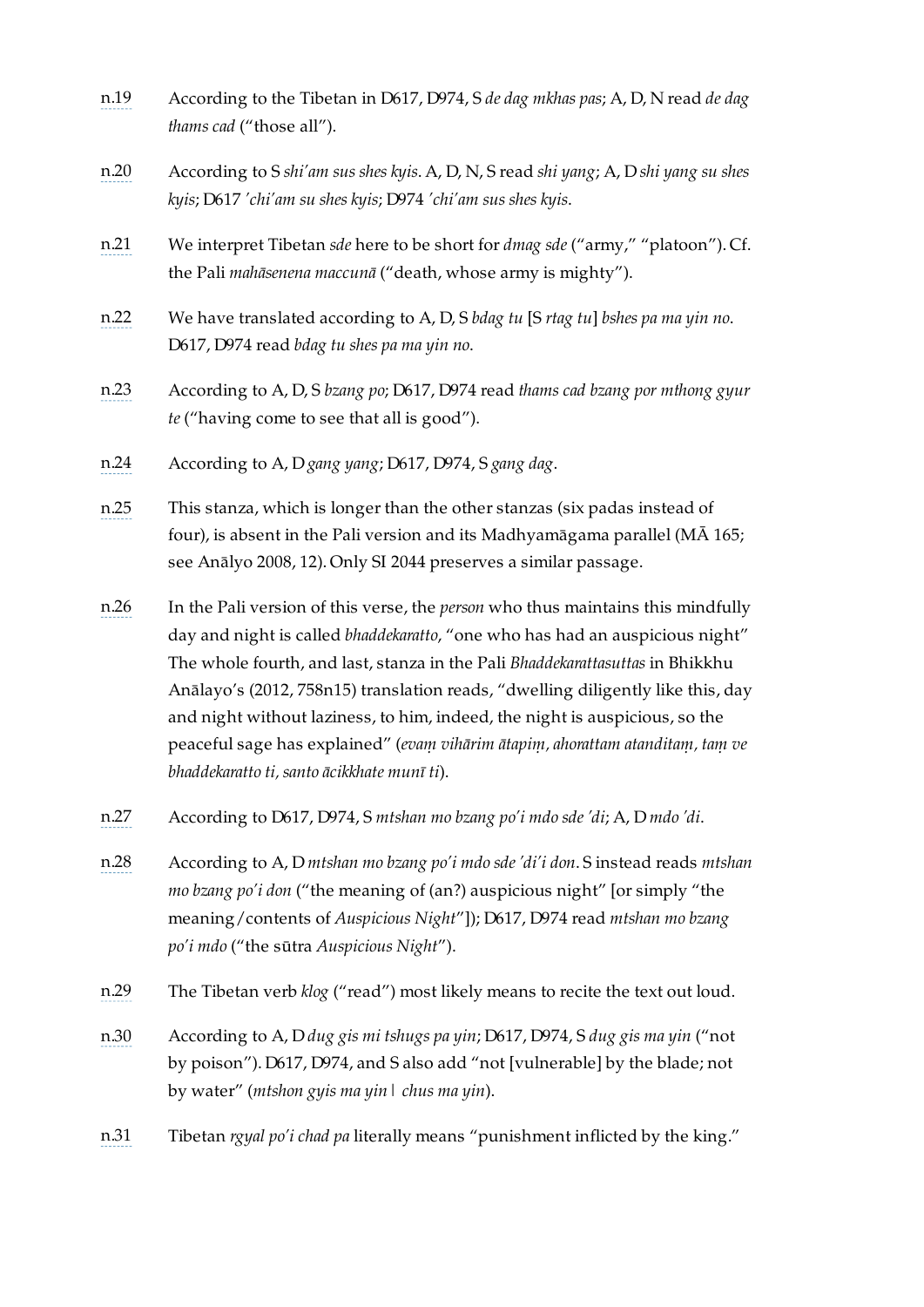- <span id="page-26-0"></span>[n.32](#page-17-14) Tibetan *dbang phyug tu yang nges par 'gyur*; *dbang phyug* is polysemous, and the exact sense of the word here is unclear. According to Mvy it usually renders the Sanskrit *īśvara* ("lord, master; king, ruler"). The Sanskrit word itself can also mean "almighty god" or refer to the supreme god (*parameśvara*) or the Supreme Being. The Tibetan *dbang phyug* can also be used as a synonym of the Sanskrit *tathāgata* and *bodhisattva*, or for the god Śiva. In the Buddhist doctrinal context, it often renders the Sanskrit *aiśvarya*, which designates the "sovereignty," "self-mastery," "supremacy," or "superhuman powers" of a buddha.
- <span id="page-26-1"></span>[n.33](#page-17-15) We have supplied the word "recitation" here. An alternative interpretation of the Tibetan *lan cig gis* may be "at once," "immediately," or "directly." H *lan gcig*.
- <span id="page-26-2"></span>[n.34](#page-17-16) According to A, D, S *mya ngan*; K *mang*; K *phan*; H, N *ngam*. Y
- <span id="page-26-3"></span>[n.35](#page-18-11) According to A, D, D617, D974 *dus ma yin par 'chi las skyob*; S *dus ma yin ltas 'chi las skyob* ("protects from omens of premature death").
- <span id="page-26-4"></span>[n.36](#page-18-12) Tibetan *bzang po dran na*. We have interpreted *bzang po* to be short for *mtshan mo bzang po'i mdo*, "the sūtra *Auspicious Night*," but it may simply mean "remembering it well." It is also possible that the wording here is deliberately ambiguous.
- <span id="page-26-5"></span>[n.37](#page-18-13) This translates Tibetan *rig pa bzang po 'di dang ni*. As in the instance above, we have interpreted *bzang po* to be short for *mtshan mo bzang po'i mdo* ("the sūtra *Auspicious Night*"). Alternatively, it may be translated literally as "this auspicious incantation (Sanskrit *vidyā*)" or "this good incantation." However, in light of what has been stated in the previous verses and their frequent reference to *Auspicious Night*, we interpret *rig pa* (*vidyā*) here to refer to the whole sūtra *Auspicious Night* itself.
- <span id="page-26-6"></span>[n.38](#page-18-14) According to A, D *dus kun tu*; D617, D974, S *gnas kun tu* ("in all places" or "in all circumstances").
- <span id="page-26-7"></span>[n.39](#page-18-15) Tibetan *bdag dang sems can thams cad lag na rdo rje dang lhan cig tu . . .* The syntax in this sentence is not entirely clear.
- <span id="page-26-8"></span>[n.40](#page-18-16) Here, the "four assemblies" (*'khor bzhi*) consisting of monks, nuns, and male and female lay followers are intended.
- <span id="page-26-9"></span>[n.41](#page-18-17) The editions of D617, D974, S, and K preserve the following colophon: "The Indian preceptors Jinamitra and Dānaśīla, and the editor-translator, the venerable monk Yeshé Dé (*ye shes sde*), translated and edited [this text]. It was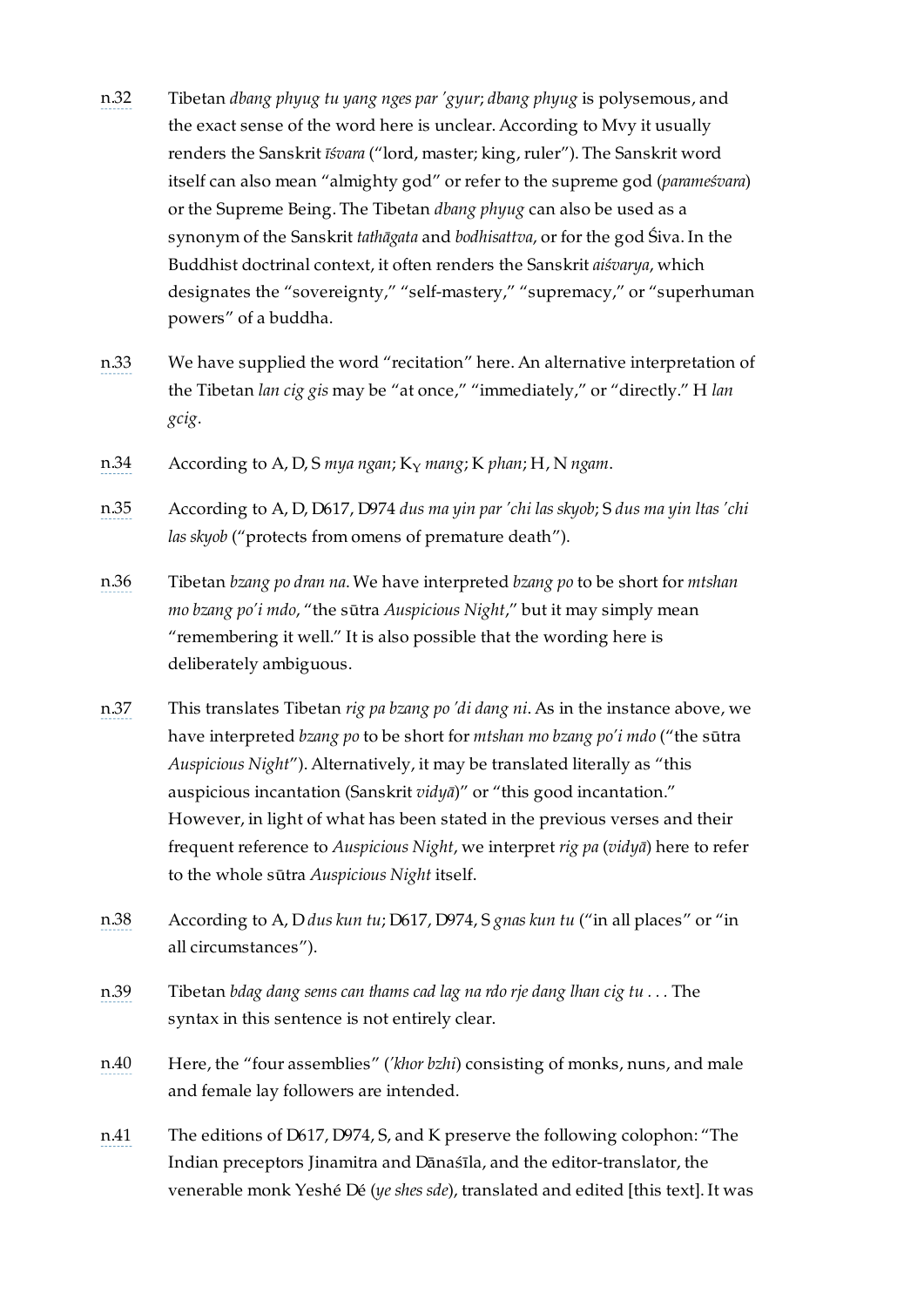subsequently modified and then finalized in accordance with the reformed lexicon."

- <span id="page-27-0"></span>[n.42](#page-19-9) D *bi* [H, N *bhi*] *ni bha ra di| bi ri ni| bi ra* [H, N, K, K *ri*] *ni*; D617, D974 *bi ni bi ra* Y *ṇi| pa ni pū ra ni*; S *bi nā bi ni| bi na pūrani*.
- <span id="page-27-1"></span>[n.43](#page-19-10) Reading according to S; D *bud dha ma har tā* [C *dā*] *na dhe*; D617, D974 *bud dha marte*.
- <span id="page-27-2"></span>[n.44](#page-19-11) Reading according to S *mā ni ni mā ni ni* (S has an additional, i.e., third, *manini*, which we omitted). D *ma hi ni mi na ni*; D617, D974 *ma hi ni ma ni ni*.
- <span id="page-27-3"></span>[n.45](#page-19-12) Reading according to S. D *ni ni ni ni ti ti ti*; D617, D974 *ni ni ni ni ti ti ti*; C *ni ni ni ni| hi ti hi ti*.
- <span id="page-27-4"></span>[n.46](#page-19-13) D *bi* [H, N *bhi*] *ra ti*; D617, D974 *pa ra ṭi*.
- <span id="page-27-5"></span>[n.47](#page-19-14) D *gan dha ri*; S *gan dha ra ri*; D617, D974 *gandha ri*; N298 also transliterates *gandha ri*, although this was not noted by A.
- <span id="page-27-6"></span>[n.48](#page-19-15) D *tsan ḍa li*; C, J, K , K *tsaṇ ḍa li*; D617, D974, H, N, S *tsaṇḍa li*. Y
- <span id="page-27-7"></span>[n.49](#page-19-16) D, D974, S *ma taṃ gi*; D617 *ma ta gi*.
- <span id="page-27-8"></span>[n.50](#page-19-17) D *pu ka si*; D617, D974 *pukka si*; S *pūkka si*.
- <span id="page-27-9"></span>[n.51](#page-19-18) D *bramha ni*; D617, D974, S *bha ma ni*.
- <span id="page-27-10"></span>[n.52](#page-19-19) D *dra mi ḍi*; D617, D974 *dra mi dri*; K, K *dra mi ṭi*; S *drā bi ḍi*. Y
- <span id="page-27-11"></span>[n.53](#page-19-20) D *dra mi ḍi*; D617, D974 *dra mi dri*; K, K *dra mi ṭi*; S *dri mi ḍi*. Y
- <span id="page-27-12"></span>[n.54](#page-19-21) D *śā bha* [K, K *bā*] *di*; D617, D974, S *śa ba ri*. Y
- <span id="page-27-13"></span>[n.55](#page-19-22) D *sa dā lam bhe*; D617, D974 *sa ra lambhe*; S *sa ra laṃ bha*.
- <span id="page-27-14"></span>[n.56](#page-19-23) D *hi nā ma tya* [N *dya*] *ma ud ta* [N *rta*] *ra ni*; D617, D974 *hī na ma dha ma dha tra ra ni*; S *hi na ma dha mo ra ta ni*. See Oldenburg 1983, p. 243: folio y–id, b., line 3: *hīnamadhyamadhāriṇi*.
- <span id="page-27-15"></span>[n.57](#page-19-24) D, D617, D974 *ma ho la na*; S *ma ho laṃ*. See Oldenburg 1983, p. 243: folio y–id, b., line 3: *maholani*.
- <span id="page-27-16"></span>[n.58](#page-19-25) According to D; H *da la bha ni ne* appears once; D617, D974 each repeat *da la ba ni twice*; S *da la ba ni da la pa ti*.
- <span id="page-27-17"></span>[n.59](#page-19-26) According to D; D617 *da la bad te*; D974, S *da la batte*.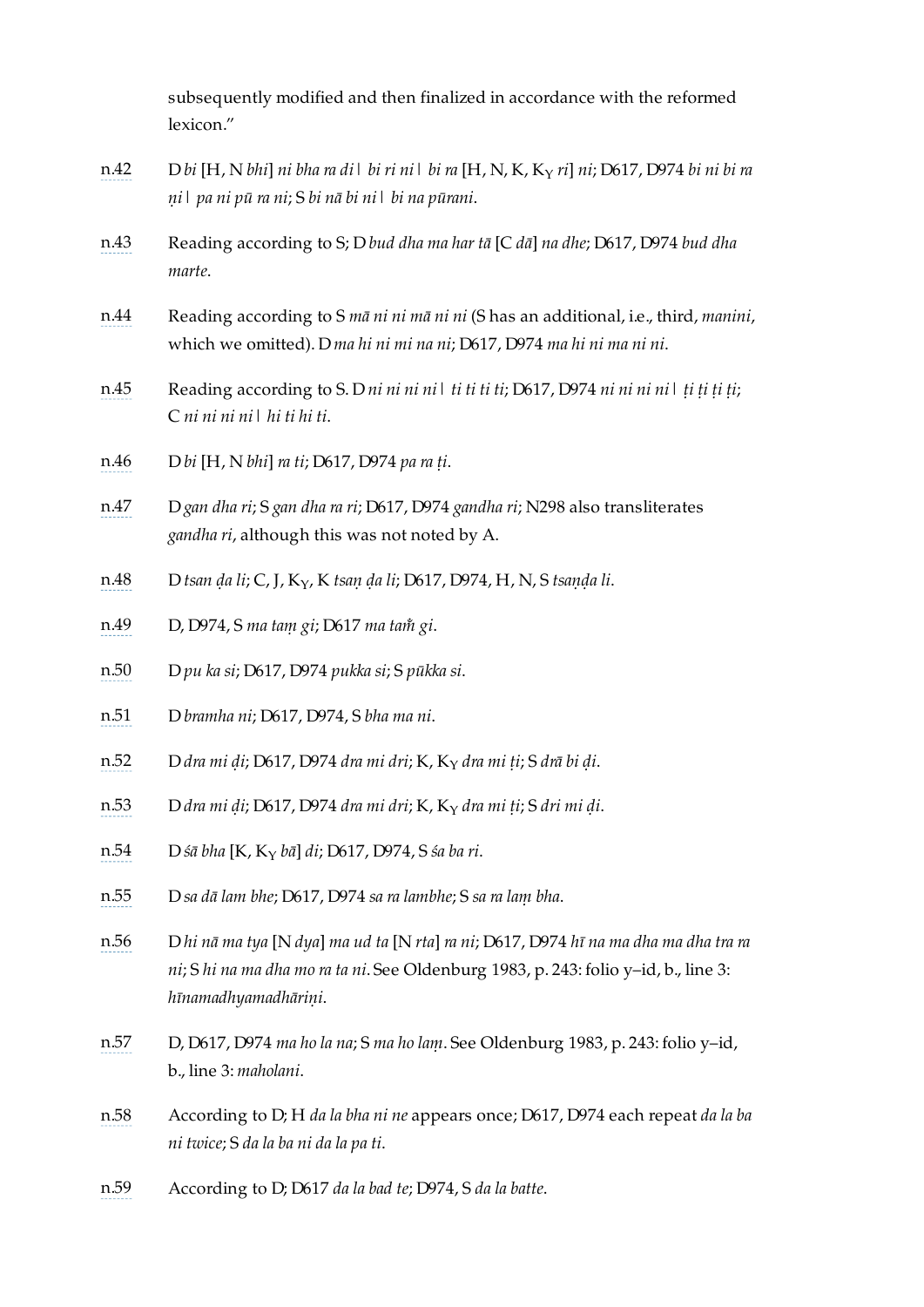- <span id="page-28-0"></span>[n.60](#page-19-27) According to D617, D974, S *ma hā da li ni*. D *ma hā* [K *phā*] *da lā ni*.
- <span id="page-28-1"></span>[n.61](#page-19-28) D *tsa lā ni*; D617, D974, S *tsa li ni*.
- <span id="page-28-2"></span>[n.62](#page-19-29) D *u* [A *ā*] *śhe tsakra bha ki*; D617, D974 *muṣṭe tsakra bā ti*; S *muṣṭe| tsakra ba ti*.
- <span id="page-28-3"></span>[n.63](#page-19-30) D *ma hā tsa kra bha ki*; D617, D974 *ma hā tsa kra pā ti*; S *ma hā tsakra ba ti*.
- <span id="page-28-4"></span>[n.64](#page-19-31) D, D617 *mahā śa ba ri*; S *ma hā śā ba ri*; D974 *ma hā śa pa*(?) *ri* (the scanned image is ambiguous).
- <span id="page-28-5"></span>[n.65](#page-19-32) D617 *bhū tsing gi ni*; D974 *bhū tsinggi ni*; D *bhu tsid gi ni*; S *bhu tsaṁ gi*.
- <span id="page-28-6"></span>[n.66](#page-19-33) D617, D974 *bhū tsi rang gi ni*; S *bhu tsaṁ raṁ gi ni*; H, N *bhu tshid ring gi ni* [C, J, K, K<sub>Y</sub> na].
- <span id="page-28-7"></span>[n.67](#page-19-34) Reading according to D. D617, D974 *ni mi| ni mong gi ri*; S *ni mi ni mi gi ri*.
- <span id="page-28-8"></span>[n.68](#page-19-35) C *na*.
- <span id="page-28-9"></span>[n.69](#page-19-36) Reading according to D. D617 *ni min dhi ri| bhū bha ni swā hā*; D974 *ni min dhi ri| bhū dha ni swā hā*; S *ni miṁ dhi ri| bhu ta ni swā hā*.
- <span id="page-28-10"></span>[n.70](#page-19-37) Reading according to D617, D974, S. D *e tu tu tu| na tu mi rni*.
- <span id="page-28-11"></span>[n.71](#page-19-38) D *ke rni ing ku*. Reading according to D617, D974: *ki rṇi| eng* [S *eṁ*] *ku* [D974 *engku*].
- <span id="page-28-12"></span>[n.72](#page-19-39) D *sud ta ri tsa la la*; D617, D974 *sid* [D617 may have a *tsheg* after *sid*; the scanned image is unclear] *da ta ri| tsa la lu*; S *si ta ta ri| tsa la lu*.
- <span id="page-28-13"></span>[n.73](#page-19-40) Reading according to S. D617, D974 *naṁ tu*; D *nar ta*.
- <span id="page-28-14"></span>[n.74](#page-19-41) Reading according to S: *nirma llu*. D *nar ma lu lu*; D617, D974 *nar la ma lu*.
- <span id="page-28-15"></span>[n.75](#page-19-42) Reading according to S *gallu* and D617, D974. D617, D974 *gal lu*; D *ga lu lu*.
- <span id="page-28-16"></span>[n.76](#page-19-43) D *a ba tra no ne* (D might read *pa* here, but the scanned image is unclear, and A has printed *ba*); D617 *ā ba tra no ne*; D974 *ā ba tra no no*; S *gallu a ba tra no ne*.
- <span id="page-28-17"></span>[n.77](#page-19-44) D sho ka ni ra | bha ra dha sa le; D617 she ku nir ba rad sa le; D974 she ku nir (or ni ra? the scanned image is unclear here) *ba rad* (or *rang*?) *sa le*; S *she ku| ni rbu* (or *bā* or *bya*? scanned image unclear) *ra da sa le*.
- <span id="page-28-18"></span>[n.78](#page-19-45) D *ta ra kre ta re dhā tu*; D617, D974 *ta ra ke| ta re| ta rod tu* [S *du*].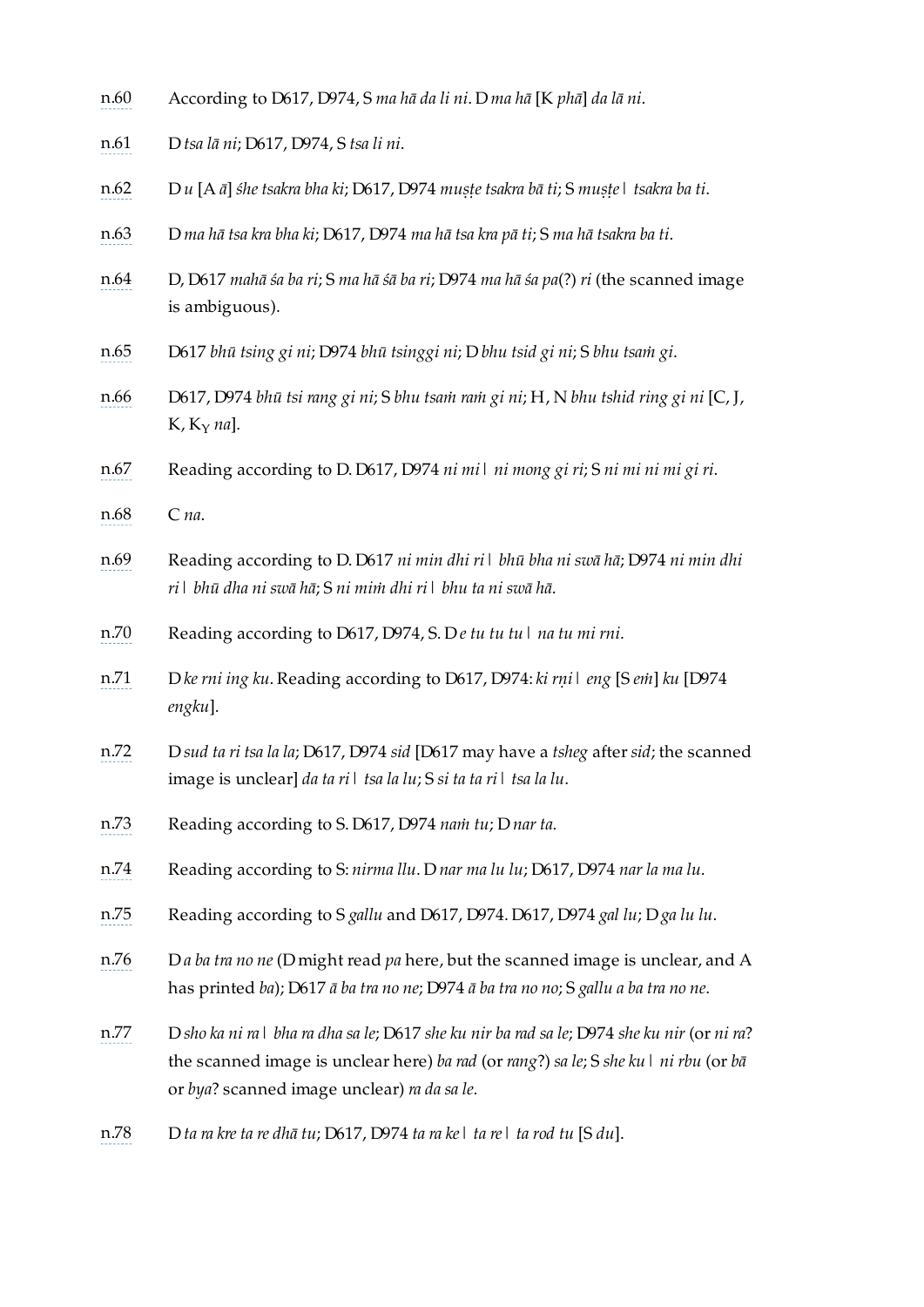<span id="page-29-17"></span><span id="page-29-16"></span><span id="page-29-15"></span><span id="page-29-14"></span><span id="page-29-13"></span><span id="page-29-12"></span><span id="page-29-11"></span><span id="page-29-10"></span><span id="page-29-9"></span><span id="page-29-8"></span><span id="page-29-7"></span><span id="page-29-6"></span><span id="page-29-5"></span><span id="page-29-4"></span><span id="page-29-3"></span><span id="page-29-2"></span><span id="page-29-1"></span><span id="page-29-0"></span>

| n.79 | D nod tu ta la [K, K <sub>Y</sub> ti instead of ta la] lā lu; D617, D974 nor tu $\mid$ ti la la lu; S nod<br>du \ ti la la lu.                                                                                                                   |
|------|--------------------------------------------------------------------------------------------------------------------------------------------------------------------------------------------------------------------------------------------------|
| n.80 | D ba ta bha ti ya bha ti ye [K adds she]; D617, D974 bhū ta ba ti ya   ba ta yi ye; S bhu<br>ta pa ti ya ba ti yi ye.                                                                                                                            |
| n.81 | Da [H, N e] ra kā te; D617, D974 a ra gar de; S a ra ga dhe.                                                                                                                                                                                     |
| n.82 | D na ra kā te; D617, D974 na ra ga rde; S omits.                                                                                                                                                                                                 |
| n.83 | D bam su ka; H, N, K, K am su ka; D617, D974 pam su ka; S pām su ka.                                                                                                                                                                             |
| n.84 | D ba yai [K ye] ye; D617, D974, S pā yi ye.                                                                                                                                                                                                      |
| n.85 | A ka po ta ka ba yai ye; D ka po ta ka pa yai [K ye] ye; D617, D974 ka po ta ka pa yi ye;<br>S ka po ta ka pā yi ye.                                                                                                                             |
| n.86 | D ta bho ta ne; D617, D974 ye ta po (or bo? scanned image unclear) dha ne; S ta po<br>dha ne.                                                                                                                                                    |
| n.87 | According to A, D, S; D617, D974 ni mi ni min dhi re [C, J, N, K, K $_Y$ ri; H ra;<br>although recorded differently in A's list of variant readings, N298 seems to<br>read dhi ra. However, the scanned image is unclear and difficult to read]. |
| n.88 | D ti ming ga li; D617, D974 ti ming ming gi li; S ti mim gi li. See BHSD, s.v.<br>"timingala": "more usually Skt. °gila, m., a kind of sea monster."                                                                                             |
| n.89 | Reading according to D trai [K, K $_Y$ tai] lo ka a ba lo ka ni; D617, D974 trai lo ki ni l<br>a lo ki ni; S te lo ka ni   a lo ki ni.                                                                                                           |
| n.90 | D tri shu [D617, D974 shū] la dha ra ni [K, K $_{\rm Y}$ ni]; S tri shū la dha ri ni.                                                                                                                                                            |
| n.91 | Da ku phi [D617, D974, S pi; H pha] ni   kri mī kri ti; D617, D974 a ku pi ni kri mi<br>kri ti; S a ku pi ni   kri mi kri ti   a ku phi ni/a ku pi ni.                                                                                           |
| n.92 | Reading according to D; D617, D974, S ko li ko li.                                                                                                                                                                                               |
| n.93 | Reading according to D, D617, D974; S kutto kutto.                                                                                                                                                                                               |
| n.94 | Reading according to D; K, K <sub>Y</sub> repeat kud to kud si; D617, D974 ku to ki si; S<br>kutto   ku si.                                                                                                                                      |
| n.95 | Reading according to D; D617, D974 ku til ku pi ti; S kā til ku pu ti; C ku rti.                                                                                                                                                                 |
| n.96 | D617, D974 i li mi li.                                                                                                                                                                                                                           |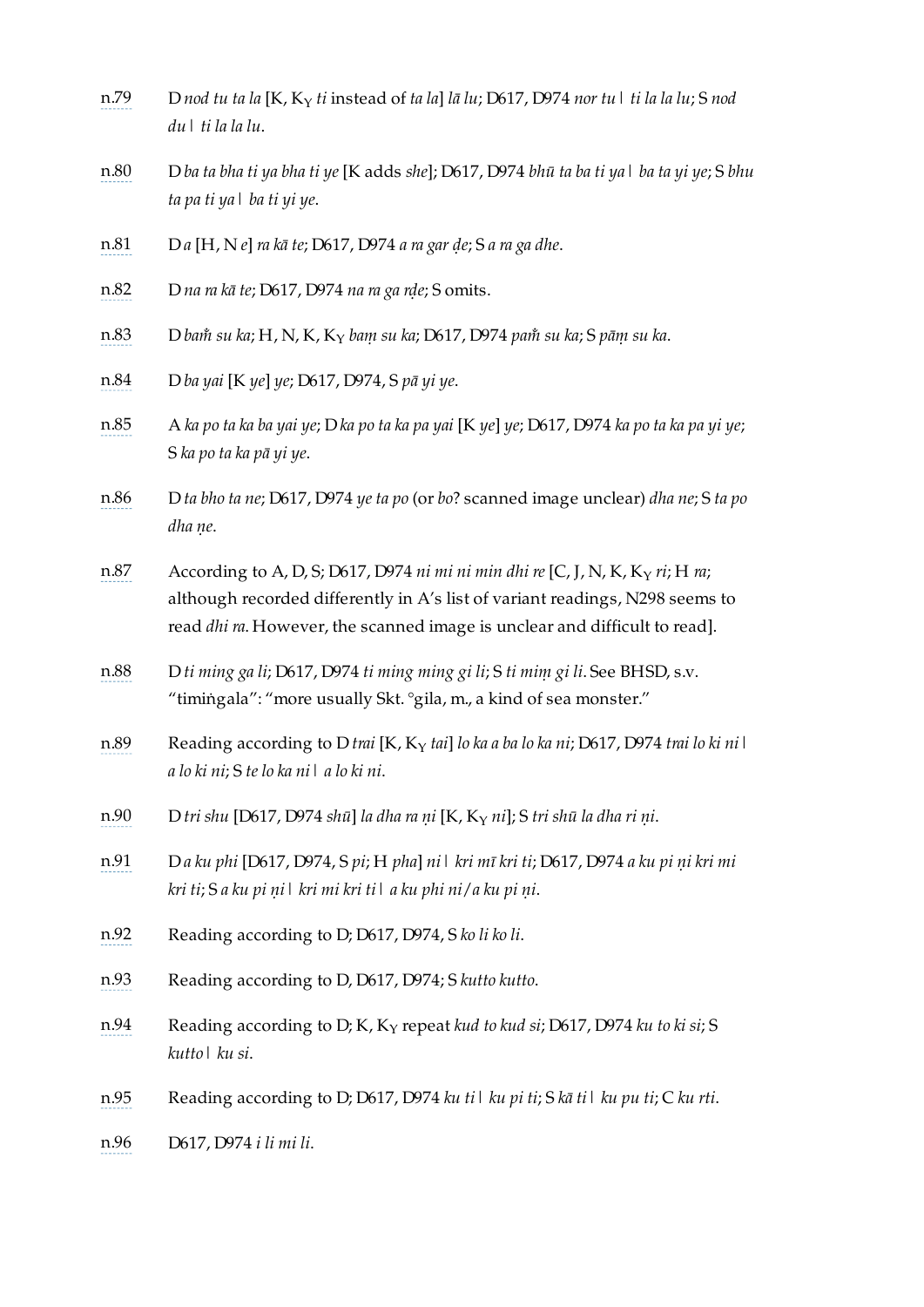<span id="page-30-0"></span>[n.97](#page-19-64) D *pi sha tsi pārṇa* [K, K *pā rnā*] *sha ba ri tsi li tsi li* [K omits *li*] *swā hā*; D617, Y YD974 bi shī tsa na | parņa sha ba ri; S pi shā tsi ni | parņa sha ba ri tsi li tsi li swā hā. The identification of the Buddhist deity invoked here as Parṇaśavarī (= Tibetan *ri khrod (ma) lo ma gyon ma*) is confirmed by the reading in the Turfan Sanskrit fragment: *tadyathā piśāci paṃnaśabhariḥ* (SHT III 816, p. 33, R, line 4).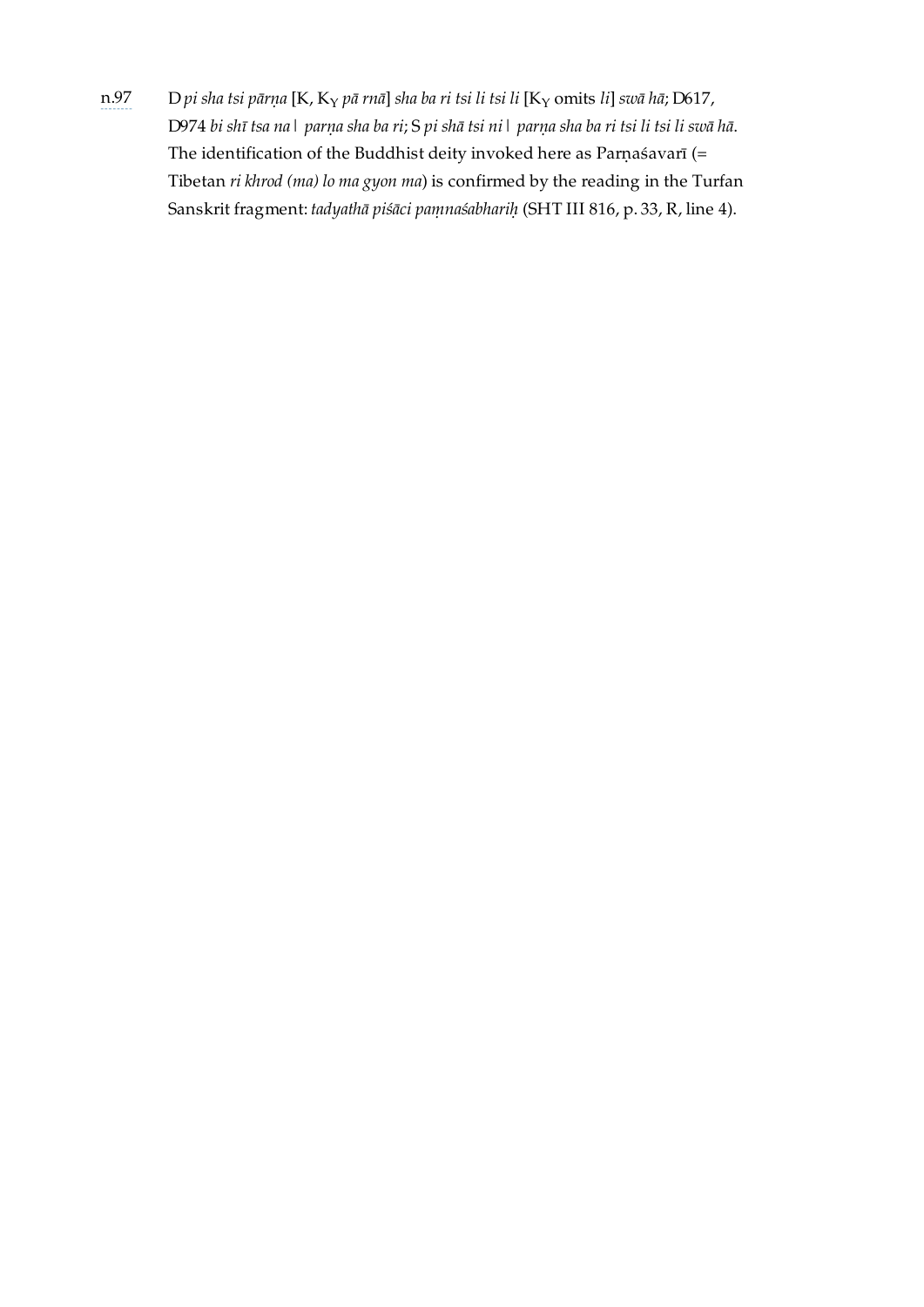## BIBLIOGRAPHY

· Primary Sources and Editions in Pali and Sanskrit ·

*Dīgha Nikāya (http://gretil.sub.uni-*

*[goettingen.de/gretil/2\\_pali/1\\_tipit/2\\_sut/1\\_digh/dighn2ou.htm\)](http://gretil.sub.uni-goettingen.de/gretil/2_pali/1_tipit/2_sut/1_digh/dighn2ou.htm)*. Vol. 2,

*Mahāvagga*. GRETIL edition input 1989–96 by the Dhammakaya Foundation, based on the edition by T. W. Rhys Davids and J. E. Carpenter: *The Dīgha Nikāya*. Vol. 2. London: Pali Text Society, 1903.

*Dīgha Nikāya (http://gretil.sub.uni-*

*[goettingen.de/gretil/2\\_pali/1\\_tipit/2\\_sut/1\\_digh/dighn3ou.htm\)](http://gretil.sub.uni-goettingen.de/gretil/2_pali/1_tipit/2_sut/1_digh/dighn3ou.htm)*. Vol. 3, *Pattikavagga*. GRETIL edition input 1989–96 by the Dhammakaya Foundation, based on the edition by T. W. Rhys Davids and J. E. Carpenter: *The Dīgha Nikāya*. Vol. 3. London: Pali Text Society, 1911.

*Majjhima Nikāya (http://gretil.sub.uni-*

*[goettingen.de/gretil/2\\_pali/1\\_tipit/2\\_sut/2\\_majjh/majjn3ou.htm\)](http://gretil.sub.uni-goettingen.de/gretil/2_pali/1_tipit/2_sut/2_majjh/majjn3ou.htm)*. GRETIL edition input 1989–96 by the Dhammakaya Foundation, based on the edition by Robert Chalmers: *The Majjhima-Nikaya*. Vol. 3. London: The Pali Text Society, 1899. Reprinted 1951, 1972.

- Enomoto, Fumio. "Śarīrārthagāthā: A Collection of Canonical Verses in the Yogācārabhūmi; Part 1: Text." In *Sanskrit-Texte aus dem buddhistischen Kanon: Neuentdeckungen und Neueditionen*, edited by Fumio Enomoto et al., 1:17–35. Göttingen: Vandenhoeck & Ruprecht, 1989.
- Horner, Isabel Blew, ed. *Papañcasūdanī: Majjhimanikāyaṭṭhakathā of Buddhaghosācarya*. Vol. 3. London: The Pali Text Society, 1933.
- Kern, Hendrik, and Bunyiu Nanjio, ed. *Saddharmapuṇḍarīka*. Bibliotheca Buddhica 10. St. Petersburg: Académie des sciences, 1912.

<span id="page-31-1"></span><span id="page-31-0"></span>[b.](#page-31-0)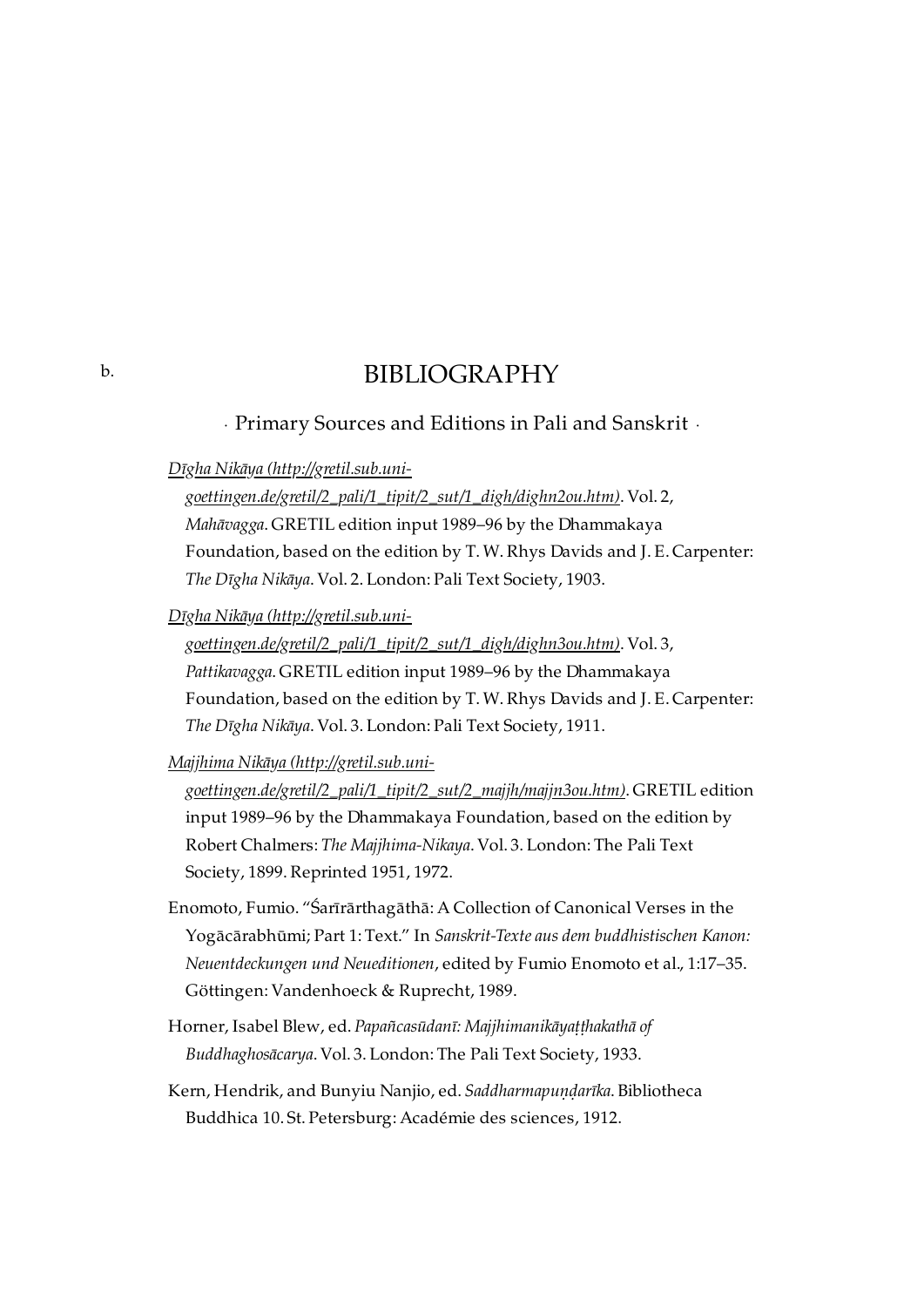Sander, Lore, and Ernst Waldschmidt, eds. *Sanskrithandschriften aus den Turfanfunden*. Vol. 3, *Die Katalognummern 802–1014*. Verzeichnis der orientalischen Handschriften in Deutschland 10, 3. Wiesbaden: Franz Steiner Verlag, 1971.

· Primary Sources in Tibetan ·

- <span id="page-32-0"></span>*mtshan mo bzang po* (*Bhadrakarātrī*). Toh 313, Degé Kangyur vol. 72 (mdo sde, sa), folios 161.b–163.b.
- *mtshan mo bzang po* (*Bhadrakarātrī*). Toh 617, Degé Kangyur vol. 91 (rgyud, ba), folios 56.a–58.b.
- *mtshan mo bzang po* (*Bhadrakarātrī*). Toh 974, Degé Kangyur vol. 102 (gzungs, waM), folios 90.a–92.a.
- *mtshan mo bzang po*. bka' 'gyur (dpe bsdur ma) [Comparative Edition of the Kangyur], krung go'i bod rig pa zhib 'jug ste gnas kyi bka' bstan dpe sdur khang (The Tibetan Tripitaka Collation Bureau of the China Tibetology Research Center). 108 volumes. Beijing: krung go'i bod rig pa dpe skrun khang (China Tibetology Publishing House), 2006–9, vol. 72, pp. 459–64.
- *mtshan mo bzang po*. Stok 575, Stok Palace Kangyur vol. 104 (rgyud, pa), folios 405.b–408.b.
- *rgya cher rol pa* (*Lalitavistara*). Toh 95, Degé Kangyur vol. 46 (mdo sde, kha), folios 1.b–216.b. English translation in Dharmachakra Translation Committee 2013.
- *dam pa'i chos pad ma dkar po* (*Saddharmapuṇḍarika*). Toh 113, Degé Kangyur vol. 51 (mdo sde, ja), folios 1.b–180.b. English translation in Roberts 2018.
- *lang kar gshegs pa* (*Laṅkāvatāra*). Toh 107, Degé Kangyur vol. 49 (mdo sde, tsha), folios 56.a–191.b.
- Asaṅga.*rnal 'byor spyod pa'i sa* (*Yogācārabhūmi*). Toh 4035, Degé Tengyur vol. 127 (sems tsam, tshi), folios 1.b–283.a..
	- ———.*rnal 'byor spyod pa'i sa las byang chub sems dpa'i sa* (*Yogacaryabhumau bodhisattvabhūmi*). Toh 4037, Degé Tengyur vol. 129 (sems tsam, wi), folios 1.b–283.a.
- Śāntideva. *byang chub sems dpa'i spyod pa la 'jug pa* (*Bodhisattvacaryāvatāra*). Toh 3871, Degé Tengyur vol. (mdo 'grel, dbu ma), folios 1.b–40.b.
- Chökyi Jungné (si tu paN chen chos kyi 'byung gnas). *nges don phyag rgya chen po'i smon lam gyi 'grel pa grub mchog gi zhal lung* [Oral transmission of the supreme siddhas: a commentary on *prayer for the definitive meaning, the*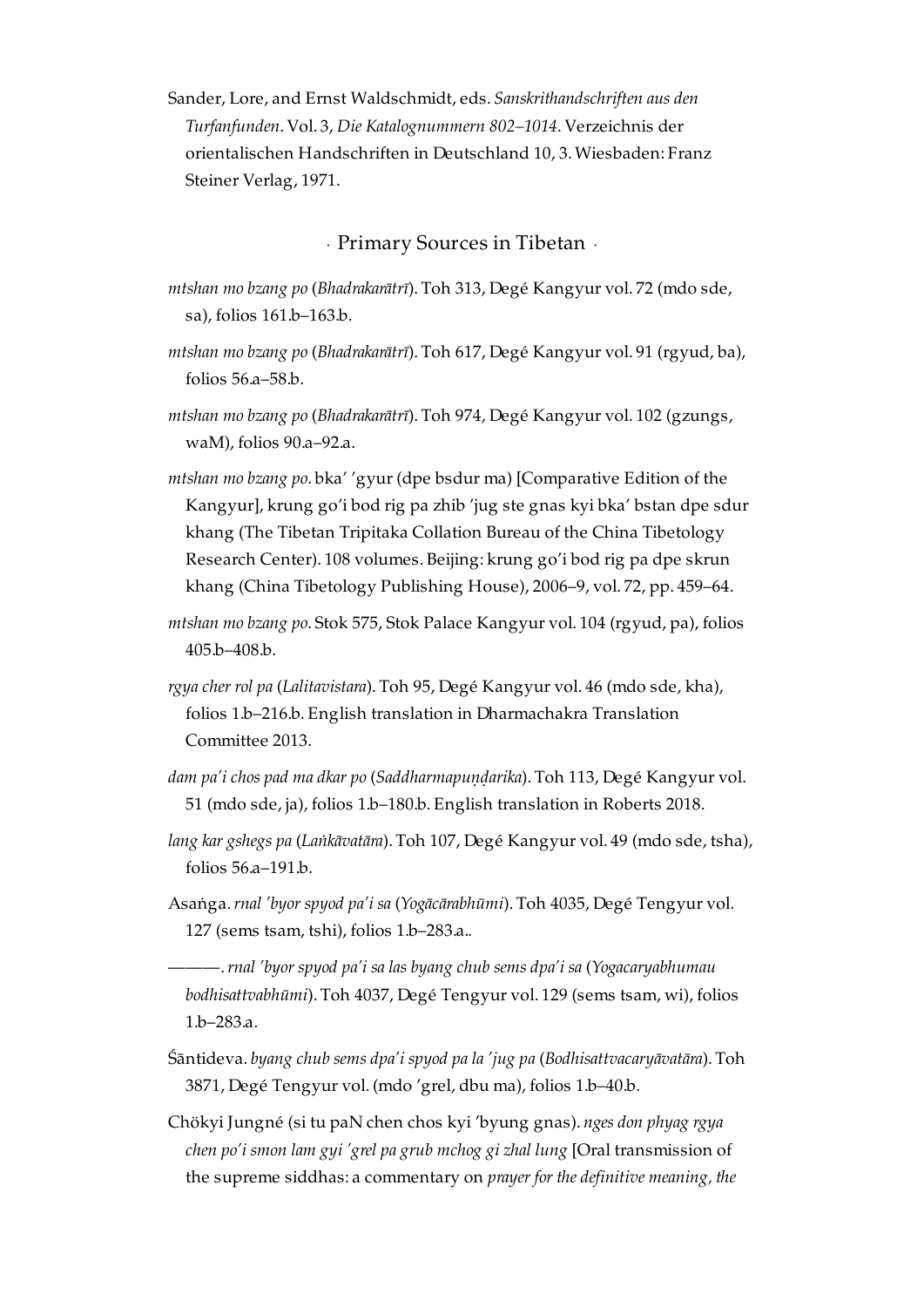*mahāmudrā*]. In *ta'i si tu pa kun mkhyen chos kyi 'byung gnas bstan pa'i nyin byed kyi bka' 'bum*, vol. 8 (nya), folios 1–50. BDRC W26630 [\(https://www.tbrc.org/#!rid=W26630\).](https://www.tbrc.org/#!rid=W26630) English translation in Roberts 2010, pp. 175–289.

- *Mahāvyutpatti* (*bye brag tu rtogs par byed pa chen po*). Toh 4346, Degé Tengyur vol. 204 (sna tshogs, co), folios 1.b–131.a.
- Denkarma (*pho brang stod thang ldan dkar gyi chos kyi 'gyur ro cog gi dkar chag*). Toh 4364, Degé Tengyur vol. 206 (sna tshogs, jo), folios 294.b–310.a.

Phangthangma (*dkar chag* <sup>&#</sup>x27;*phang thang ma*). Beijing: mi rigs dpe skrun khang, 2003.

· Secondary Sources ·

<span id="page-33-0"></span>Anālayo, Bhikkhu (2008). "The Verses on an Auspicious Night, Explained by Mahākaccāna: A Study and Translation of the Chinese Version." *Canadian Journal of Buddhist Studies* 4 (2008): 5–29.

———(2012). *Madhyama-Āgama Studies*. Vol. 2. Taipei: Dharma Drum, 2012.

Apte, Vaman Shivaram. *The Practical Sanskrit–English Dictionary*. Poona: Shiralkar, 1890. Electronic version at Cologne Digital Sanskrit Dictionaries (https://www.sanskrit-lexicon.uni-

[koeln.de/scans/AP90Scan/2014/web/webtc/indexcaller.php\).](https://www.sanskrit-lexicon.uni-koeln.de/scans/AP90Scan/2014/web/webtc/indexcaller.php) Last modified July 30, 2019.

- Bendall, Cecil, and W. H. D. Rouse, trans. *Śikshā-Samuccaya: A Compendium of Buddhist Doctrine by Śāntideva*. London: John Murray, 1922.
- Bernhard, Franz. "Zur Entstehung einer Dhāranī." *Zeitschrift der Deutschen Morgenländischen Gesellschaft* 117, no. 1 (1967): 148–68.
- Bhikkhu Ñāṇamoli, and Bhikkhu Bodhi, trans. *The Middle Length Discourses of the Buddha: A Translation of the Majjhima Nikāya*. 3rd ed. Boston: Wisdom Publications, 2005.
- Böhtlingk, Otto. *Sanskrit-Wörterbuch in kürzerer Fassung*. 7 vols. St. Petersburg: Buchdruckerei der Kaiserlichen Akademie der Wissenschaften, 1879–89. Electronic version at Cologne Digital Sanskrit Dictionaries (http://www.sanskrit-lexicon.uni[koeln.de/scans/PWScan/2014/web/webtc/indexcaller.php\)](http://www.sanskrit-lexicon.uni-koeln.de/scans/PWScan/2014/web/webtc/indexcaller.php). Last accessed October 1, 2018.
- Braarvig, Jens, ed. "Mahāvyutpatti [\(https://www2.hf.uio.no/polyglotta/index.php?page=volume&vid=263\)](https://www2.hf.uio.no/polyglotta/index.php?page=volume&vid=263) with [\(https://www2.hf.uio.no/polyglotta/index.php?](https://www2.hf.uio.no/polyglotta/index.php?page=volume&vid=263)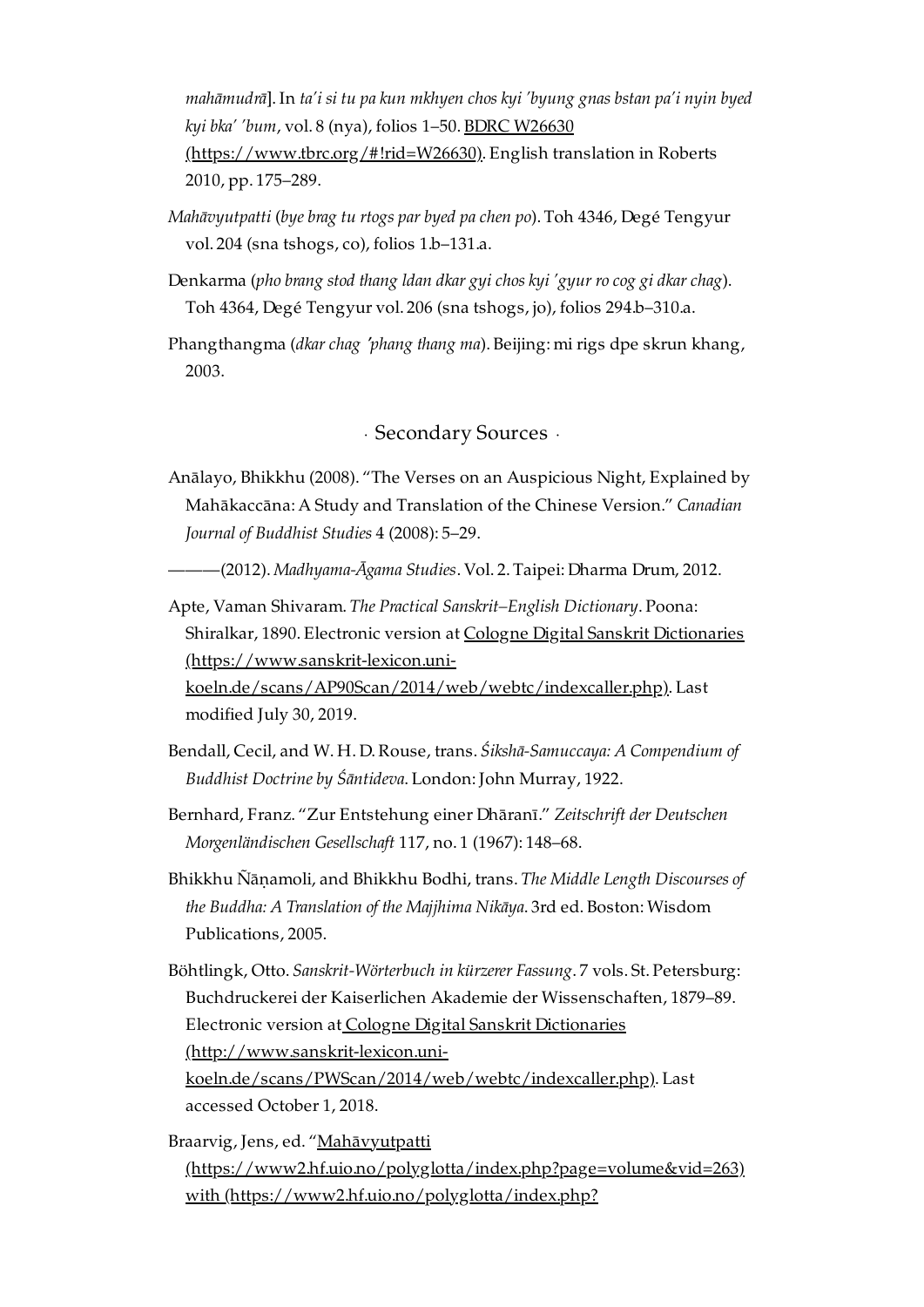[page=volume&vid=263\)sGra](https://www2.hf.uio.no/polyglotta/index.php?page=volume&vid=263) [\(https://www2.hf.uio.no/polyglotta/index.php?page=volume&vid=263\)](https://www2.hf.uio.no/polyglotta/index.php?page=volume&vid=263) [\(https://www2.hf.uio.no/polyglotta/index.php?](https://www2.hf.uio.no/polyglotta/index.php?page=volume&vid=263) page=volume&vid=263)sbyor [\(https://www2.hf.uio.no/polyglotta/index.php?page=volume&vid=263\)](https://www2.hf.uio.no/polyglotta/index.php?page=volume&vid=263) bam po [\(https://www2.hf.uio.no/polyglotta/index.php?](https://www2.hf.uio.no/polyglotta/index.php?page=volume&vid=263) page=volume&vid=263)gñis [\(https://www2.hf.uio.no/polyglotta/index.php?page=volume&vid=263\)](https://www2.hf.uio.no/polyglotta/index.php?page=volume&vid=263) pa [\(https://www2.hf.uio.no/polyglotta/index.php?](https://www2.hf.uio.no/polyglotta/index.php?page=volume&vid=263) page=volume&vid=263)." Bibliotheca Polyglotta, University of Oslo. Last modified 2012.

- Buswell, Robert E., Jr., and Donald S. Lopez, Jr. *The Princeton Dictionary of Buddhism*. Princeton: Princeton University Press, 2014.
- Cowell, Edward B., and Robert Alexander Neil, eds. *The Divyâvadâna: A Collection of Early Buddhist Legends; Sanskrit Text in Transcription*. Cambridge: Cambridge University Press, 1886.
- *A Critical Pāli Dictionary*, begun by V. Trenckner. 3 vols. Copenhagen: The Royal Danish Academy of Sciences and Letters, 1924–95. Electronic version at *Critical Pāli Dictionary [\(http://cpd.uni-koeln.de/\)](http://cpd.uni-koeln.de/)*. University of Cologne. Last accessed September 2019.
- Davidson, Ronald M. "Studies in Dhāraṇī Literature I: Revisiting the Meaning of the Term Dhāraṇī." *Journal of Indian Philosophy* 37, no. 2 (2009): 97–147.
- Dhammika, S. *Nature and the Environment in Early Buddhism*. Singapore: Buddha Dhamma Mandala Society, 2015.
- Dharmachakra Translation Committee, trans. *The Play in Full [\(https://read.84000.co/translation/toh95.html\)](https://read.84000.co/translation/toh95.html)* (*Lalitavistara*, Toh 95). 84000: Translating the Words of the Buddha, 2013.
- Drewes, David (2010a). "Early Indian Mahāyāna Buddhism I: Recent Scholarship [\(https://doi.org/10.1111/j.1749-8171.2009.00195.x\)."](https://doi.org/10.1111/j.1749-8171.2009.00195.x) *Religion Compass* 4, no. 2 (2010): 55–65.
- ———(2010b). "Early Indian Mahāyāna Buddhism II: New Perspectives [\(https://doi.org/10.1111/j.1749-8171.2009.00193.x\)."](https://doi.org/10.1111/j.1749-8171.2009.00193.x) *Religion Compass* 4, no. 2 (2010): 66–74.
- Edgerton, Franklin. *Buddhist Hybrid Sanskrit Dictionary*. 2 vols. New Haven: Yale University Press, 1953. Electronic version at Cologne Digital Sanskrit Dictionaries [\(http://www.sanskrit-lexicon.uni-](http://www.sanskrit-lexicon.uni-koeln.de/scans/BHSScan/2014/web/webtc/indexcaller.php)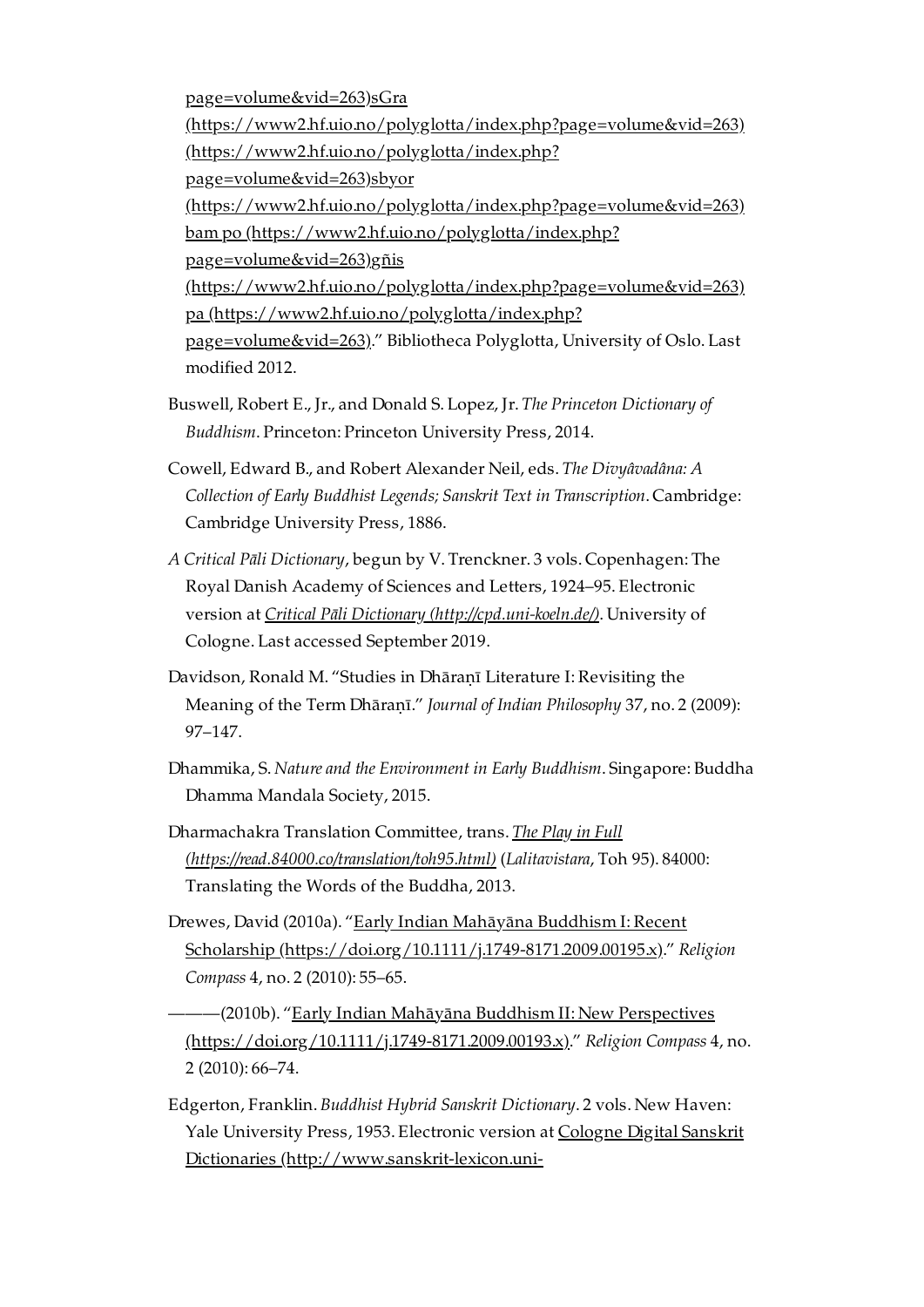[koeln.de/scans/BHSScan/2014/web/webtc/indexcaller.php\).](http://www.sanskrit-lexicon.uni-koeln.de/scans/BHSScan/2014/web/webtc/indexcaller.php) Last modified July 30, 2019.

- Herrmann-Pfandt, Adelheid. *Die lHan kar ma: ein früher Katalog der ins Tibetische übersetzten buddhistischen Texte*. Vienna: Verlag der Österreichischen Akademie der Wissenschaften, 2008.
- Hidas, Gergeley. "Dhāraṇī Sūtras." In *Brill's Encyclopedia of Buddhism*, edited by Jonathan Silk et al., vol. 1, *Literature and Languages*, 129–37. Leiden: Brill, 2015.
- Jäschke, Heinrich August. *A Tibetan–English Dictionary*. London: Routledge & Kegan Paul, 1972.
- Klaus, Konrad. "Zu den buddhistischen literarischen Fachbegriffen *sutta* und *suttanta*." In *From Turfan to Ajanta: Festschrift for Dieter Schlinglof on the Occasion of his Eightieth Birthday*, edited by Eli Franco and Monika Zin, 1:513–26. Bhairahawa: Lumbini International Research Institute, 2010.
- Mayrhofer, Manfred. *Kurzgefaßtes etymologisches Wörterbuch des Altindischen* [A concise etymological Sanskrit dictionary]. Vol. 1, A–Th. Heidelberg: Carl Winter Universitätsverlag, 1956.
- Minayeff, Ivan Pavlovič, and Sergej Fedorovič Oldenburg. *Buddhist Texts from Kashgar and Nepal*. Śata-piṭaka Series 322. 1872–97. Reprint, New Delhi: International Academy of Indian Culture, 1983.
- Monier-Williams, Monier. *A Sanskrit–English Dictionary: Etymologically and Philologically Arranged with Special Reference to Cognate Indo-European Languages*. Oxford: The Clarendon Press, 1899. Electronic version at Cologne Digital Sanskrit Dictionaries (https://www.sanskrit-lexicon.uni[koeln.de/scans/MWScan/2014/web/webtc/indexcaller.php\).](https://www.sanskrit-lexicon.uni-koeln.de/scans/MWScan/2014/web/webtc/indexcaller.php) Last modified July 30, 2019.
- Ñāṇananda. *Ideal Solitude: An Exposition of the Bhaddekaratta Sutta*. Kandy, Ceylon: Buddhist Publication Society, 1973.
- Negi, J. S. *Tibetan–Sanskrit Dictionary* (*bod skad dang legs sbyar gyi tshig mdzod chen mo*). 16 vols. Sarnath, Varanasi: Central Institute of Higher Tibetan Studies, 1993–2005.
- Neumann, Karl Eugen, trans. *Die Reden Gotamo Buddhos: Aus der Mittleren Sammlung Majjhimanikāyo des Pāli-Kanons*. Munich: R. Piper, 1922.
- Rhys Davids, T. W., and W. Stede. *The Pali Text Society's Pali–English Dictionary*. Chipstead, Surrey: Pali Text Society, 1921–25. Electronic version at Digital Dictionaries of South Asia [\(https://dsal.uchicago.edu/dictionaries/pali/\)](https://dsal.uchicago.edu/dictionaries/pali/). Last updated February 2007.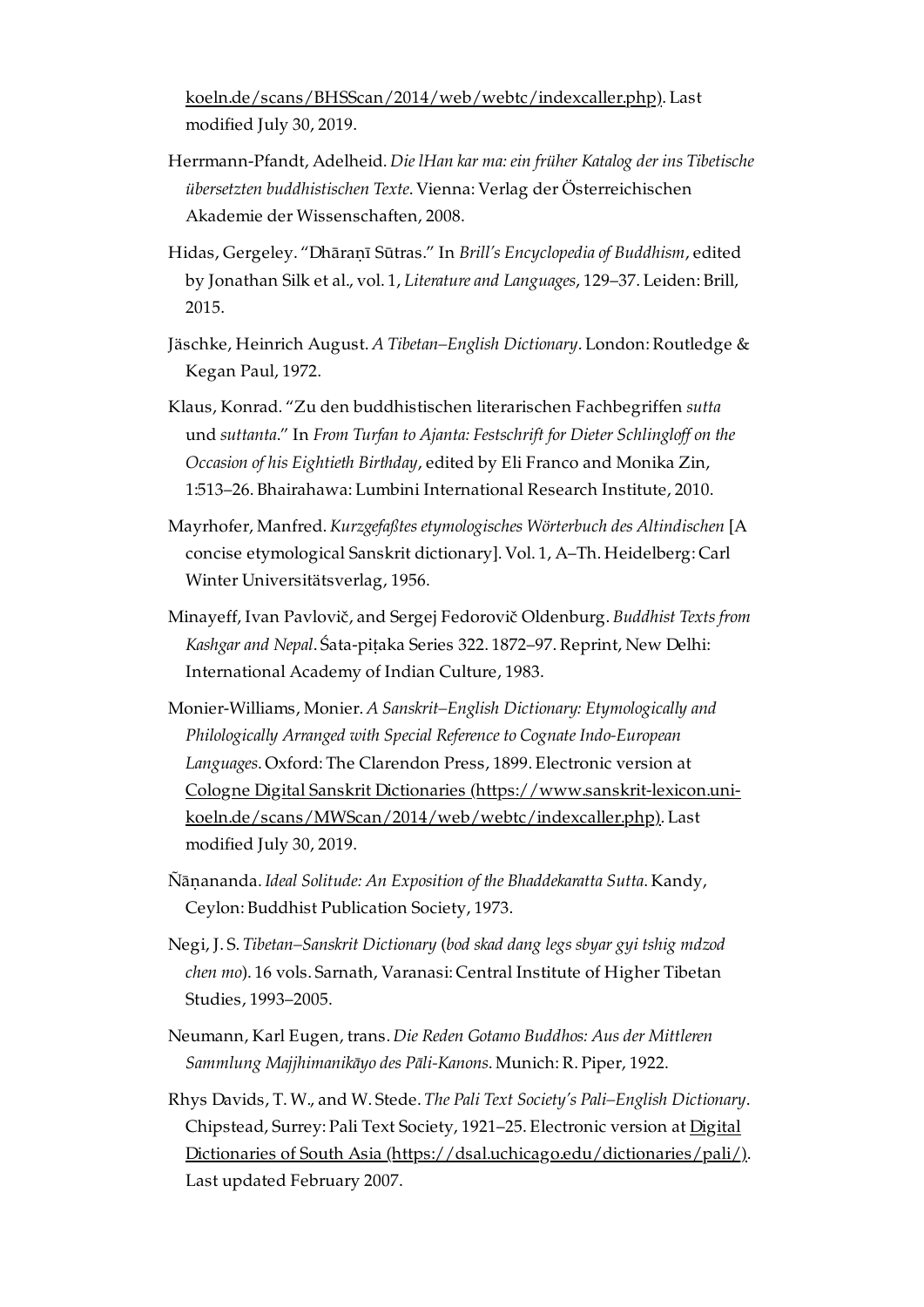Roberts, Peter Alan (2010). *Mahāmudrā and Related Instructions: Core Teachings of the Kagyü Schools*. Somerville, MA: Wisdom, 2010.

———(2018). *The White Lotus of the Good Dharma*

*[\(https://read.84000.co/translation/toh113.html\)](https://read.84000.co/translation/toh113.html)* (Toh 113, *Saddharmapuṇḍarīka*). 84000: Translating the Words of the Buddha, 2018.

- Rockhill, William Woodville. *The Life of the Buddha and the Early History of His Order: Derived from Tibetan Works in the Bkah-Hgyur and Bstan-Hgyur, Followed by Notices on the Early History of Tibet and Khoten*. Trübner's Oriental Series. London: Trübner, 1884.
- Sander, Lore. *Paläographisches zu den Sanskrithandschriften der Berliner Turfansammlung*. Wiesbaden: Franz Steiner, 1968.
- Skilling, Peter (1992). "The *rakṣā* Literature of the *Śrāvakayāna*." *Journal of the Pali Text Society* 16 (1992): 109–83.

———(1994). *Mahāsūtras: Great Discourses of the Buddha*. Vol. 1. Oxford: Pali Text Society, 1994.

———(1997). *Mahāsūtras: Great Discourses of the Buddha*. Vol. 2. Oxford: Pali Text Society, 1997.

- Strauch, Ingo. "The Evolution of the Buddhist *Rakṣā* Genre in the Light of New Evidence from Gandhāra: The \**Manasvi-nāgarāja-sūtra* from the Bajaur Collection of Kharoṣṭhī Manuscripts." *Bulletin of SOAS* 77, no. 1 (2014): 63– 84.
- Vinītā, Bhikṣunī, ed. and trans. *A Unique Collection of Twenty Sūtras in a Sanskrit Manuscript from the Potala*. Sanskrit Texts from the Tibetan Autonomous Region 7/1. Beijing: China Tibetology Publishing House; Vienna: Austrian Academy of Sciences Press, 2010.
- Walshe, Maurice O'Connell. *The Long Discourses of the Buddha: A Translation of the Dīgha Nikāya*. Boston: Wisdom Publications, 1995.
- Zhāng Yísūn 张怡荪, ed. *bod rgya tshig mdzod chen mo*. 3 vols. Beijing: mi rigs dpe skrun khang, 1985.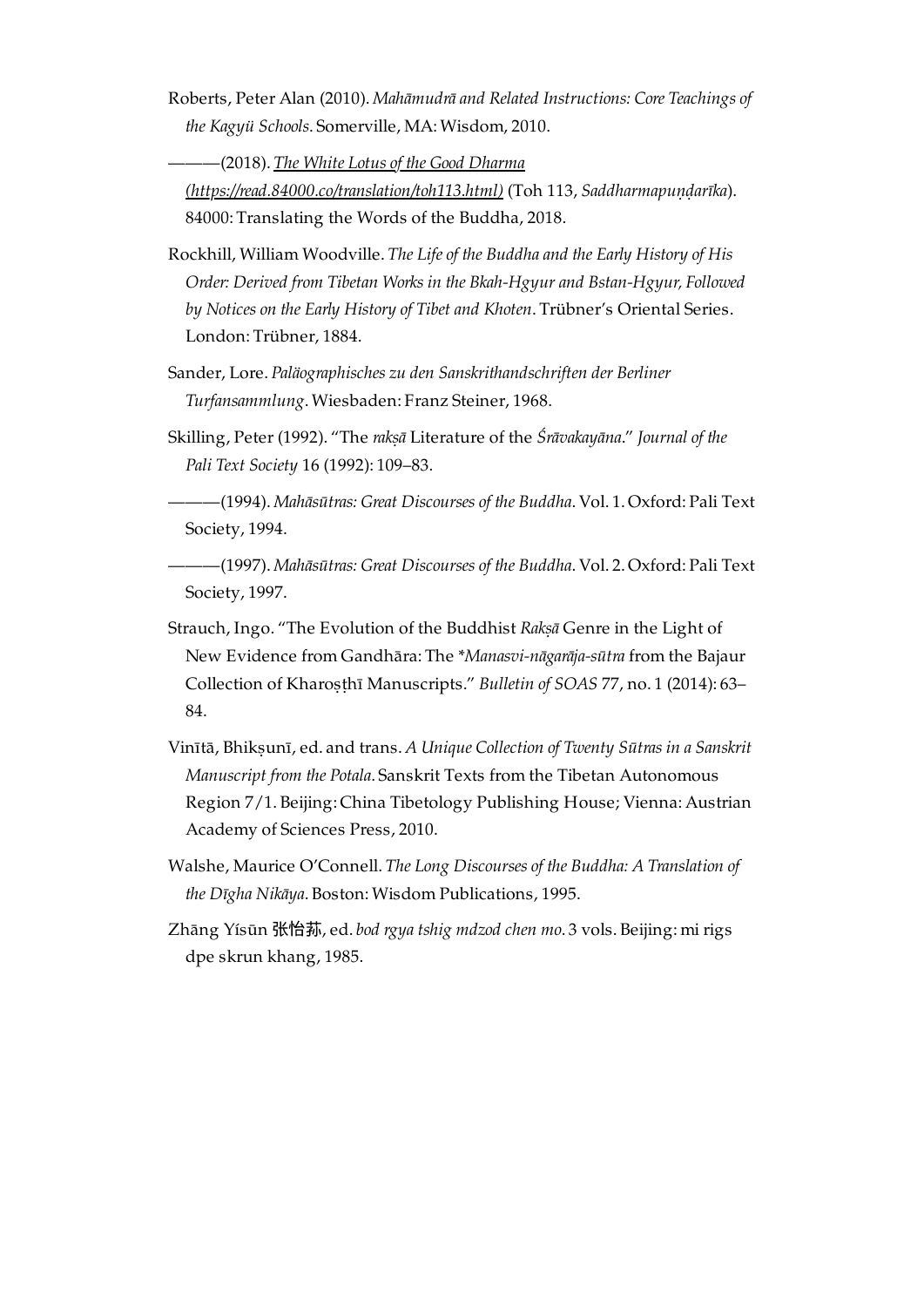## GLOSSARY

#### <span id="page-37-1"></span>Affliction [g.1](#page-37-1)

*nyon mongs*

ན་ངས།

*kleśa*

The afflictions are mental factors that afflict the mind and lead to unwholesome actions of body, speech, and mind, which in turn produce suffering. The basic afflictions in all schools of Buddhism are considered to be attachment (*rāga*/*lobha*), hostility (*dveṣa*), and delusion (*moha*).

### <span id="page-37-2"></span>[g.2](#page-37-2)

*dgra bcom* নগ্ৰাম্বৰ্ষমা

Arhat

*arhat*

There are four kinds of "noble persons" (*āryapudgala*) according to the Śrāvakayāna, characterized by the level of abandonment of ten kinds of fetters (*saṃyojana*) that bind one to saṃsāra. This is the fourth and final of the four stages of the realization of the supramundane path (and fruit), equivalent with awakening or liberation.

#### <span id="page-37-3"></span>Asura [g.3](#page-37-3)

*lha ma yin*

ন্থু ৰা অৱ।

*asura*

A class of nonhuman beings who inhabit one of the six types of worlds (*loka*) that make up saṃsāra. The asuras are the enemies of the gods (*deva*), vying with them in an eternal struggle for supremacy.

<span id="page-37-0"></span>[g.](#page-37-0)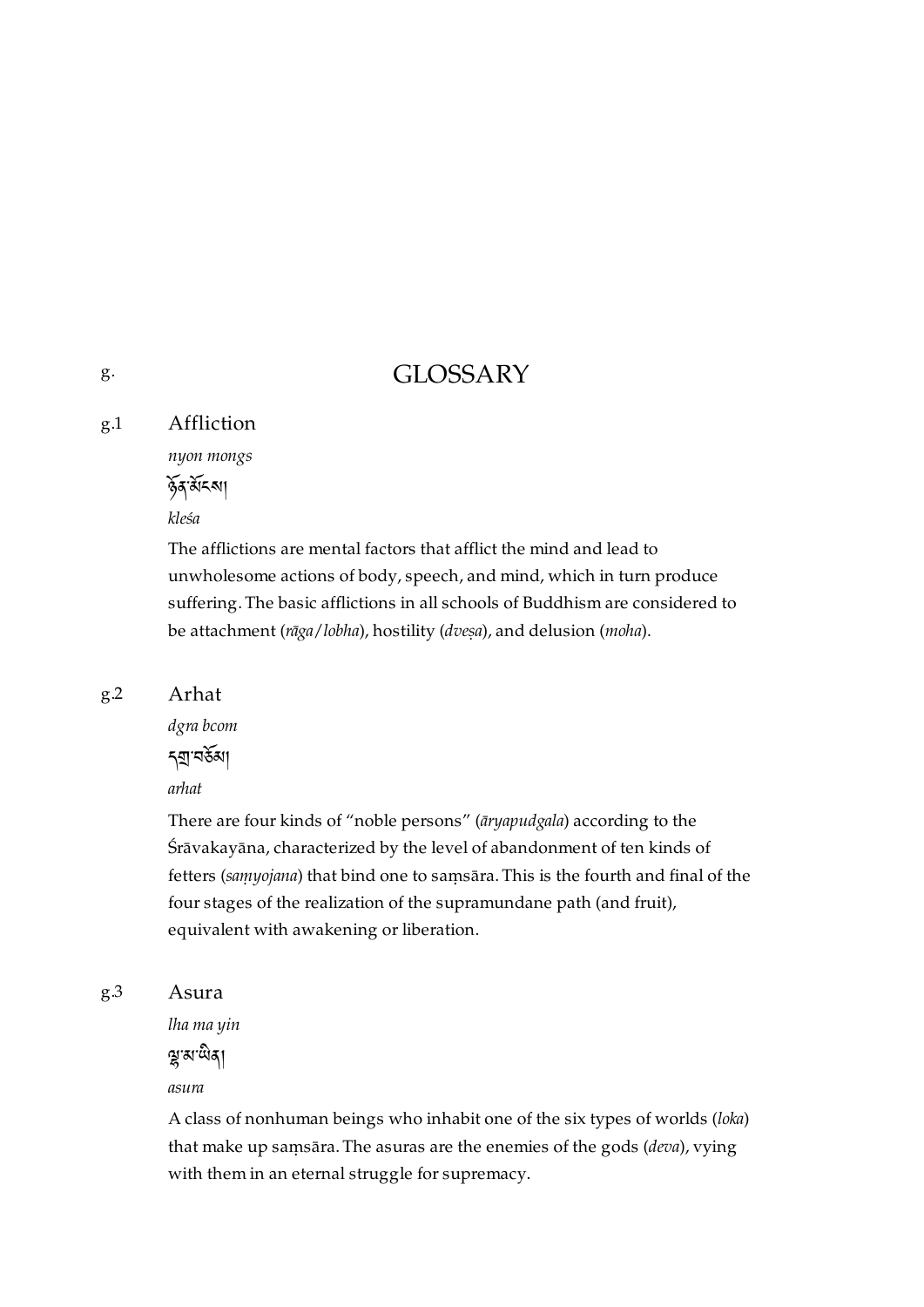<span id="page-38-0"></span>[g.4](#page-38-0)

### Bamboo Grove

*'od ma'i tshal* ৰ্নিয়ন্ত্ৰীক্ৰী

### *Veṇuvana*

The famous bamboo grove near Rājagṛha where the Buddha regularly stayed and gave teachings. It was situated on land donated by King Bimbisāra of Magadha and was the first of several landholdings donated to the Buddhist community during the time of the Buddha.

#### <span id="page-38-1"></span>Bhagavān [g.5](#page-38-1)

*bcom ldan 'das*

བམ་ན་འདས།

### *bhagavat*

A common epithet of the historical Buddha. The Sanskrit word *bhaga* means, among other things, good fortune, happiness, prosperity, and excellence. The suffix -*vat* indicates possession. A common English translation is thus "the Blessed One" or "the Fortunate One." The three syllables of the Tibetan translation mean that the Buddha has "overcome or conquered" (*bcom*), is "endowed with [qualities]" (*ldan*), and has "gone beyond [saṃsāra]" (*'das*).

#### <span id="page-38-2"></span>Candālī [g.6](#page-38-2)

*gdol ma* · *gtum mo* <u> ম</u>ার্কম'ৰা · মাচুন্স'ৰা *caṇḍālī*

A member of the lowest social classes in ancient Indian caste society.

#### <span id="page-38-3"></span>Candana [g.7](#page-38-3)

*tsan dan*

## ཙན་དན།

*Candana*

In the sūtra *Auspicious Night*, Candana is identified as an army general from among the gods of the Heaven of the Thirty-Three. According to the Pali suttas, Candana is one of the yakṣa generals and a vassal of the gods of the four directions, also known as the Four Great Kings (*Cāturmahārājika*). In the *Lomasakaṅgiyabhaddekarattasutta* version of the *Bhaddekarattasuttas* in the Majjhima Nikāya (MN 134), as in *Auspicious Night*, Candana is the deity that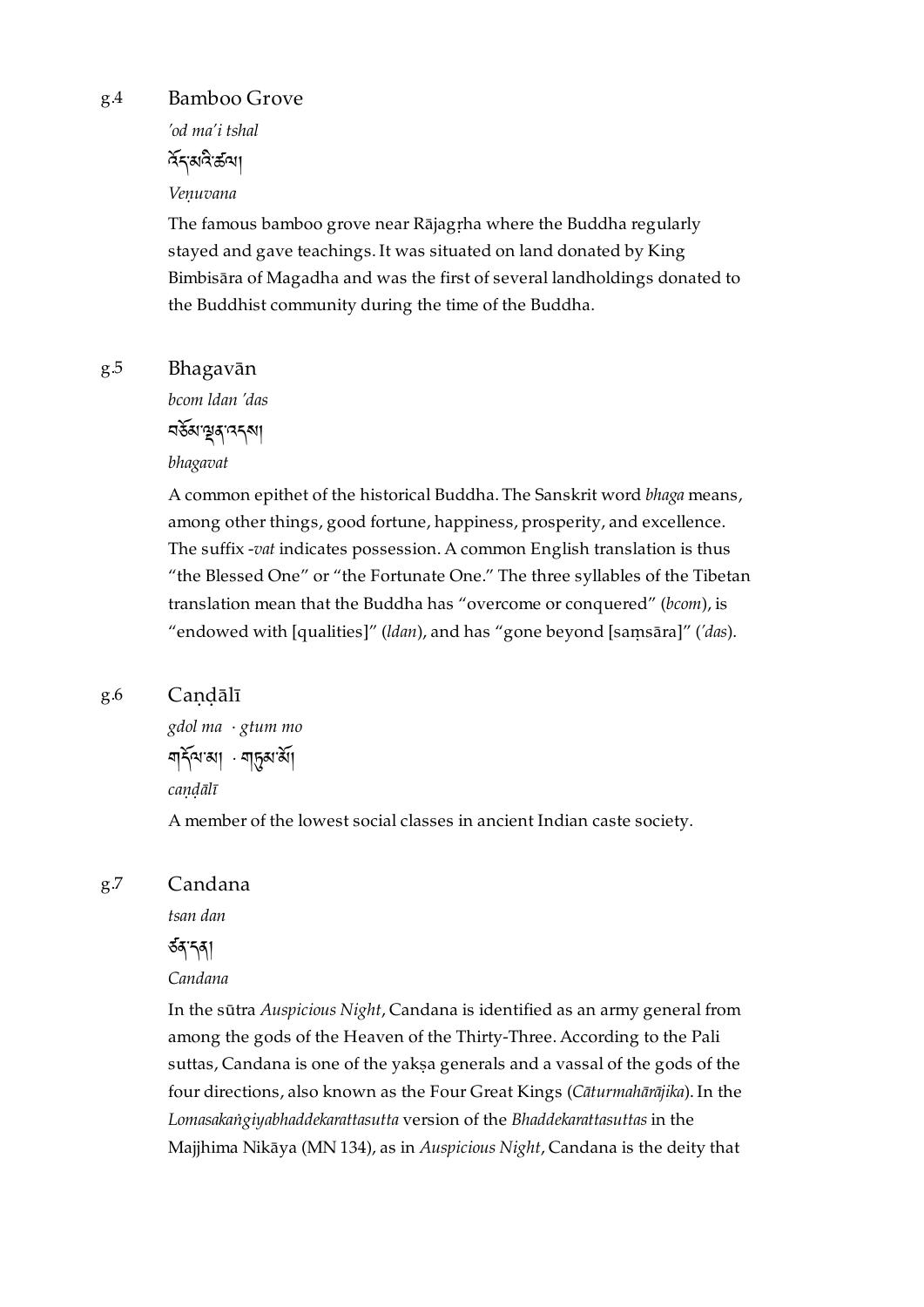illuminates the banks/park of the hot springs, but he is not identified as a general from the Heaven of the Thirty-Three gods. The Sanskrit word means "sandalwood powder," which was considered a very precious substance.

#### <span id="page-39-0"></span>Daughter of good family [g.8](#page-39-0)

*rigs kyi bu mo* ইশৰুত্মী বুৰ্মা *kuladuhitṛ* See "son of good family."

<span id="page-39-1"></span>[g.9](#page-39-1)

*lha* · *lha'i bu*

Deity

শ্লা · শ্লুনয়া

*deva* · *devaputra*

*Definition from the 84000 Glossary of Terms:*

Cognate with the English term *divine*, the devas are most generally a class of celestial beings who frequently appear in Buddhist texts, often at the head of the assemblies of nonhuman beings who attend and celebrate the teachings of Śākyamuni and other buddhas and bodhisattvas. In Buddhist cosmology the devas occupy the highest of the five or six "destinies" (*gati*) of saṃsāra among which beings take rebirth. The devas reside in the *devalokas*, "heavens" that traditionally number between twenty-six and twenty-eight and are divided between the desire realm (*kāmadhātu*), material realm (*rūpadhātu*), and immaterial realm (*arūpyadhātu*). A being attains rebirth among the devas either through meritorious deeds (in the desire realm) or the attainment of subtle meditative states (in the material and immaterial realms). While rebirth among the devas is considered favorable, it is ultimately a transitory from which beings will fall when the conditions that lead to rebirth there are exhausted, Thus, rebirth in the god realms is regarded as a diversion from the spiritual path.

<span id="page-39-2"></span>[g.10](#page-39-2)

*lha*  $\mathbb{R}$ *deva* See "deity."

Deva

<span id="page-39-3"></span>Dhāraṇī [g.11](#page-39-3)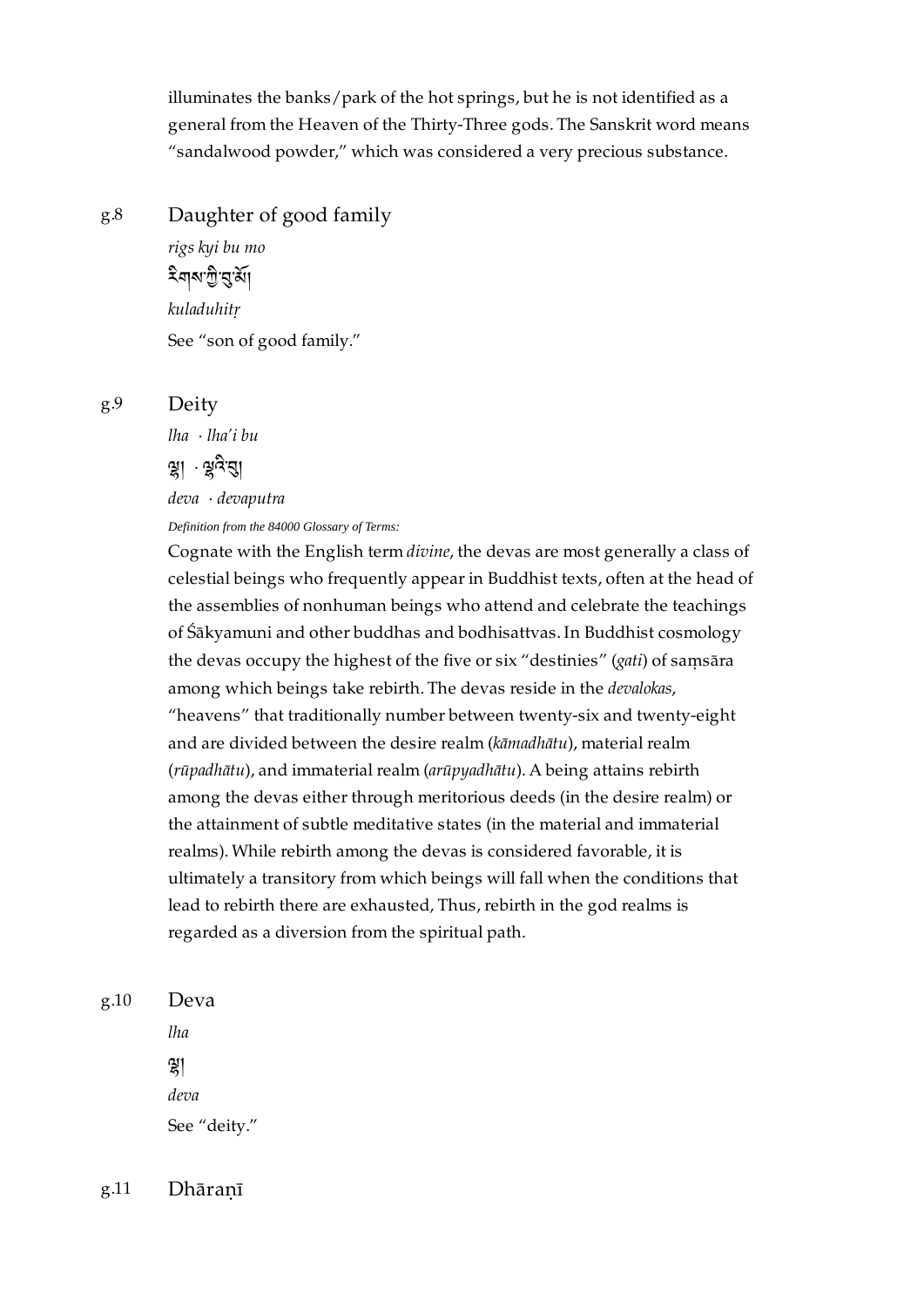*gzungs*

### নাৱুক্মা

### *dhāraṇī*

The term *dhāraṇī* has the sense of something that "holds" or "retains," and so it can refer to the special capacity to memorize and recall detailed teachings. It can also refer to a verbal expression of the teachings—a spell or mnemonic formula that distills and "holds" essential points of the Dharma and is used to attain mundane and supramundane goals. The same term is also used to denote texts that contain such formulae.

#### <span id="page-40-0"></span>Dravidian mantra [g.12](#page-40-0)

*'gro lding ba'i gsang sngags kyi gzhi* · *'gro lding ba'i sngags kyi gzhi* বর্ম্বাস্ট্র্মবের্মবাঝমস্থলামাজী - ব্র্মাস্ট্রমবরস্থানামাজী নার্

*drāmiḍamantrapada*

Literally, "Dravidian mantra words." The *Bodhisattvabhūmi* defines Dravidian mantras as strings of syllables with no specific semantic domain. The fact that these mantras are specifically identified as "Dravidian" (Skt. *drāmiḍa*; Tib. *'gro lding*) points to their origin among the speakers of Dravidian languages in South India.

#### <span id="page-40-1"></span>Gandharva [g.13](#page-40-1)

*dri za*

## হ̂'ন্ন∣

### *gandharva*

A class of generally benevolent nonhuman beings who inhabit the sky and are most renowned as celestial musicians. They are one of the *aṣṭasenā*, eight groups of nonhuman beings said to have been present when the Buddha preached the Mahāyāna sūtras.

#### <span id="page-40-2"></span>Garuḍa [g.14](#page-40-2)

*nam mkha' lding*

## ནམ་མཁའ་ང་།

### *garuḍa*

A class of nonhuman being described as eagle-type birds with a gigantic wingspan. They are the traditional enemies of the nāgas. Literally "skysoarer" in Tibetan, they are one of the *aṣṭasenā*, eight groups of nonhuman beings said to have been present when the Buddha preached the Mahāyāna sūtras.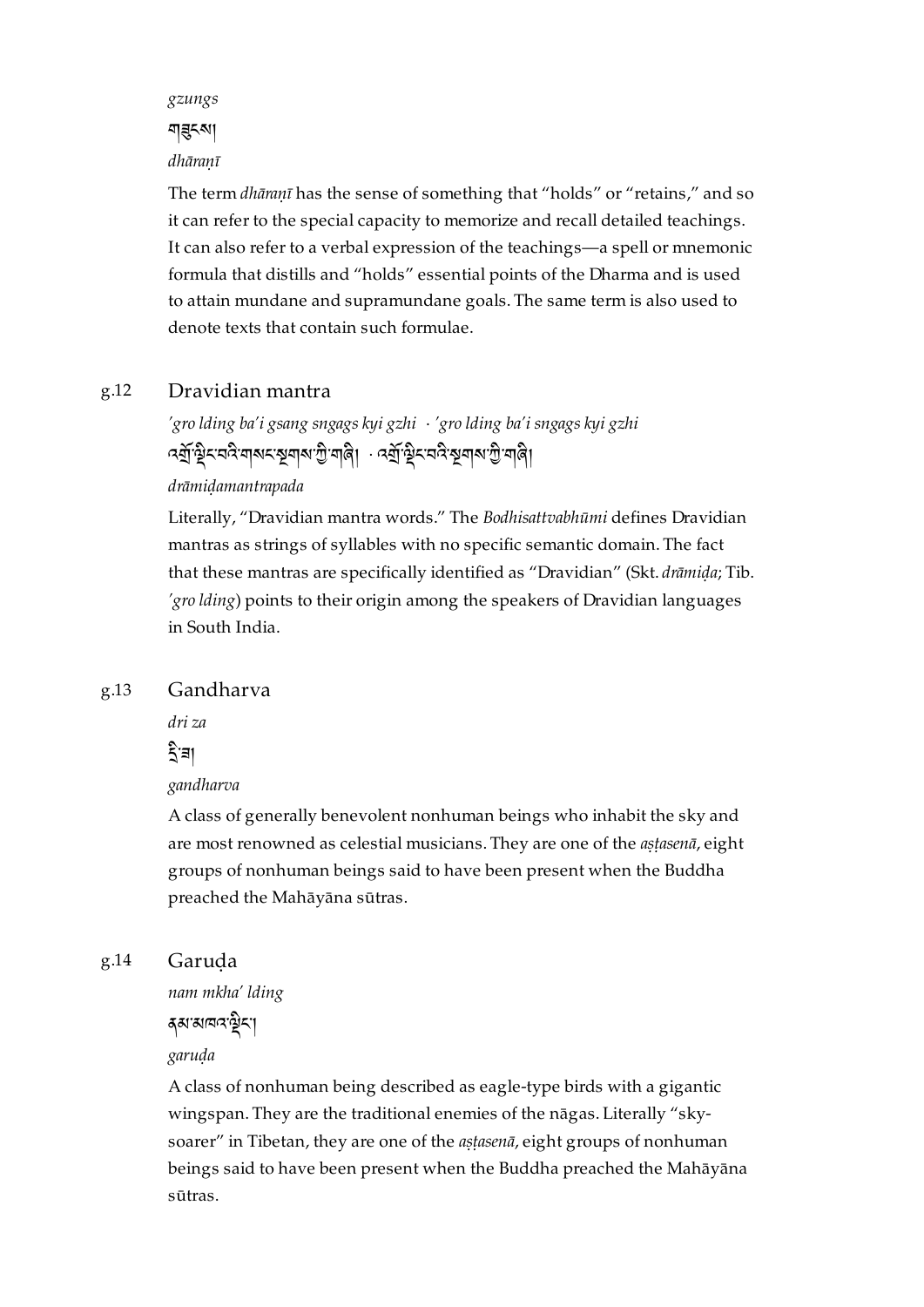#### <span id="page-41-0"></span>Gods of the Heaven of the Thirty-Three [g.15](#page-41-0)

*sum cu rtsa gsum gyi lha*

<u>য়৶প্রস্ক বাথিপ যুক্টী তী।</u>

*trayastriṃśadeva*

A class of gods within the desire realm (*kāmadhātu*). Their presiding deity is usually considered to be Śakra, also known as Indra.

#### <span id="page-41-1"></span>Habitat of Kalandaka [g.16](#page-41-1)

*bya ka lan da ka gnas pa* · *bya ka lan ta ka gnas pa* ম্''ন'ৰ'ব'ন'''নাৰ্মৰ'মা  $\cdot$ ম্ভ'শ'ন্মৰ'চ'শ'নাৰ্মৰ'মা *kalandakanivāsa* · *kalandakanivāpa*

A woodland within the Bamboo Grove; in the Pali tradition the compound is usually interpreted as "squirrels' feeding place," but according to Tibetan sources *kalandaka* refers to a kind of bird.

The exact referent of the word *kalandaka* is contested, and its etymology is unclear (see Mayrhofer 1956, s.v.). While in the Pali Buddhist tradition the word is generally believed to refer to a kind of squirrel (see Dhammika 2015, 61 and 110), the Tibetan tradition understood *ka lan da ka* to be a species of bird that nested in the Bamboo Grove. In the Pali tradition, *kalandakanivāpa* is the name of a locality in or near the Venuvana, the Bamboo Grove north of the ancient town of Rājagṛha, in which a certain king had placed food (*nivāpa*) for the squirrels. According to legend, a tree spirit in the form of a squirrel had warned the intoxicated, sleeping, and unattended king that a venomous snake was approaching to bite him. Out of gratitude, the king ordered that the squirrels be fed regularly. According to Tibetan sources, King Bimbisāra of Magadha confiscated the park that was later to become the Bamboo Grove from a local landowner. The landowner, angry about the expropriation, took rebirth as a venomous snake in that park. One day, when Bimbisāra and his attendants had fallen asleep after a picnic in the park, the snake approached to bite the king. Some *kalandaka* birds, however, saw the snake and seized it. Their cries awoke one of the king's wives, who then killed the snake, thus saving the king's life. As a sign of his gratitude, Bimbisāra planted bamboo that the birds especially liked (cf. Rockhill 1884, 43–44, for a translation of the Kangyur passage relating this story). According to some Chinese sources *kalandaka* is the name of the person who donated the Bamboo Grove to the Buddha (for references, see Vinītā 2010, 415 and 417, footnote b). We have followed the Tibetan interpretation in our translation.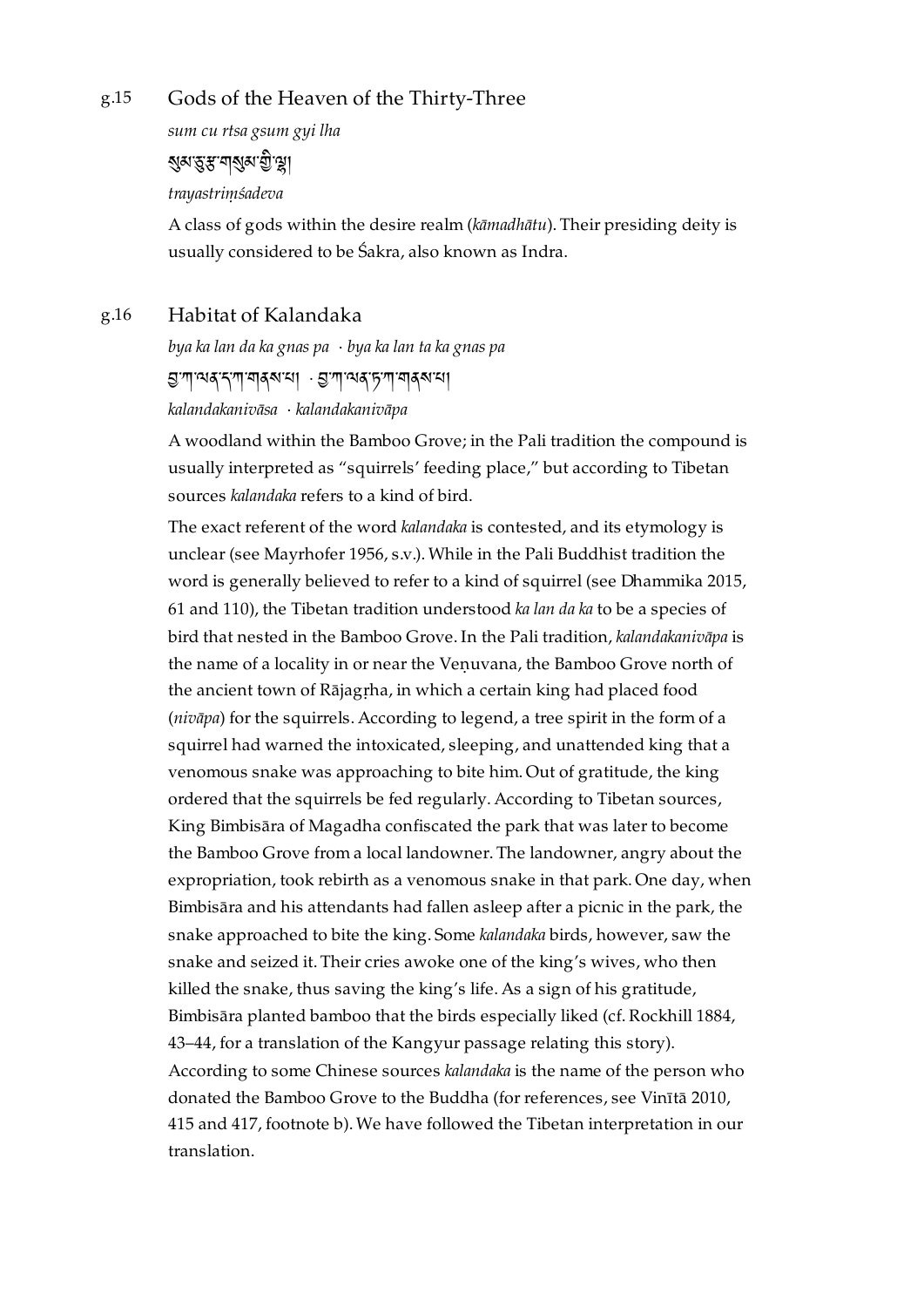#### <span id="page-42-0"></span>Heaven of the Thirty-Three [g.17](#page-42-0)

*sum cu rtsa gsum*

## <u>মু</u>ম মুস্ত্র'নামুমা

*Trayastriṃśa*

The second heaven of the desire realm, located above Mount Meru and reigned over by Indra and thirty-two other gods.

#### <span id="page-42-1"></span>Hot springs [g.18](#page-42-1)

*ta po ta*

 $5\tilde{5}$ 

*tapodā* · *tapoda*

*ta po ta* (or *ta la po ta*?) is the Tibetan transliteration of the Pali and Buddhist Hybrid Sanskrit word *tapodā* (or *tapoda*), which, in the Pali texts, designates a hot spring outside of ancient Rājagṛha. This site, together with its surrounding area, the *tapodārāma* (Hot Springs Park), was favored as a bathing place by the early Buddhist saṅgha. The hot springs are in operation, even today, near the Veṇuvana site in Rajgir.

#### <span id="page-42-2"></span>Incantation [g.19](#page-42-2)

*rig sngags* · *rig pa* ব্লাস্থলমা ব্লিমা *vidyāmantra* · *vidyā*

Vidyāmantras are incantations that, by extension of the literal meaning of the Sanskrit word, are believed to encapsulate and invoke hidden or spiritual knowledge in their syllables, which themselves are considered magically potent. In tantric texts, vidyās and vidyāmantras take the form of or can appear as female deities.

#### <span id="page-42-3"></span>Intermediate state [g.20](#page-42-3)

*bar ma do*

བར་མ་།

*antarābhava* · *antarā*

The transitional, discarnate state of a sentient being between death and rebirth, classically said to last up to forty-nine days. Its existence was and is not accepted by all Buddhist schools (not, e.g., by the Theravādins).

#### <span id="page-42-4"></span>Kinnara [g.21](#page-42-4)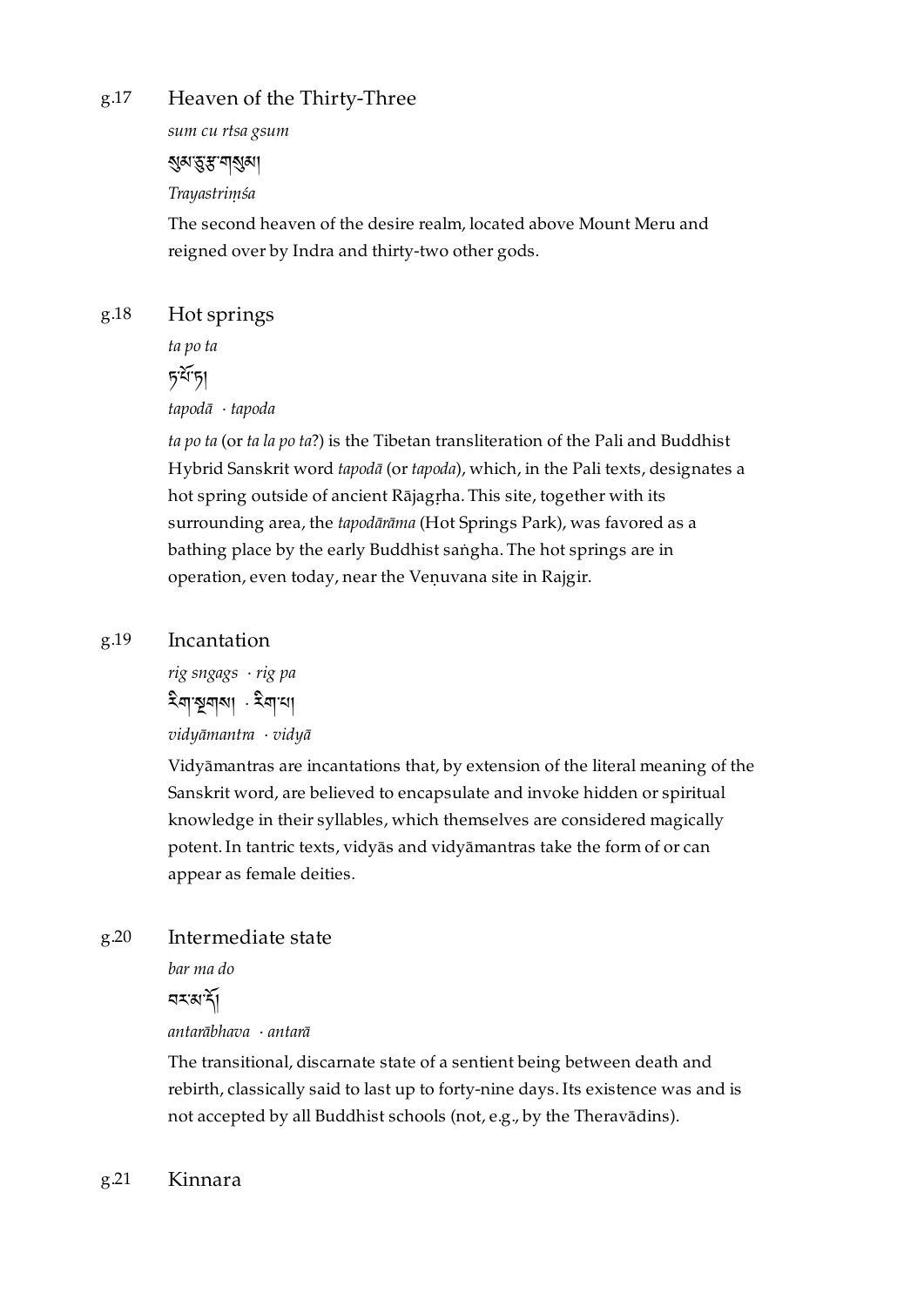*mi'am ci*

### ৯ীনৰাক্টা

### *kinnara*

A class of nonhuman beings that are half-human, half-animal, typically with animal heads atop human bodies. Kinnaras are one group among the *aṣṭasenā*, eight groups of nonhuman beings said to have been present when the Buddha preached the Mahāyāna sūtras.

#### <span id="page-43-0"></span>Mahāyāna [g.22](#page-43-0)

*theg pa chen po*

<u>वे</u>बायाऊे र्या

## *Mahāyāna*

Vehicle or path of the bodhisattvas; when contrasted with the Śrāvakayāna with respect to its salvific power or goal, the Mahāyāna is characterized by the bodhisattvas' postponement of their own liberation from saṃsāra and their aspiration to save all sentient beings.

#### <span id="page-43-1"></span>Mahoraga [g.23](#page-43-1)

*lto 'phye chen po*

मुंग्दछे ऊे दाया

*mahoraga*

Literally "great serpents," mahoragas are supernatural beings depicted as large, subterranean beings with human torsos and heads and the lower bodies of serpents. Their movements are said to cause earthquakes. They are one group among the *aṣṭasenā*, eight groups of nonhuman beings said to have been present when the Buddha preached the Mahāyāna sūtras.

#### <span id="page-43-2"></span>Mantra [g.24](#page-43-2)

*gsang sngags* নামমন্ত্ৰনা *mantra*

A formula of words or syllables that are recited aloud or mentally in order to bring about a magical or soteriological effect or result. The term has been creatively etymologized to mean "that which protects (*trā*) the mind (*man*)".

<span id="page-43-3"></span>Mastery [g.25](#page-43-3)

*dbang phyug*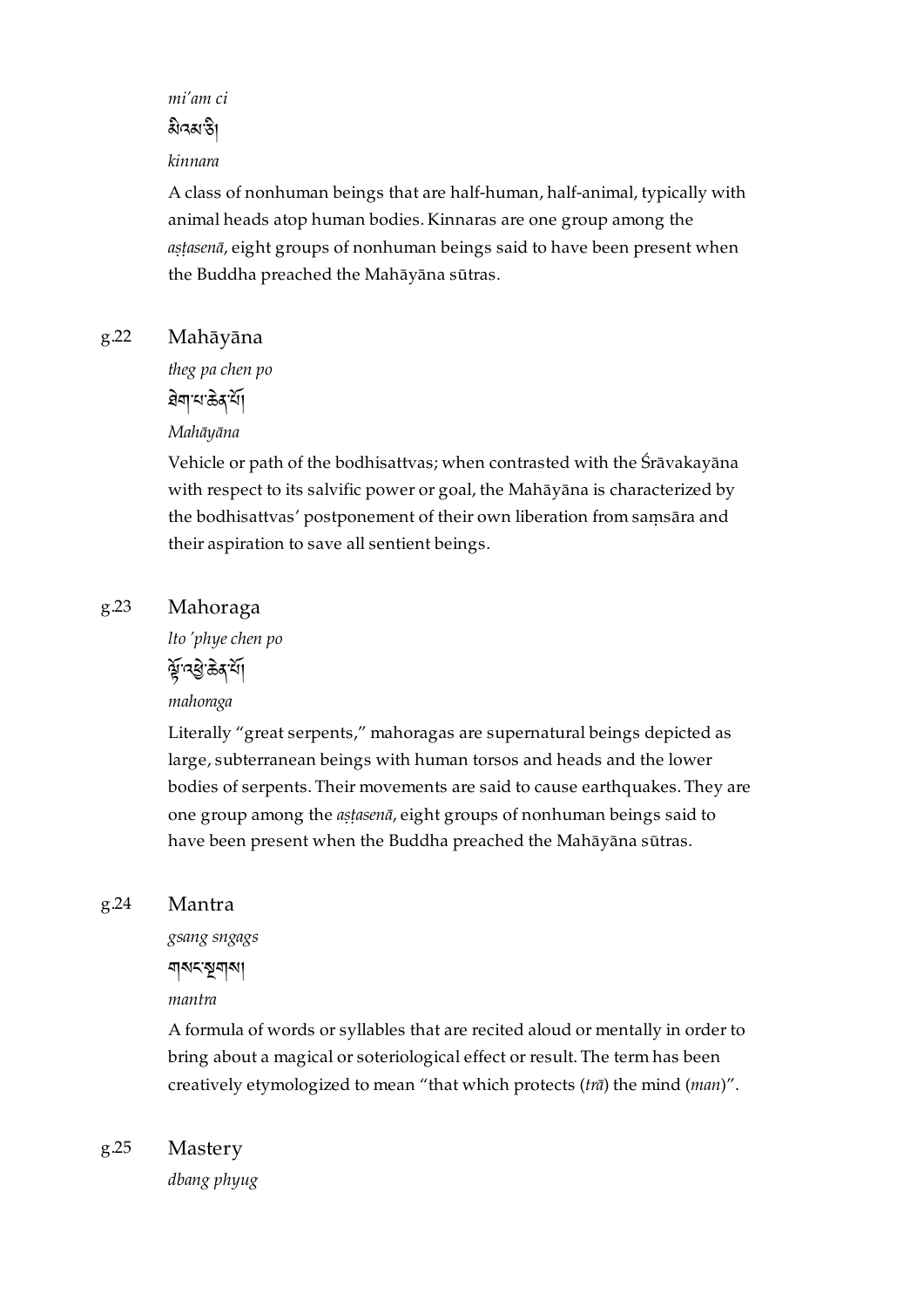དབང་ག *aiśvarya*

The Sanskrit *aiśvarya* can be variously rendered as "sovereignty or supremacy, mastery, or might, superhuman power, or omnipotence, etc." The term refers to the mastery or sovereignty of a buddha gained through the training on the Buddhist path to awakening and through the development of superhuman abilities or superknowledges (*abhijñā*) thereby, such as clairvoyance, the ability to read others' minds, and other magical powers like the ability to walk through solid objects.

#### <span id="page-44-0"></span>Parnaśavarī [g.26](#page-44-0)

*pA r+Na sha ba ri* · *ri phrod lo ma gyon ma* মুয়নবামা সাইবলা আৰু বা

*Parṇaśavarī*

A piśācinī renowned in Buddhist lore for her power to cure disease, avert epidemics, and pacify obstacles. She is often considered a form of Tārā.

#### <span id="page-44-1"></span>Piśāca [g.27](#page-44-1)

*sha za*

ཤ་ཟ།

*piśāca*

A class of nonhuman beings traditionally associated with the wild, remote places of the earth. They are considered particularly violent and known to devour flesh. Thus the term was translated into Tibetan as "flesh eater."

#### <span id="page-44-2"></span>Piśācinī [g.28](#page-44-2)

*pi sha tsi* নি: পশ্চী *piśācinī* · *piśācī* A being from the Buddhist spirit world. See "piśāca."

<span id="page-44-3"></span>Preta *yi dags* থি নবামা *preta* [g.29](#page-44-3)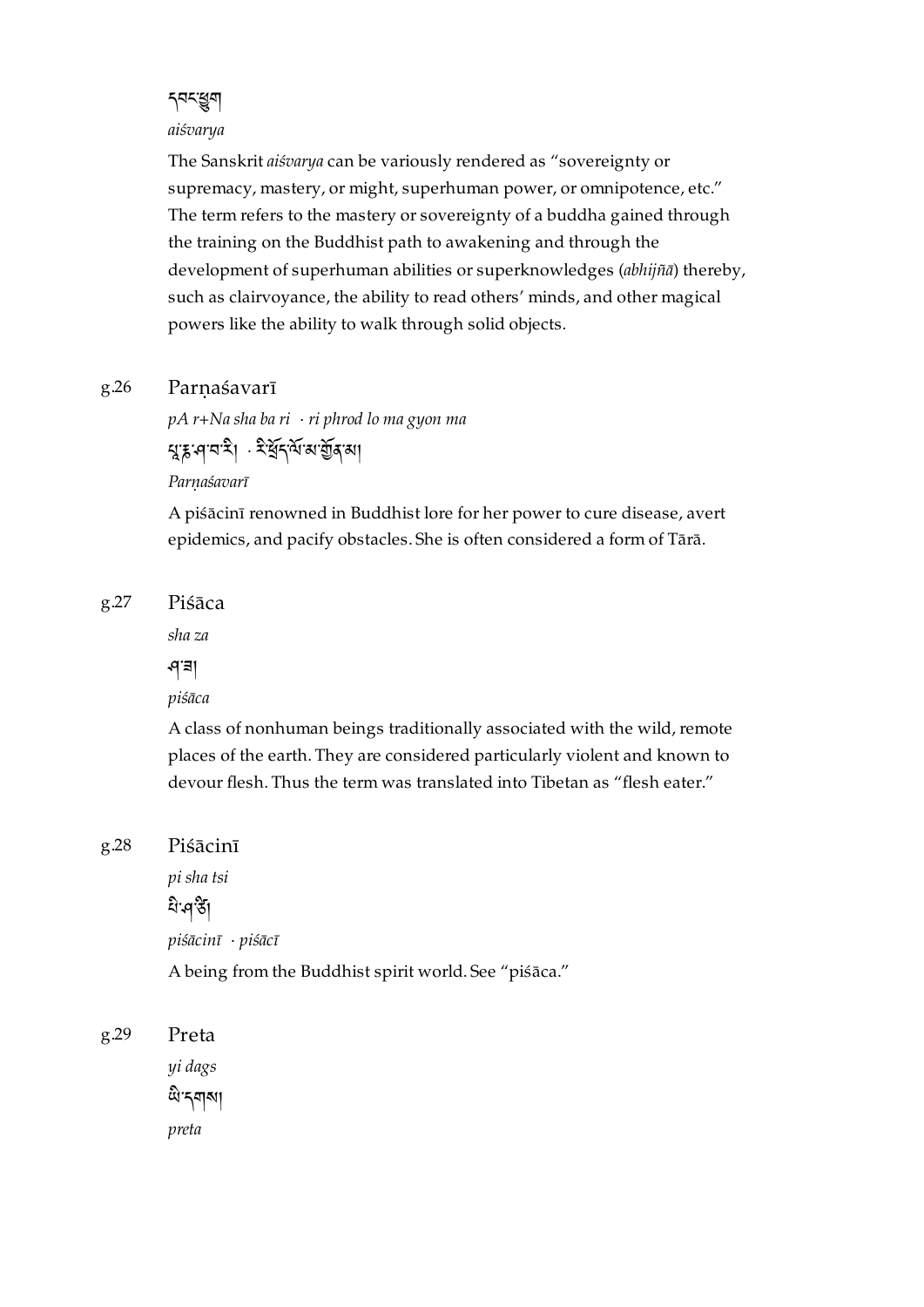The Sanskrit *preta* literally means "departed" and generally refers to the spirits of the dead; more specifically in Buddhism, it refers to a class of sentient beings belonging to the lower or "bad/unfortunate rebirth destinies" (*apāya*).

#### <span id="page-45-0"></span>Rājagṛha [g.30](#page-45-0)

*rgyal po'i khab*

## দ্ৰূত্ম শ্ৰমীত্ৰ বা

### *Rājagṛha*

The ancient capital of Magadha prior to its relocation to Pāṭaliputra during the Mauryan dynasty, Rājagṛha is one of the most important locations in Buddhist history. The literature tells us that the Buddha and his saṅgha spent a considerable amount of time in residence in and around Rājagṛha enjoying the patronage of King Bimbisāra and then of his son King Ajātaśatru. Rājagṛha is also remembered as the location where the first Buddhist monastic council was held after the Buddha Śākyamuni passed into parinirvāṇa. Now known as Rajgir and located in the modern Indian state of Bihar.

<span id="page-45-1"></span>Rākṣasa [g.31](#page-45-1)

*srin po*

ষ্ঠৰূৰ্শ্ৰ

*rākṣasa*

A class of nonhuman beings that are often, but certainly not always, considered harmful and demonic in the Buddhist tradition.

<span id="page-45-2"></span>Sage [g.32](#page-45-2)

*thub pa*

བ་པ།

*muni*

An epithet of the Buddha Śākyamuni; the Sanskrit term connotes "silence" or "quiescence," which is regarded as a central quality of sages. The Tibetan *thub pa* means "capable one."

<span id="page-45-3"></span>Son of good family *rigs kyi bu* <sup>হ</sup>শৰত গ্ৰ *kulaputra* [g.33](#page-45-3)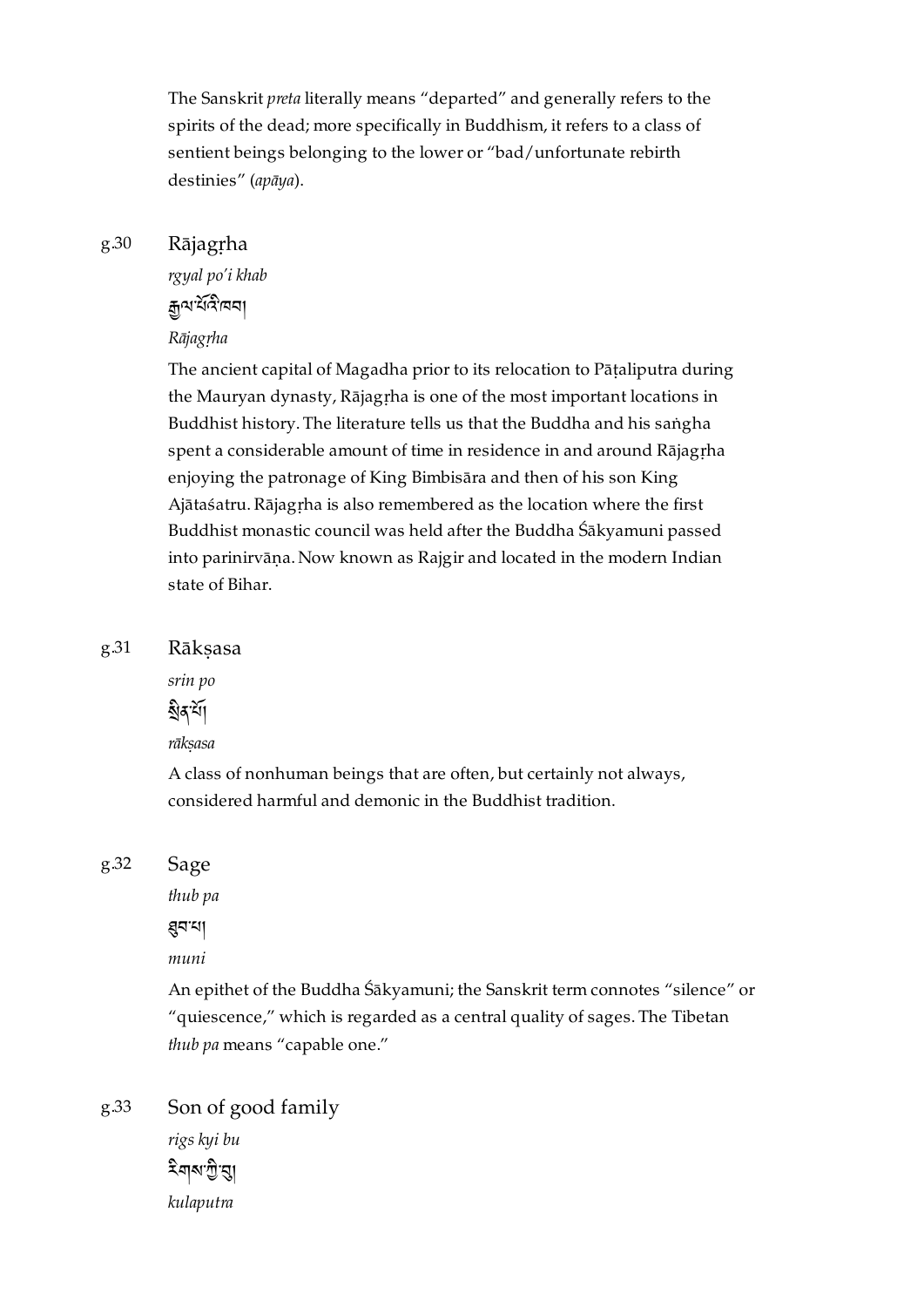While this is usually a characteristic pertaining to Brahmins (i.e., born in the Brahmin caste to seven-generation Brahmin parents), the Buddha redefined noble birth as determined by an individual's ethical conduct and integrity. Thus, someone who enters the Buddha's Saṅgha is called a "son or daughter of noble family" and is in this sense "good" or "noble" and considered born again (*dvija*, or "twice born").

#### <span id="page-46-0"></span>Special qualities [g.34](#page-46-0)

*chos*

 $\mathfrak{F}$ ৰ্মা

### *dharma*

The polysemous word *chos* (usually a translation of *dharma*) is used here in the sense of "qualities," as when someone or something is said to possess particularly efficacious, good, or beneficial qualities. It also can mean "virtue" in the nonreligious and nonmoral sense.

#### <span id="page-46-1"></span>Śrāvakayāna [g.35](#page-46-1)

*nyan thos kyi theg pa*

**ვৰ**`ৰ্ষৰা'না

*Śrāvakayāna*

Vehicle of the śrāvakas or hearers, i.e., the path followed by the immediate disciples of the historical Buddha, and those who follow them, that leads to the state of an arhat.

#### <span id="page-46-2"></span>Sugata [g.36](#page-46-2)

*bde bar gshegs pa* নহ'নমন্দৰামা *sugata*

Literally "one who has fared well"; a common epithet for a buddha.

#### <span id="page-46-3"></span>Teaching [g.37](#page-46-3)

*mdo sde*

## মর্দিষ্টা

*sūtra* · *sūtrānta*

The term "teaching" renders here *mdo sde*, which usually refers to one of the collections of sūtras in the Kangyur. However, it can also mean the text of a particular sūtra or the teachings or doctrine contained in it—which is the